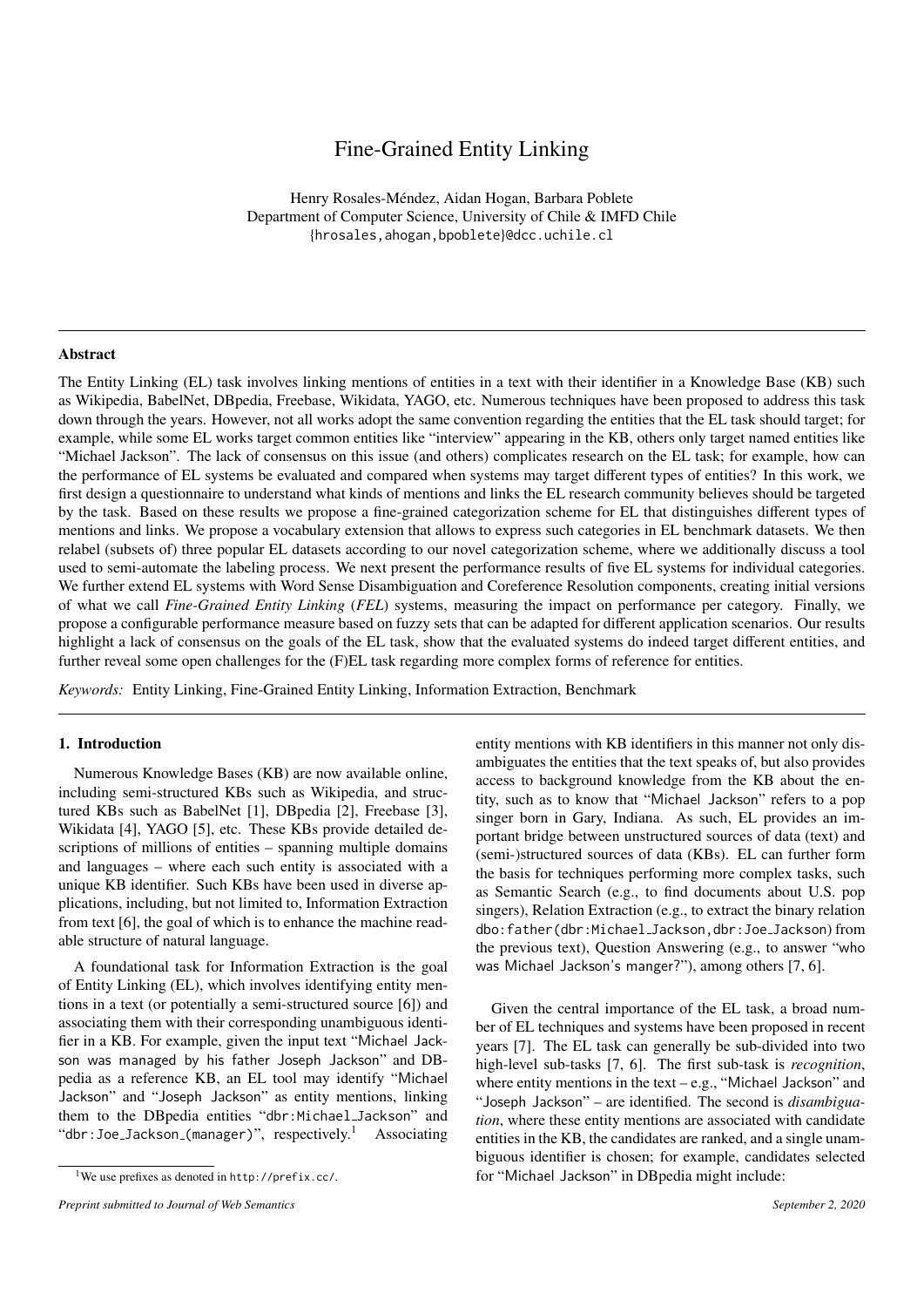In an linterview<sup>[td</sup> with [Martin Bashir]<sup>btf</sup> for the 2003 [documentary]*td* [Living with {Michael Jackson} *bd*] *bt f* , the King of [Pop]*<sup>d</sup>* recalled that [Joe]*<sup>t</sup>* often sat with a white belt at hand as he and his four [siblings]*td* rehearsed.

Figure 1: Annotations of Babelfy (b), DBpedia Spotlight (d), FREME (f) and TagME (t) on the same sentence [11]

- dbr:Michael Jackson
- dbr:Michael Jackson (radio commentator)
- dbr:Michael A. Jackson
- dbr:Michael Jackson (bishop)
- $\bullet$  ...

and so forth; the EL system must then rank these candidates and select the one it deems most likely to have been referred to by the text based on information available in the surrounding text, the KB, and potentially other reference sources. The main challenges of this task include the presence of multiple names for the same entity (e.g., "Joseph Jackson" vs. "Joe Jackson" vs. "Joe" referring to dbr:Joe Jackson (manager)) and multiple KB candidates for mentions (as seen for "Michael Jackson").

Many techniques have then been proposed down through the years to address these sub-tasks [7, 6]; we can distinguish two high-level strategies employed by different systems, which we term: *Named Entity Recognition* & *Linking* (*NERL*) systems [8] and *End-to-End Entity Linking* (*E2E*) systems [9].<sup>2</sup>

NERL systems decouple the recognition and disambiguation steps of the Entity Linking task [12, 13, 14, 15, 16]. Such systems apply recognition using an existing *Named Entity Recognition* (*NER*) system, the results of which are input into a separate disambiguation phase with respect to the KB. The NER task predates the EL task and involves identifying the named entities in a text (independently of a KB). A commonlyused convention for the entities targetted by NER systems was defined in the Message Understanding Conference 6 (MUC-6) [17], including those of type Person, Organization, Place, Numerical/Temporal and (sometimes) other Miscellaneous entities. NERL systems then typically apply existing NER tools (which have been developed over decades) to recognize entities in the text, feeding the results into a later disambiguation step.

Conversely, E2E systems apply recognition and disambiguation in a more unified manner. Rather than use an existing NER tool, a common E2E strategy is to attempt to directly match the labels of KB entities to substrings within the input text [18, 19, 1, 20], thus simultaneously recognizing entity mentions and KB candidates for disambiguation; mentions without confident KB candidates may further be filtered during disambiguation. In this way, the recognition and disambiguation subtasks can be combined and interleaved by E2E systems, further allowing – for example – for joint optimization models [10].

Both NERL and E2E systems present relative advantages and disadvantages. On one hand, NERL systems benefit from years of development on state-of-the-art NER tools, and furthermore can identify *emerging entities* that do not (yet) appear in the KB. On the other hand, NER systems typically only identify mentions for a subset of entities that appear in KBs: returning to the sentence "Michael Jackson was managed by his father Joseph Jackson", we find that DBpedia, Wikipedia, Wikidata, etc., have entities denoting "father" and "manager" that are not named entities and thus would be missed by NER tools; furthermore, in the sentence "Michael Jackson's first studio album was Got to Be There.", given the typical MUC-6 types targetted by NER tools, the album "Got to Be There" may not be detected although it is a named entity.<sup>3</sup> With a dataset such as Wikidata defining around fifty thousand entity classes, E2E systems will thus often detect a wider range of entities described by a KB than NERL systems [22]. Recognizing these relative strengths and weaknesses, hybrid [23] and ensemble [24] approaches propose to combine NERL and E2E results.

In summary, a wide variety of techniques have been brought to bear on the EL task. Perhaps as a result, a number of authors have noted a lack of consensus on the precise goals of the task, particularly in terms of what kinds of mentions in an input text an EL system should link to which identifiers in the KB; this issue affects not only EL systems, but also the definition of benchmark datasets [22, 25, 26, 27, 28]. This lack of consensus on EL's goals presents complications for the EL research community, particularly when it comes to evaluating and comparing different systems making different assumptions.

Anecdotally, Figure 1 presents the entity mentions recognized by a selection of popular online EL systems – Babelfy (strict configuration) [1], DBpedia Spotlight [19], FRED [16] and TagME [18] – for an example input sentence. We see that no entity is recognized by all four systems. While some of the differences can be attributed to varying performance by the system – e.g., DBpedia Spotlight misses the Martin Bashir mention, though it is a named entity appearing in the DBpedia KB – we argue that other differences are due to the systems targeting different types of entity. For example, while all systems target named entities based on proper nouns like "Michael Jackson", behaviour differs across EL systems for *common entities* based on common noun phrases like "interview" [22]; in particular, TagME and DBpedia Spotlight recognize common entities, while Babelfy and FRED exclusively label named entities. Other differences may be explained by varying policies regarding *overlapping entities* – entity mentions with overlapping text – where Babelfy identifies both "Living with Michael Jackson" and the inner mention "Michael Jackson", while the other three systems identify one or the other but not both.

So which system is "correct"? We argue that the types of entities that an EL system should target depends on the application, and hence there is no correct answer to questions

<sup>&</sup>lt;sup>2</sup>We remark, however, that the precise definitions vary from author to author, where we introduce the convention used here; e.g., Luo et al. [10] refer to E2E systems as *Joint Entity Recognition and Linking* (*JERL*).

<sup>&</sup>lt;sup>3</sup>It is worth noting that there have been numerous proposals on how to diversify the entities recognized by NER tools, such as the proposal by Fleischman and Hovy [21] of a fine-grained classification of named entities; however, NER tools still predominantly follow MUC-6 definitions.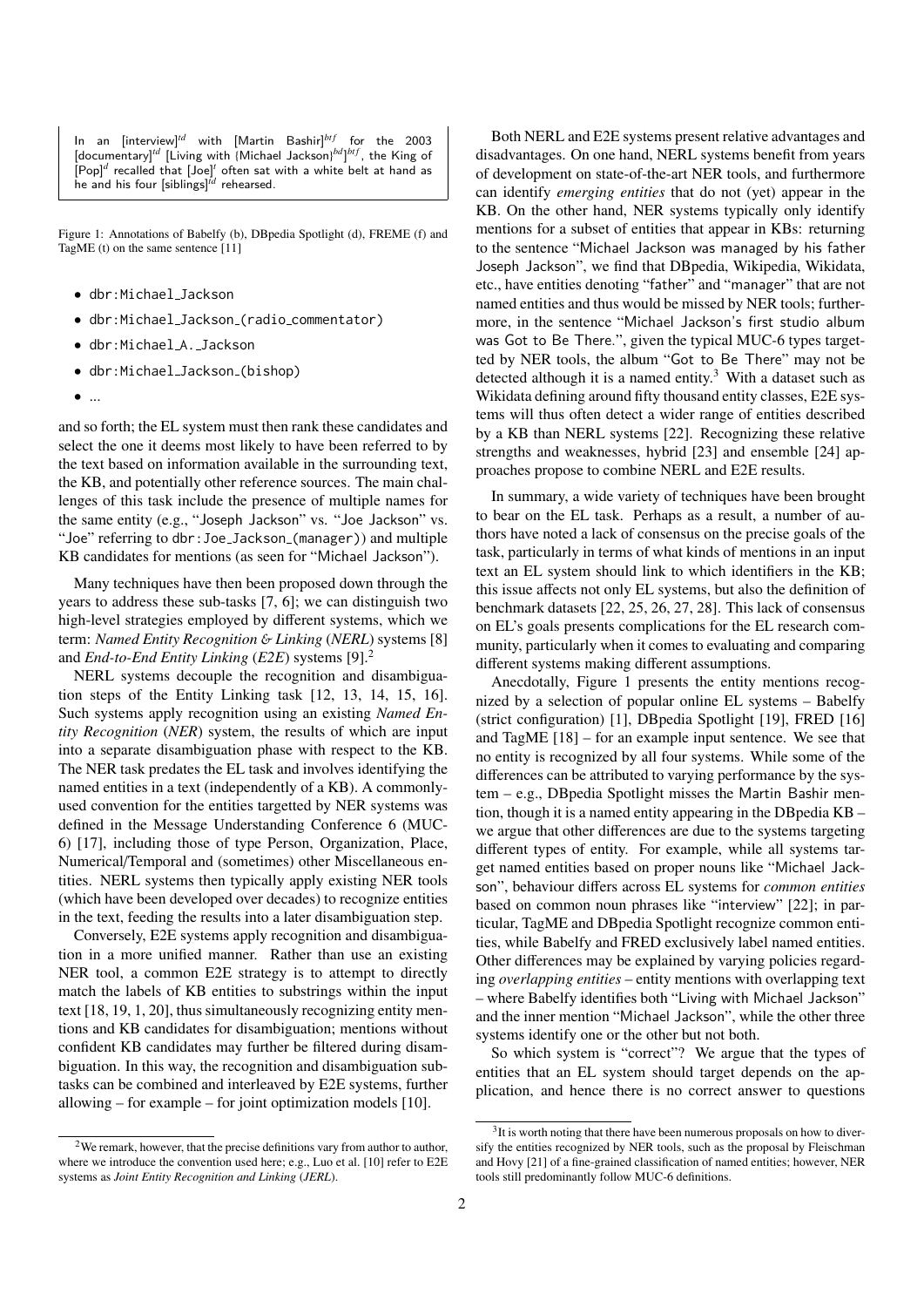such as the types of entities that should be targeted, whether or not overlapping entities should be allowed, and so forth. More specifically, different EL applications may have different requirements. At the same time, however, with these varying perspectives on the EL task, it is not clear how we should define gold standards that offer a fair comparison of tools [22, 25, 26, 27, 28]. A typical approach to address this issue has been to make certain design choices explicit, such as to enforce a particular policy with respect to overlapping mentions, or common entities, etc., when designing an EL system, labeling an EL dataset, or performing evaluation. In this paper, we rather consider that one size does not fit all, and pursue a different direction, which is to better understand the goals of the EL task, and to subsequently propose a fine-grained categorization of different types of entity mentions and links, allowing us to compare the performance of different EL systems for different categories of entity mentions and links.

This paper extends upon a previous conference paper [11], where we initially presented a fine-grained categorization of EL mentions and links, and performed experiments with respect to popular EL systems with interfaces available online. In comparison with our previous work, the novel contributions include:

- a detailed discussion of related works on EL benchmark datasets, formats, and design issues;
- a vocabulary that extends the NLP Interchange Format [29], supporting fine-grained labeling of EL datasets;
- the extension of existing EL systems with techniques for Coreference Resolution and Word Sense Disambiguation and their subsequent evaluation using our datasets;
- detailed guidelines used for labeling fine-grained EL datasets with our categorization scheme;
- extensions of a system used for annotating and validating datasets using our proposed categorization scheme;
- proofs of desirable properties of the metrics presented (previously presented as propositions without proofs).

We also provide extended discussion throughout. The structure of this paper is then as follows:

- Section 2 We discuss previous works that address the lack of consensus on the EL task, as well as surveying the existing EL datasets that have been proposed in the literature.
- Section 3 We prepare a short questionnaire intending to understand what consensus on the goals of the EL task exist among authors of EL papers, further presenting the results.
- Section 4 We propose a fine-grained categorization of EL mentions and links that allows for understanding the performance of different systems for different entity types.
- Section 5 We propose an extension of existing vocabularies in order to express EL datasets annotated with fine-grained categories, as well as alternative links.
- Section 6 Selecting three existing EL datasets in English namely KORE50, VoxEL and a subset of ACE2004 – we relabel them with fine-grained categories and further links.
- Section 7 Selecting five popular EL systems with online APIs – AIDA, Babelfy, DBpedia Spotlight, FREME and TagME – we evaluate their performance for different categories of mentions and links using our relabeled datasets.
- Section 8 We extend the previous five systems with off-theshelf techniques for Coreference Resolution and Word Sense Disambiguation to extend their coverage, evaluating the impact on performance for different categories.
- **Section 9** We next propose novel metrics for recall and  $F_1$  that address the lack of consensus by considering fuzzy sets, thus weighting annotations differently.
- Section 10 We present conclusions about the performance of the EL systems surveyed for different types of entity mentions/links and highlight open challenges for the EL task.

### 2. Related Works

Having provided an overview of EL strategies and tools in the introduction, we now focus on related works in three aspects pertinent to this work: EL benchmark datasets, EL formats, as well as previous works discussing design issues relating to EL.

## *2.1. EL Benchmark Datasets*

Benchmark datasets are a key factor for comparing different EL systems and for measuring incremental progress in terms of performance on the task. Numerous datasets have been proposed down through the years to evaluate EL systems. These datasets are often built by human experts who indicate the correct annotations from a text corpus that an EL system should obtain – i.e., who provide a gold standard for the EL task. EL systems can then be evaluated against these gold standards using metrics such as precision, recall, and  $F_1$ ; such results can be presented separately for the recognition and disambiguation phase in NERL systems, as well as for macro (averaging results across different documents) as well as micro (concatenating all documents into one) variants. Evaluation benchmarks such as GERBIL [30] then allow for computing and visualizing such measures with respect to different EL datasets and systems.

In Table 1, we provide a brief overview of existing EL datasets [31, 6]. We see that a selection of datasets have been proposed, where most have been manually labeled; note that most marked  $X$  were previously NER datasets to which KB links were added, with one exception being DBpedia Abstracts [32], which is based on Wikipedia hyperlinks and anchor text. We further see that relatively few systems provide details on the entity type. We also see that a selection of formats (described later) have been used to serialize these datasets. Of note is that many of these datasets were created with particular purposes in mind; for example, SemEval2015 Task 13 [33], DBpedia Abstracts [32], MEANTIME [34] and VoxEL [31] were designed specifically for evaluating multilingual EL systems,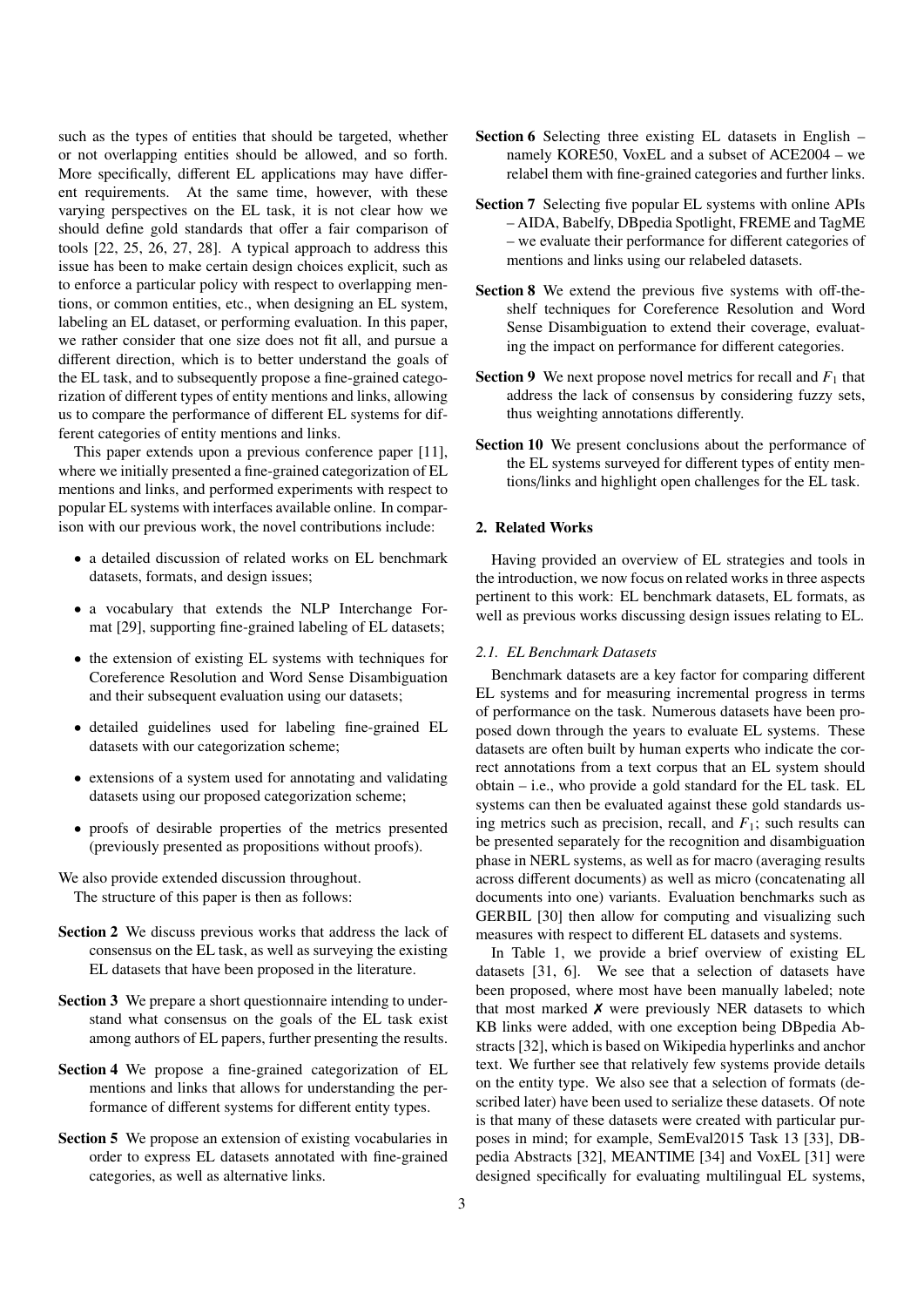Table 1: Popular EL datasets (ordered in terms of recency) indicating whether or not all labels were manually annotated, whether or not entity types were provided, as well as the format used for representing the dataset

| <b>Dataset</b>                | Manual | <b>Types</b> | Format       |
|-------------------------------|--------|--------------|--------------|
| MSNBC [35]                    | Х      | х            | <b>MSNBC</b> |
| <b>AOUAINT</b> [36]           | х      | х            | <b>MSNBC</b> |
| $IITB$ [37]                   |        | х            | <b>IITB</b>  |
| ACE2004 [38]                  | х      | х            | <b>MSNBC</b> |
| AIDA/CoNLL [12]               |        | х            | <b>AIDA</b>  |
| DBpedia Spotlight [19]        |        | х            | Lexvo        |
| KORE50 [13]                   |        | х            | <b>AIDA</b>  |
| $N^3$ -RSS 500 [39]           |        | х            | <b>NIF</b>   |
| <b>Reuters</b> 128 [39]       |        | х            | <b>NIF</b>   |
| News-100 [39]                 |        | х            | <b>NIF</b>   |
| Wes2015 [40]                  |        | х            | <b>NIF</b>   |
| SemEval2015 Task 13 [33]      |        | х            | SemEval      |
| Thibaudet [41]                | Х      |              | <b>REDEN</b> |
| Bergson [41]                  | Х      |              | <b>REDEN</b> |
| <b>DBpedia Abstracts</b> [32] | Х      | х            | <b>NIF</b>   |
| <b>MEANTIME</b> [34]          |        |              | CAT          |
| VoxEL $[31]$                  |        |              | NIF          |

providing annotated texts in multiple languages. On the other hand, KORE50 [13] is intended as a succinct but challenging collection of highly-ambiguous entities in short sentences. Furthermore, DBpedia Abstracts [32] is intended for the purposes of training multilingual EL systems. Further details on these datasets can be found in the survey by Martinez-Rodriguez et al. [6] as well as in the discussions by Usbeck et al. [30], van Erp et al. [26] and Jha et al. [27] on EL evaluation.

#### *2.2. EL Formats*

As seen previously in Table 1, multiple formats have been used to serialize EL benchmark datasets. We will illustrate the most prominent such formats with the following sentence:

#### S1: "The singer Jackson is a best-selling music artist."

One of the first formats proposed was the MSNBC dataset [42], which uses an XML-based format; we provide an example of the format in Figure 2, describing the mention "Jackson" in sentence S1 (though not shown, MSNBC also includes tags to specify the number and names of the annotators). The IITB format is similar to MSNBC – being also based on XML – but rather using different tags; we provide an example in Figure 3 for the same sentence as shown before.

The AIDA/CoNLL dataset is an extension of the CoNLL dataset, and likewise the format is an extension of the CoNLL "IOB format"<sup>4</sup> used for NER tasks where words are tagged with I/O/B to indicate inside/outside/begin named entities; AIDA/CoNLL extends the format to also include links in the case of B tags that indicate the beginning of a mention. We can see in Figure 4 that all words for sentence S1 are tagged with O, except "Jackson", which is the only annotation in this example.

Figure 2: MSNBC format for EL annotations

| <referenceinstance></referenceinstance>              |
|------------------------------------------------------|
| <surfaceform>Jackson</surfaceform>                   |
| <0ffset>11 0ffset                                    |
| <length>7</length>                                   |
| <chosenannotation>Michael_Jackson</chosenannotation> |
|                                                      |
|                                                      |

| <annotation></annotation>            |  |
|--------------------------------------|--|
| <docname>doc1</docname>              |  |
| <userid>Jackson</userid>             |  |
| <wikiname>Michael Jackson</wikiname> |  |
| <offset>11</offset>                  |  |
| <length>7</length>                   |  |
| $<$ /annotation>                     |  |
|                                      |  |

In 2015, SemEval competitions began including a track dedicated to Entity Linking, further introducing a new format for EL benchmark datasets [33]. In Figure 5 we provide an example of this format, which consists of two separate files: the first is an XML file for the input data indicating lemma and POS information for each word; the second is a file in TSV format that indicates identifiers from Wikipedia, WordNet and BabelNet (if they exist) for the given mention key in the XML file.

Another EL format is proposed for creating the MEAN-TIME [34] dataset, which consists of 120 news articles from WikiNews11 with manual annotations of entities, events, temporal information and semantic roles. MEANTIME was built with the CAT<sup>5</sup> tool, which exports annotations with an XMLbased format that goes beyond the association of mentions to their correspondence KB resources, additionally including information associated to events that are described in the text. MEANTIME also includes information about the entity type and entity/event cross-document coreference. In Figure 6 we provide an example annotation serialized in the CAT format.

Along with increasing interest in the Semantic Web and Linked Data came new vocabularies for describing NLP resources. GOLD  $[43]^{6}$  was one of the first vocabularies proposed to specify linguistic descriptions in Semantic Web environments, allowing to analyze language data, such as paradigms, lexicons, and feature structures. Another initiative in this direction is *lemon* [44]<sup>7</sup>– and its extensions *lemon-LexInfo*<sup>8</sup> and *ontolex-lemon*  $[45]$ <sup>9</sup> – which allow for describing lexical information as RDF, including morphology, syntax, variation, and other descriptors. A number of NLP-related vocabularies further became used in the context of EL. Among these, Melo et

<sup>5</sup>https://dh.fbk.eu/resources/cat-content-annotation-tool <sup>6</sup>http://linguistics-ontology.org/gold-2010.owl

<sup>7</sup>https://lemon-model.net/lemon

<sup>8</sup>https://www.lexinfo.net/ontology/3.0/lexinfo.ttl

<sup>9</sup>https://www.w3.org/2016/05/ontolex/

<sup>4</sup>https://www.clips.uantwerpen.be/conll2003/ner/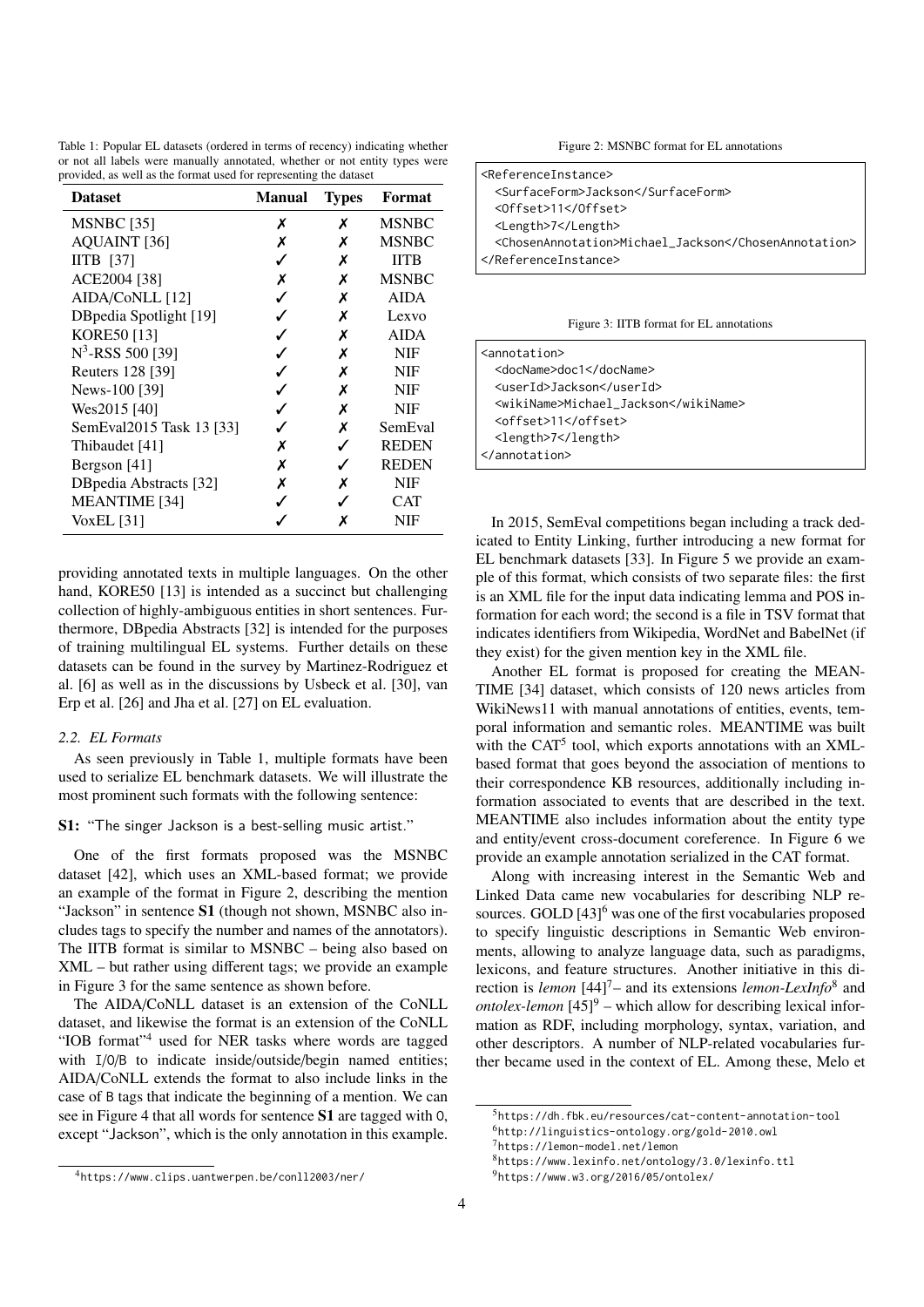Figure 4: AIDA/CoNLL format for EL annotations

| $-DOCSTART - doc1$                     |
|----------------------------------------|
| The O                                  |
| singer 0                               |
| Jackson B Jackson wiki:Michael_Jackson |
| is 0                                   |
| a O                                    |
| best 0                                 |
| - 0                                    |
| selling 0                              |
| music 0                                |
| artist O                               |

Figure 5: SemEval format for EL annotations

```
<?xml version="1.0" encoding="UTF-8" ?>
<corpus lang="en">
 <text id="d001">
    <sentence id="d001.s001">
      <wf id="d001.s001.t001"
       pos="X">The</wf>
      <wf id="d001.s001.t002"
        lemma="singer" pos="N">singer</wf>
      <wf id="d001.s001.t003"
        lemma="jackson" pos="N">Jackson</wf>
          ...
   </sentence>
 \langle/text>
</corpus>
```
data.key

data.xml

| d001.s001.t002 | d001.s001.t003       |
|----------------|----------------------|
| bn:00047836n   | wiki:Michael Jackson |

al. [46, 47] proposed Lexvo as a RDF-based format and service that defines unique URIs for terms, languages, scripts, and characters from a text corpus; this format would become used in diverse applications, including the serialization of results from DBpedia Spotlight. Hellmann et al. [29] would later propose the NLP Interchange Format (NIF) as an RDF-based vocabulary for enabling interoperability of NLP tools, e.g., Part-Of-Speech, NER, and EL tools. An example of the NIF format is shown in Figure 7 for the running example.

Recalling Table 1, we see how the aforementioned EL datasets use these formats. Different formats support different features; for example, early formats did not provide tags to indicate the entity type; on the other hand, the AIDA/CoNLL format does not support overlapping mentions. Noting that Table 1 is ordered by recency – with more recent datasets appearing lower in the table – we see that NIF has gained the attention of the EL community: datasets such as N3-RSS 500, Reuters 128, News-100, Wes2015 and VoxEL were created with NIF, where others have further been transcribed from their own formats to NIF (e.g., ACE04, DBpedia Spotlight and KORE50).

Figure 6: CAT format for EL annotations

```
<?xml version="1.0" ?>
<Document doc_id="1" doc_name="doc1"
  lang="en" url="http://ex.org">
  ...
  <token number="2"
    sentence="0" t_id="3">Jackson</token>
  ...
  <Markables>
    <ENTITY_MENTION m_id="1">
      <token_anchor t_id="3"/>
    </ENTITY_MENTION>
    <ENTITY TAG_DESCRIPTOR="Jackson"
      ent_type="PER" m_id="101"/>
  </Markables>
  <Relations>
    <REFERS_TO r_id="1">
      <source m_id="1"/>
      <target m_id="101"/>
    </REFERS_TO>
  </Relations>
</Document>
```
Figure 7: NIF format for EL annotations (in Turtle syntax)

```
<http://example.org#char=11,18> a nif:String,
 nif:Context, nif:Phrase, nif:RFC5147String;
 nif:anchorOf "Jackson"ˆˆxsd:string;
 nif:beginIndex "11"^^xsd:nonNegativeInteger;
 nif:endIndex "18"ˆˆxsd:nonNegativeInteger;
  itsrdf:taIdentRef </wiki/Michael_Jackson>.
```
Due to the advantages and popularity of NIF, benchmark tools – such as GERBIL  $[30]^{10}$  and NIFify  $[48]^{11}$  – are based on the NIF format, and support converting other EL formats to NIF.

#### *2.3. EL Design Issues*

The goals of the EL task were preceded by those defined for the related NER task. As discussed in the introduction, for the 6 th Message Understanding Conference (MUC-6) [17], the concept of a "named entity" was defined as those phrases in a text that refer to instances of proper name classes such as Person, Location and Organization, and also to numerical classes such as Temporal Expressions & Quantities. Many NER tools were later developed following these guidelines. However, authors such as Fleischman and Hovy [21] remarked that the MUC-6 categories were too coarse for many applications, proposing a finer-grained categorization for people according to their occupation (Athlete, Politician, etc.). Other works rather developed NER systems that could adapt to arbitrary types of entities, where, for example, the work by Etzioni et al. [49] proposed

<sup>10</sup>http://aksw.org/Projects/GERBIL.html

 $11$ https://github.com/henryrosalesmendez/NIFify\_v3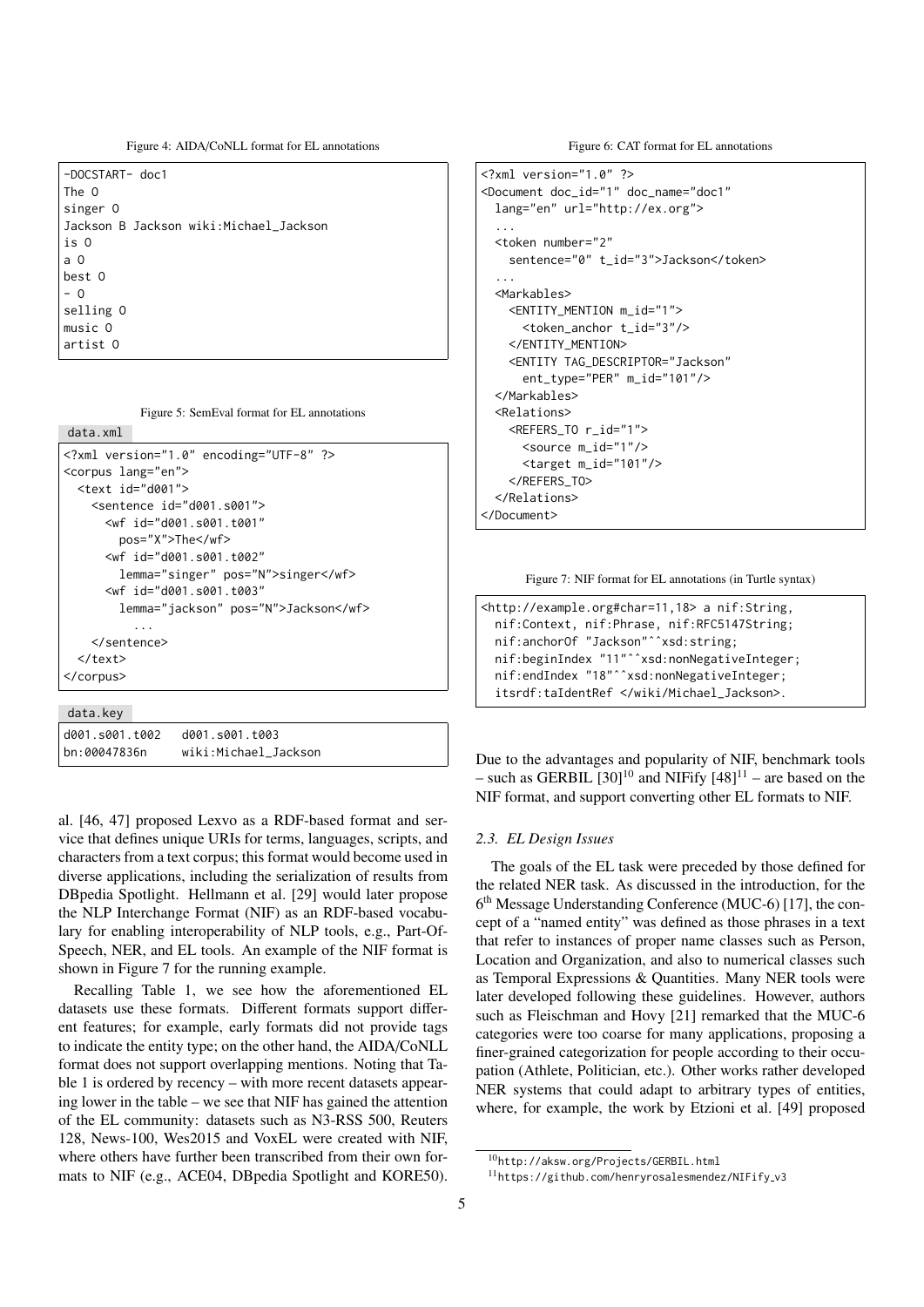to use Hearst patterns (e.g., "[pop singers] such as [Michael Jackson]") to identify entities of discovered types.

Turning to EL, while approaches adopting an NERL strategy were based on established NER tools, and thus inherited MUC-6 conventions, there was growing awareness that such types are limited for the purposes of EL when considering diverse KBs like Wikipedia, DBpedia, Freebase, Wikidata, YAGO, etc.; for example, Wikidata contains around fifty thousand entity types. The types typically missed by NER tools include not only common entities in the KB (e.g., "father", "interview"), which are *arguably* part of a separate Word Sense Disambiguation (WSD) task [50], but also named entities referring to albums (e.g., "Got to Be There"), movies (e.g., "The Godfather"), laws (e.g., "Hooke's Law"), diseases (e.g., "Ebola") and so forth.

Hence authors began to propose more general definitions for "entity" in the context of the EL task. Rather than use a classbased definition, for example, Ling et al. [22] define that entities mentions are "*substrings corresponding to world entities*", which though providing a more general perspective, is problematic in the cyclical use of the term "*entity*"; they acknowledge that "*there is no standard definition of the* [EL] *problem*", proposing that EL target both named and common entities while NEL target only common entities. Guo et al. [51] rather define an entity as: "*a nonambiguous, terminal page (e.g., The Town (the film)) in Wikipedia (i.e., a Wikipedia page that is not a category, disambiguation, list, or redirect page)*"; while again providing a more general perspective on the types of entities that EL should link, the definition depends on a particular KB and, indeed, a particular version of that KB; furthermore, this definition includes various types of entities that EL systems typically will not link, such as names (e.g., wiki: Jackson (name)), numbers (e.g., wiki:4), years (e.g., wiki:1984), units (e.g., wiki:Kilometre), symbols (e.g., wiki:Exclamation\_mark), and so forth; should EL also link mentions of such entities?

Even assuming we settle on a particular definition for "entity", authors have raised further issues relating to the EL task in terms of what kinds of mentions should be considered. With respect to Figure 1, for example, while Michael Jackson is clearly an entity of interest, should we link the mention "[he] and his four siblings" to his KB identifier? Though the pronoun is a mention of an entity of interest, some would rather consider this as part of a separate Coreference/Anaphor Resolution task [52]. Consider, then the case of "Living with [Michael Jackson]", where the entity mention is contained inside another mention: should this be considered a mention of the singer? Overlapping mentions are discussed by, for example, Guo et al. [51], Ling et al. [22], van Erp et al.  $[26]^{12}$ , Jha et al. [27], and more besides, with differing opinions; for example, Ling et al. [22] consider overlapping mentions to be useful to include, while Jha et al. [27] consider overlapping mentions to be an error.

Ling et al. [22] further raise two other (more subtle) issues regarding EL, both of them related to the issue of *reference*. Consider for example the sentence "Portugal drew with Spain

in their opening game of the World Cup." The first issue relates to how specific a link should be offered by an EL system or dataset; for example, should "World Cup" be linked to wiki:World Cup, wiki:2018 FIFA World Cup, or maybe even wiki:2018 FIFA World Cup Group B? The second issue relates to indirect type of reference, where they note that "Portugal" should not be linked to wiki:Portugal (the country) but rather to wiki: Portugal\_national\_football\_team given that countries cannot play football: rather "Portugal" is a meronymic reference to the national football team.

In summary, numerous authors have highlighted a number of difficult issues that complicate research on the EL task. We believe that differing design choices regarding such issues explain some (though not all) of the differences we saw in Figure 1 with respect to the results of four EL systems. We can also see evidence of these differences of opinion in different EL datasets, where the SemEval 2015 Task 13 [33] and DBpedia Spotlight [19] datasets allow overlapping entities, while datasets such as ACE2004 [38] and AIDA/CoNLL [12] do not; in fact, Jha et al. [27] consider the overlapping mentions in DBpedia Spotlight to be errors and remove them. On the other hand, VoxEL [31] provides a strict and a relaxed version of the dataset, with the former containing non-overlapping named entities, and the latter further containing overlapping common entities. We also note that MEANTIME [34] provides coreference annotations. Comparing the performance of EL systems is then complicated by the varying design decisions adopted by the systems and the datasets considered for evaluation.

Our goal in this paper is to highlight, understand and address these design issues regarding EL, where we begin in the section that follows with a questionnaire to first understand what consensus (or lack thereof) exists regarding the goals of the task.

### 3. Questionnaire on the Goals of EL

Based on the previous discussion, we see that there are often diverging perspectives with respect the EL task. This raises a key question: *what are the goals of the EL task*? We believe that the answer to this question is a matter of convention, and we wish to understand what consensus exists within the EL research community itself. Along these lines, we created a short questionnaire with two sentences that contain concrete examples for the issues discussed. We show the sentences in Figure 8 (along with results that will be discussed presently). Subsequently addressing the questionnaire to the EL research community, we aim to gain insights into the varying perspectives regarding the following questions on the goals of EL:

- 1. *KB types*: should types of entities not typically considered under MUC-6 definitions be targeted (e.g., linking the documentary "Living with Michael Jackson" to the KB)?
- 2. *Overlapping mentions*: should mentions whose text overlaps with other mentions be allowed (e.g., should "Michael Jackson" be annotated inside the "Living with Michael Jackson" mention)?

 $12$ This paper refers to overlapping entities across datasets, which is in fact a different issue referring to dataset homogeneity; however, they also mention inner vs. outer entities and nested entities.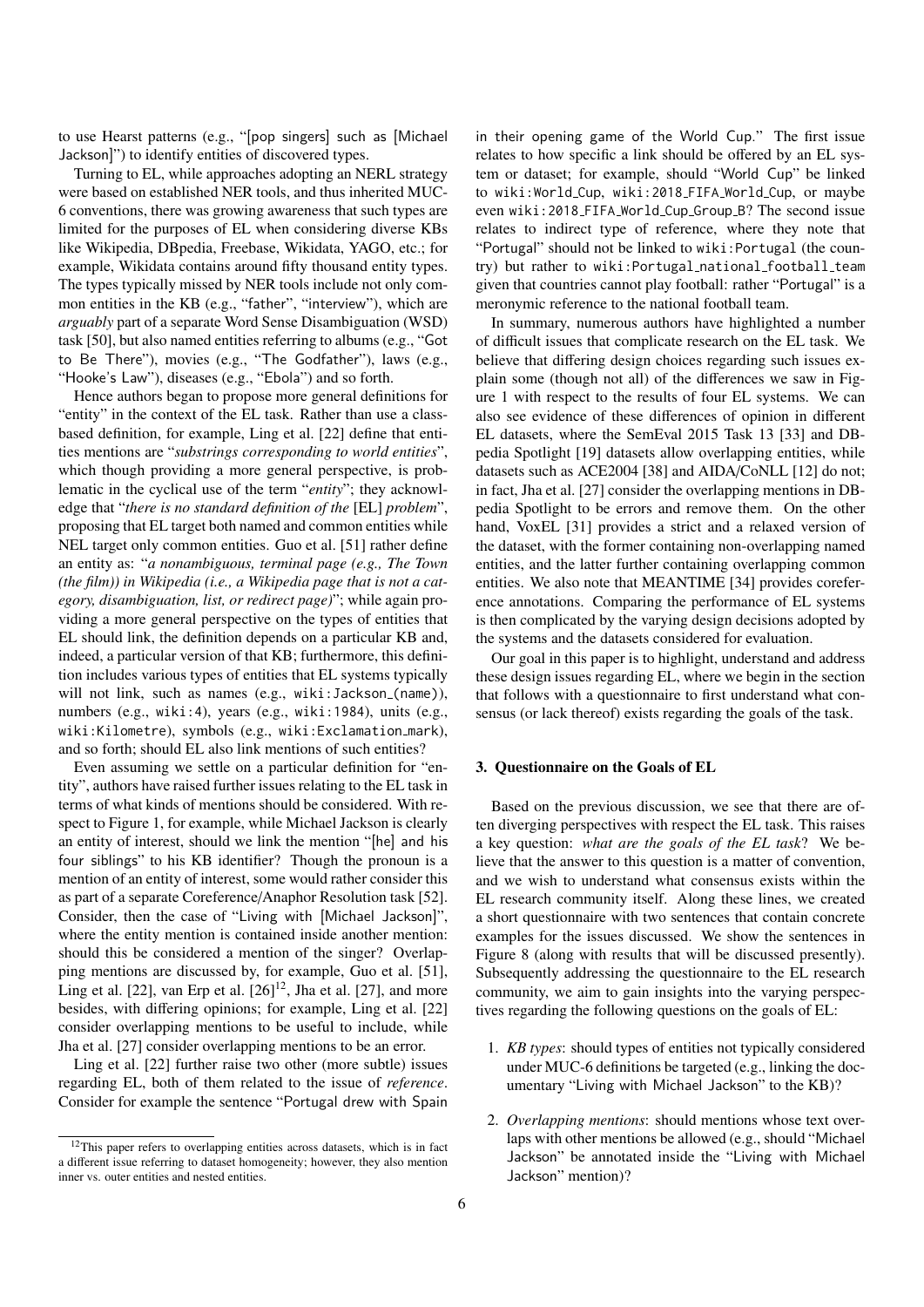In an [interview] $^{0.19}$  with [Martin Bashir] $^{1.00}$  for the [2003] $^{0.28}$  [documentary] $^{0.28}$  [Living with {Michael Jackson} $^{0.75}$ ] $^{0.97}$ , the [{King}<sup>0.08</sup> of {Pop}<sup>0.33</sup>]<sup>0.94</sup> [recalled]<sup>0.06</sup> that [Joe]<sup>1.00</sup> often [sat]<sup>0.08</sup> with a [white]<sup>0.11</sup> [belt]<sup>0.14</sup> at [hand]<sup>0.14</sup> as [{he}<sup>0.56</sup> and {his}<sup>0.39</sup> {four}<sup>0.08</sup> {siblings}<sup>0.14</sup>]<sup>0.50</sup> [rehearsed]<sup>0.08</sup> .

 $[Russian]^{0.61}$  [daily]<sup>0.14</sup> [Kommersant]<sup>0.97</sup> [reports]<sup>0.06</sup> that [Moscow]<sup>0.94</sup> will [supply]<sup>0.06</sup> the [Greeks]<sup>0.94</sup> with [gas]<sup>0.36</sup> at  $[\{rock\}^{0.00}$  bottom  $\{prices\}^{0.19}]^{0.28}$  as  $[\text{Tsipras}]^{0.92}$   $[\text{preparse}]^{0.03}$  to  $[\text{meet}]^{0.06}$  the  $[\{\text{Russian}\}^{0.53}$   $\{\text{President}\}^{0.12}]^{0.97}$ .

Figure 8: The two sentences used for the questionnaire annotated with the ratio of respondents who suggested to annotate the corresponding mentions with some link; in the case of underlined mentions, multiple links were proposed, as presented in Table 2 [11].

- 3. *Common entities*: should common entities be annotated in cases where the KB provides a corresponding identifier for that entity (e.g., "documentary")?
- 4. *Parts of speech*: should EL only target mentions that are noun phrases or should mentions using other parts of speech also be linked (e.g., "Russian" or "reports")?
- 5. *Indirect mentions*: should pronouns (e.g., "he") and descriptive noun phrases (e.g., linking "he and his four siblings" to wiki: The\_Jackson\_5) be targeted?
- 6. *Complex reference*: should EL only link mentions to the entity being explicitly named (e.g., linking "Moscow" to wiki: Moscow), or should EL resolve more complex forms of references, such as *metonymy* (e.g., linking "Moscow" to wiki:Government of Russia), *hypernymy* (e.g., linking "daily" to wiki:Newspaper with it being the closest entity in the KB, or linking Russian President to wiki:Vladimir Putin), or *metaphor* (e.g., linking King to wiki:King) be considered?

For each of the two sentences in Figure 8, the respondent was provided a list of questions. Each question proposed a mention – in sequential order of the text – along with a list of one or more possible KB links, or the option not to annotate the mention at all (with any link). We chose Wikipedia as the target KB where we assume that it is the most likely KB for most respondents to be familiar with. A total of 38 questions were asked, corresponding to 38 potential mentions in the two sentences. Each question was optional. Respondents were asked at the start of the questionnaire to select the mentions and links that they believe an EL system should *ideally* target in each case presented; we also highlighted that there was no "correct" answer and that we rather sought their opinions on the annotations.<sup>13</sup>

We wished to use this questionnaire to ascertain the perspectives on the goals of the EL task among members of the EL research community. Along these lines, taking the recent EL survey paper of Wu et al. [7], we manually extracted the emails of all authors of papers referenced by the survey that are directly related to the EL task. We successfully extracted the emails of 321 authors. Sending a link to the questionnaire to all authors,

232 individual mails were delivered without an error message. From these mails, we received a total of 36 responses. Detailed responses are available online<sup>14</sup>, where in Figure 8 we summarize the results, indicating in superscript the ratio of respondents who agreed to some link being provided for the given mention.

Regarding initial high-level conclusions, of the 36 respondents, all agree that "Martin Bashir" and "Joe" – corresponding to named entities included in the MUC-6 definitions with non-overlapping, direct mentions – should be linked to their corresponding KB identifiers. Conversely, the respondents also unanimously agreed that "rock" – corresponding to a common entity with a potentially overlapping mention making a metaphorical reference – should not be linked to the KB. All of the other mentions  $-35/38$  of the cases – exhibited some level of (varying) disagreement among the respondents.

- 1. *KB types*: Per the response for "Living with Michael Jackson" (0.97), which refers to a documentary in the KB, the vast majority of respondents believe that entities other than traditional MUC-6 types should be considered.
- 2. *Overlapping mentions*: Per the response for "Michael Jackson"  $(0.75)$  – combined with the positive response for "Living with Michael Jackson" (0.97) – most respondents believe that mentions contained within other mentions should be considered.
- 3. *Common entities*: Most respondents do not believe that common entities in the KB should be considered, where the mention of a common entity with the highest positive response was "gas" (0.36). Of note is that more than double the respondents agree with annotating "gas" (0.36) when compared with "belt" (0.14); our results are inconclusive as to why this might be the case.
- 4. *Parts of speech*: Most respondents believe that mentions other than noun phrases should be considered, where the non-noun mention with the highest positive response was the (first appearance of the) adjective "Russian" (0.67).
- 5. *Indirection mentions*: There was considerable disagreement on whether or not indirect forms of reference should

<sup>13</sup>The questionnaire design can be reviewed online: https://users.dcc. uchile.cl/∼hrosales/questionnaire

<sup>14</sup>https://users.dcc.uchile.cl/∼hrosales/questionnaire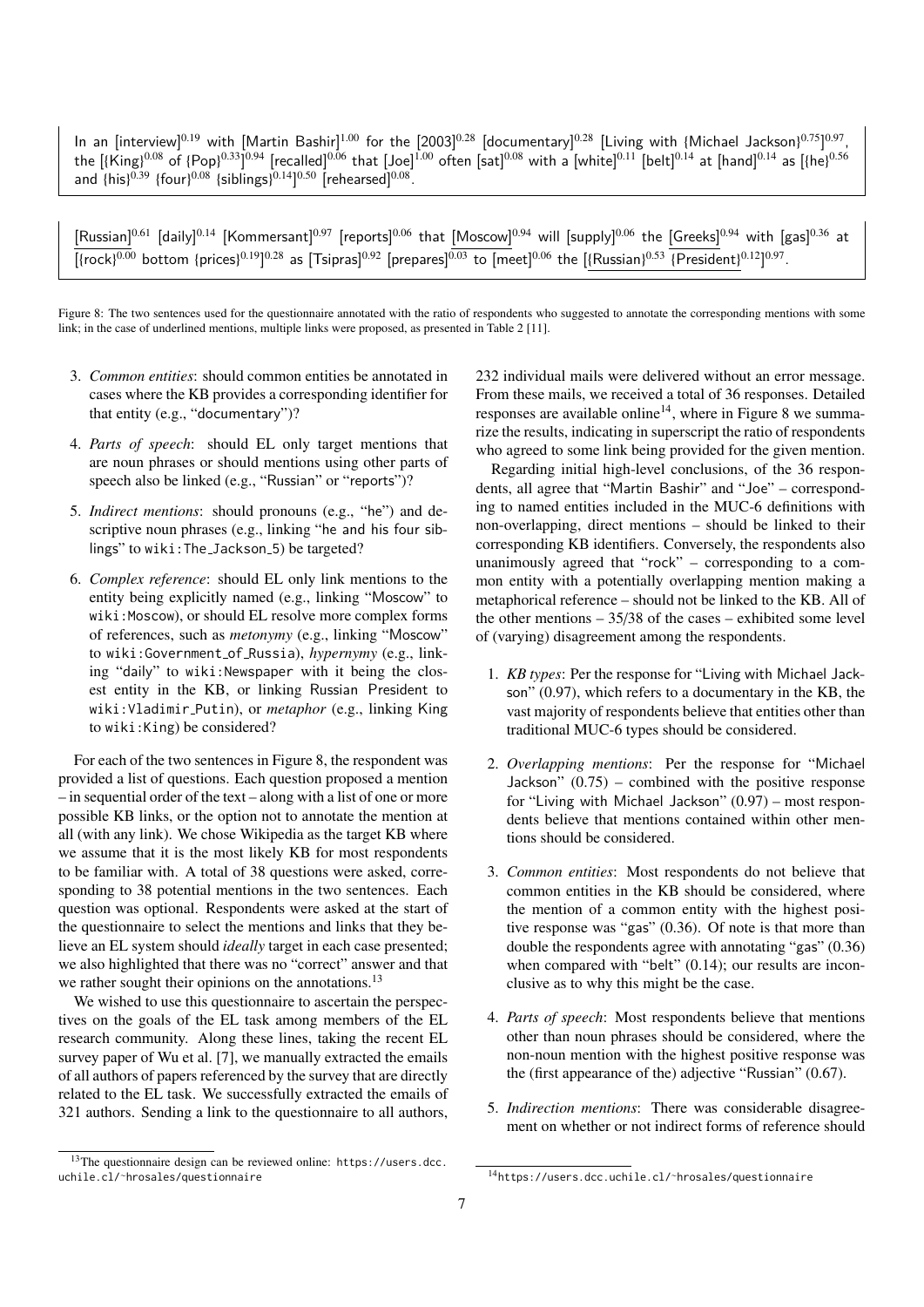Table 2: The ratio of respondents choosing particular links for mentions with multiple choices (underlined) in Figure 8; the questions were multiple choice, so respondents could choose multiple possibilities [11]

| Link                         | <b>Ratio</b> |  |  |  |  |  |  |  |  |
|------------------------------|--------------|--|--|--|--|--|--|--|--|
| [Russian] daily Kommersant   |              |  |  |  |  |  |  |  |  |
| wiki:Russia                  | 0.61         |  |  |  |  |  |  |  |  |
| wiki:Russians                | 0.11         |  |  |  |  |  |  |  |  |
| wiki:Russian_language        | 0.08         |  |  |  |  |  |  |  |  |
| that [Moscow] will supply    |              |  |  |  |  |  |  |  |  |
| wiki:Government_of_Russia    | 0.77         |  |  |  |  |  |  |  |  |
| wiki:Moscow                  | 0.36         |  |  |  |  |  |  |  |  |
| supply the [Greeks] with gas |              |  |  |  |  |  |  |  |  |
| wiki:Greece                  | 0.77         |  |  |  |  |  |  |  |  |
| wiki:Greeks                  | 0.36         |  |  |  |  |  |  |  |  |
| the [Russian] President.     |              |  |  |  |  |  |  |  |  |
| wiki:Russia                  | 0.42         |  |  |  |  |  |  |  |  |
| wiki:Russians                | 0.19         |  |  |  |  |  |  |  |  |
| the [Russian President].     |              |  |  |  |  |  |  |  |  |
| wiki:Vladimir_Putin          | 0.77         |  |  |  |  |  |  |  |  |
| wiki:President of Russia     | 0.61         |  |  |  |  |  |  |  |  |

be considered, with "he" (0.56) and "he and his four siblings"  $(0.5)^{15}$  being considered by roughly half of the respondents; fewer supported the possessive adjective "his" (0.39) being linked to Michael Jackson.

6. *Complex reference*: We offered multiple links on the mentions underlined in Figure 8 to determine if respondents prefer to consider direct forms of reference or to resolve more complex forms of reference (or both: the questions were multiple choice). The results are shown in Table 2, where of particular interest are the results for "Moscow", which indicate that most respondents prefer to resolve the metonymic reference to the Government of Russia rather than directly linking to the city of that name; and the results for "Russian President", which indicate that respondents preferred to link to the person indirectly referred to rather than the office directly named. These results indicate that respondents prefer to resolve complex forms of reference rather than merely linking mentions to entities with corresponding labels. Finally, returning to Figure 8, we note that metaphorical references such as "King" (0.08) and "rock" (0.00) received little support.

Overall, we see support by the majority of participants for considering named entities of any KB type in the EL task, including those not considered by MUC-6 definitions and those involved in overlapping mentions. On the other hand, a minority of respondents consider common entities as part of the EL task. Most respondents agree that some non-noun phrases can

be considered as mentions. Opinions are more divided regarding pro-forms and other forms of descriptive mentions. There was also a clear preference for resolving complex forms of reference, i.e., that EL should ideally link to the entity being talked about rather than the entity explicitly named by the mention.

We reiterate that we do not interpret any "correct" answer here, and that the goal of the questionnaire is to collect data about the perspectives that exist, potentially informing conventions for the EL task. In general, however, we see considerable disagreement, suggesting that it would be premature to propose a rigid definition of the goals of EL from this questionnaire; for example, while only a minority of respondents consider common entities – and thus we might consider excluding such entities from the EL task, concluding perhaps that they are rather part of a separate Word Sense Disambiguation (WSD) task [50] – still, the 36% of respondents including "gas" is not an inconsiderable number. Likewise, while we might exclude pro-forms from consideration by the EL task – considering them part of a separate Coreference/Anaphora Resolution (CR) task [52] – again, mentions such as "he" received majority support.

More generally, we believe that the appropriate definition of the goals of the EL task depend on the particular setting. For example, if EL is to be incorporated as part of a Relation Extraction framework, then having links for pronouns such as "he" is important to find additional relations and improve recall. On the other hand, if EL is to be used for the purposes of Semantic Search, then it may suffice to have a subset of named mentions for an entity to know that the document speaks of that entity. Along these lines, we propose that no one definition of the goals of the EL task fits all such settings. Rather than pursue a universal definition of the task, we thus instead propose to be more explicit about these different types of mentions and links, reflecting the diversity of perspectives seen in this questionnaire, and allowing to understand the performance of EL systems under different assumptions. Along these lines, in the next section we propose a fine-grained categorization scheme for EL annotations that encapsulates these varying perspectives.

#### 4. Fine-Grained Categories

Following the discussion of EL design issues by numerous authors [22, 25, 26, 27, 28] and the results of the questionnaire, we propose a fine-grained categorization of EL annotations to make explicit the different types of entity mentions and links that the EL task may consider, which can subsequently be used for the development of EL systems, their evaluation, or indeed, to configure them for application in a given setting. The categories are shown in Figure 9. The overall scheme has four distinct dimensions (described in more detail presently): Base Form, Part of Speech, Overlap and Reference. In order to label an EL annotation, we propose that precisely one leaf category (a category without children, shaded in Figure 9) should be selected from each dimension, giving four labels per annotation.

The categorization scheme was designed in parallel with the labeling of three EL datasets (described in Section 6), with the scheme being extended until it was sufficient to capture all of the cases that we encountered in these datasets. However, the

<sup>15</sup>One respondent commented that, from the given context, they were not certain that the mention "he and his four siblings" referred to The Jackson 5, which was the KB link suggested for the question.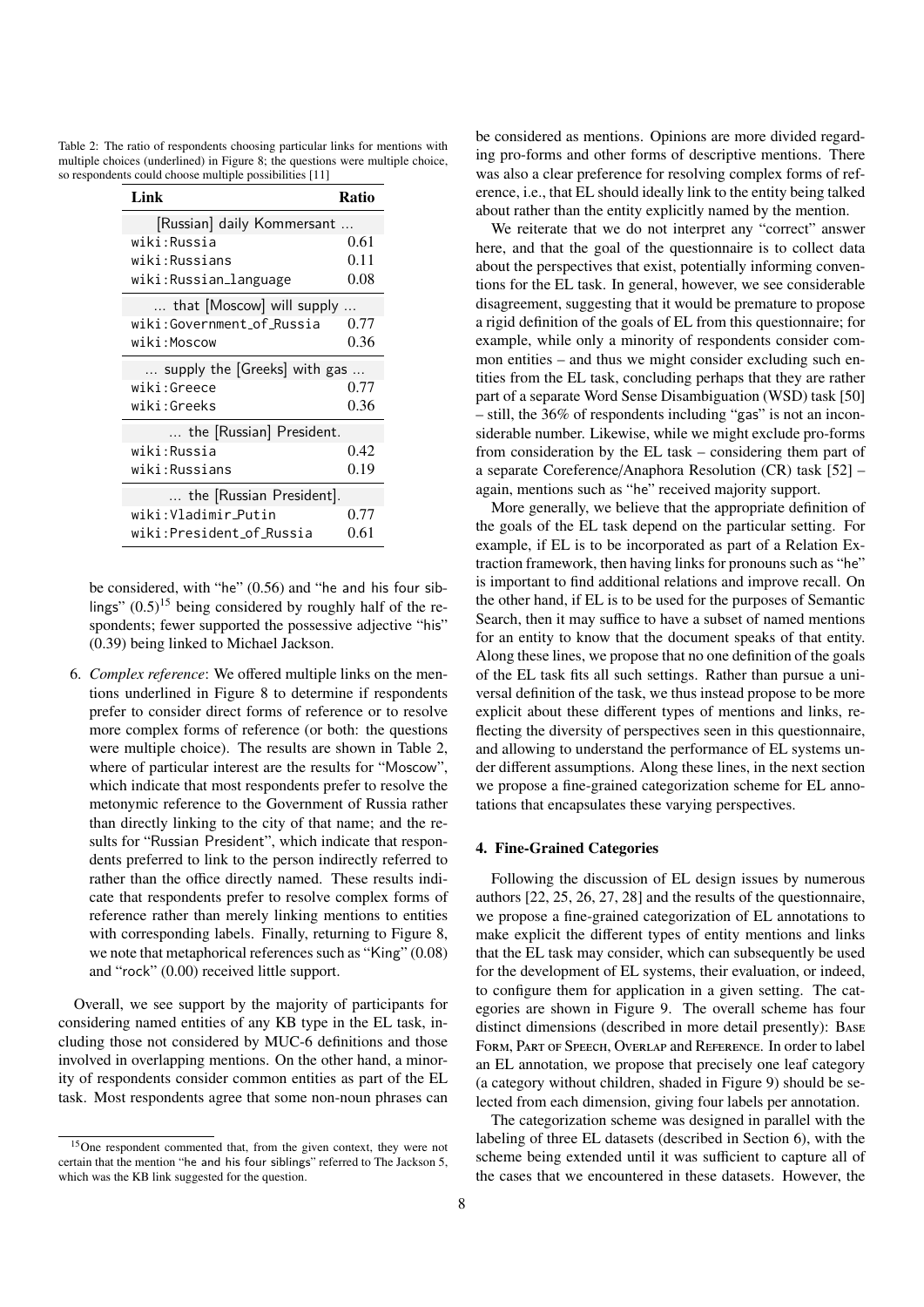

Figure 9: EL categorization scheme with concrete alternatives (leaf-nodes) shaded for each dimension

categorization scheme should not be considered complete; for example, in the case of applying EL to Twitter, further categories to cover user mentions, hashtags, misspelled names, etc., might be of interest; the scheme we propose could be extended in future along such lines. Conversely, we do not claim that the EL task *should* always consider all of the annotations covered by this scheme; rather the goal is to capture the types of annotations that *could* be considered by the EL task. We now discuss each of the four dimensions of the scheme in turn.

# *4.1. Base Form*

The Base Form dimension of the scheme refers to the general form of the mention; more specifically, it indicates if the mention refers to one of the following categories:

- **Proper Form** : Denotes a mention based on a name, i.e., based on a proper noun; note however that not all such mentions are nouns, as in the case of "Russian" which, though it may be an adjective, is based on the name of the country, and is thus categorized as a proper *form*. For an annotation in this category, one of the following more specific categories must be selected, based on the primary label of the linked entity in the KB.<sup>16</sup>
	- Full Name : Denotes that the mention corresponds to the primary label of the entity in the KB, or is a minor variation thereof<sup>17</sup>; for example, "Russia", "RUSSIA" or "Russian" referring to wiki:Russia.
	- Short Name : Denotes that the mention corresponds to an abbreviated form of the primary label of the entity in the KB or an abbreviation of a substring/superstring of this primary label; for example,

"M. Jackson", "Jackson", "Micheal", "M.J.", "M." or "MJJ" referring to wiki: Michael\_Jackson.

- Extended Name : Denotes that the mention corresponds to an extended form of the primary label of the entity in the KB; for example, "Michael Joseph Jackson", "Michael J. Jackson', "Micheal 'the King of Pop' Jackson", etc., referring to wiki:Michael Jackson. 18
- Alias : Denotes that the mention though a proper form – does not correspond to the primary label of the entity per one of the previous three categorizations; for example, "Jackson, Michael" or "King of Pop" referring to wiki: Michael\_Jackson.
- Numeric/Temporal : Denotes that the mention names a specific temporal or numeric form; for example, "2014", "fourteen", "May", etc., but not "next year".
- Pro-Form : Denotes that the mention is a (simple) pronoun, pro-adjective, etc., that refers (through coreference/anaphor) to a named entity; for example, linking "he" or "his" to wiki:Michael Jackson.
- Common Form : Denotes that the mention is not one of the above categories; such mentions may refer to common entities (e.g., "interview", "gas", etc.) or to named entities (e.g., "he and his four siblings", "his father", etc.).

### *4.2. Part of Speech*

The *Part of Speech* dimension of the scheme denotes the grammatical function of the head word of the mention in the sentence; it includes six categories (five leaves), as follows:

- Noun : Denotes a mention whose head term is a (proper or common) noun; for example, "Russia", "Jackson", "siblings", "the capital of Russia", etc.
	- Singular : Denotes that the head noun of the mention is singular; for example, "Russia".

<sup>&</sup>lt;sup>16</sup>For the more specific sub-categories, we assume that the KB has a primary label in a particular language; this is true of Wikipedia, DBpedia, Freebase, Wikidata and YAGO. In the absence of a particular KB, we recommend to use Wikipedia's primary labels by default as they are shared by DBpedia and YAGO; these are the local names of the URLs of the corresponding entity article without parenthetical expressions added for disambiguation; for example the primary label for wiki:Joe Jackson (manager) is "Joe Jackson".

 $17$ More specifically, we consider that the (case-normalized) lemmas of each word in the mention and the primary label correspond in the same order.

<sup>&</sup>lt;sup>18</sup>The mention should contain the (case-normalized) lemmas of the primary label in order, possibly interrupted by other lemmas.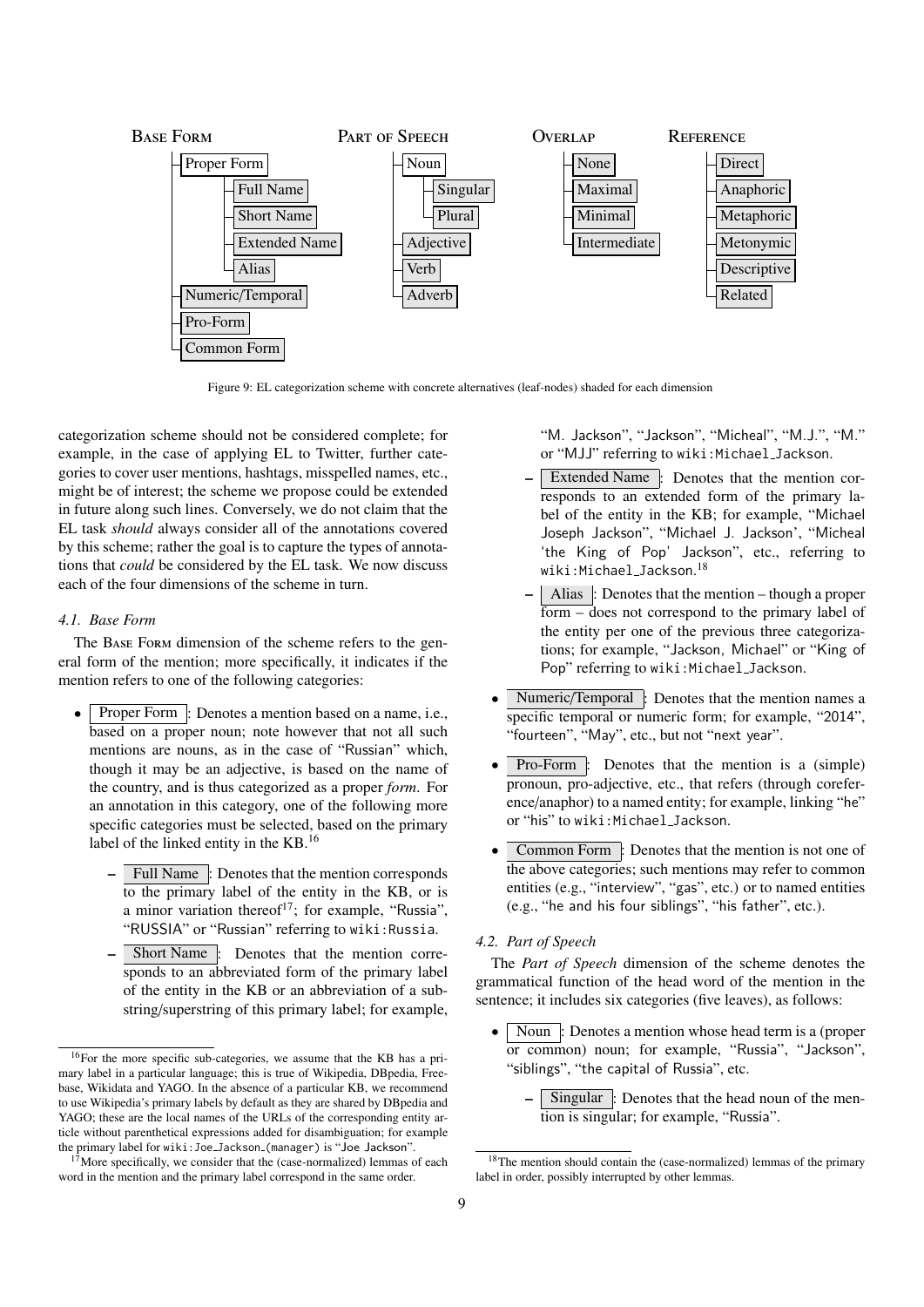Plural: Denotes that the head noun of the mention is plural; for example, "siblings".

- Adjective : Denotes a mention whose head term is an adjective; for example, "Russian", "covalent".
- Verb : Denotes a mention whose head term is a verb; for example, "assassinated", "genetically modifying".
- Adverb : Denotes a mention whose head term is an adverb; for example, "exponentially", "Socratically".

# *4.3. Overlap*

The *Overlap* dimension indicates whether or not the text of a mention overlaps with that of other mentions, and if so, in what way; we illustrate its four categories for the text "The New York City Police Museum is located in Manhattan.":

- None : Denotes a mention whose text does not overlap with that of another mention; for example, "Manhattan".
- Maximal : Denotes a mention whose text contains an inner mention but is not contained in another mention; for example, "New York City Police Museum".
- Minimal : Denotes a mention contained in another mention but that does not itself contain another mention; for example, "New York", "Museum", "Police".
- Intermediate : Denotes a mention that does not fall into one of the above categories; for example, "New York City Police" is contained by and contains other mentions.

# *4.4. Reference*

The *Reference* dimension indicates the manner in which the mention makes reference to the linked KB entity [53]. This dimension is flat, containing six leaf categories:

- Direct : Denotes a mention that makes direct reference to an entity, be it by name, abbreviation, alias, etc. in the case of named entities (e.g., "Jackson", "King of Pop" "Russian"), or a recognized surface form for a common entity (e.g., "interview", "genetically modifying").
- Anaphoric: : Denotes a mention that uses a pro-form to refer to a named entity; for example, "he", "his", etc., referring to wiki:Michael Jackson.
- Metaphoric : Denotes a mention that figuratively references a KB entity for their characteristics; for example "[King] of Pop" referring to wiki:King, or "the British version of [Trump]" referring to wiki:Donald\_Trump.
- Metonymic : Denotes a mention that references a given KB entity by common association; for example "Moscow" being used to refer to wiki:Government\_of\_Russia or "Portugal" being used to refer to wiki: Portugal\_national\_football\_team.
- Descriptive : Denotes a mention that refers to a named entity by description; for example, "he and his four siblings" referring to wiki: Jackson<sub>-5</sub>, "his father" referring to wiki:Joe\_Jackson\_(manager), "Russia's capital" referring to wiki:Moscow, "Hendix's band'" referring to wiki:The Jimi Hendrix Experience, etc.
- Related : Denotes a mention that does not fall into one of the above categories. This category includes mentions for which the precisely matching entity does not exist in the KB, but a closely-related one does; for example, "the Russian [daily]" being linked to wiki:Newspaper.<sup>19</sup> We also use this category to complement metonymic references, where "[Moscow] will supply" will also be linked to wiki: Moscow in an annotation with the related category.

# 5. Fine-Grained EL Format

In Section 2.2, we described formats for serializing EL datasets; however, none of the existing formats support our newly defined categorization scheme. In order to allow these categories to be used in EL datasets, we construct a novel vocabulary that allows for them to be used in conjunction with RDF formats. We then use this vocabulary to extend the existing NIF format; we further describe a convention for how multiple links can be added to a single mention in the NIF format. We first describe the vocabulary and then the NIF extension; thereafter we introduce a tool we have developed to aid in the creation and validation of EL datasets in this format.

# *5.1. Vocabulary*

We show the Fine-Grained Entity Linking (FEL) vocabulary in Figure 10, with newly defined terms using the fel: prefix. The categories of Figure 9 are defined as classes, forming a subclass hierarchy. We follow a set of rules proposed by Baker et al. [54] with respect to the description, preservation and governance of the vocabulary. They propose two types of rules: local ones act in favor of the quality of the vocabulary while global ones are aimed at governing their accessibility to third parties.

Towards fulfilling the local rules, our vocabulary has the following properties:

- Each category is resolvable by a unique and machinereadable URI.
- We use the  $DOAP<sup>20</sup>$  vocabulary to specify the maintainer.
- We provide labels and definitions for each category in natural language to improve human readability.
- We publish the vocabulary under a CC-BY 3.0  $\textcircled{6}$  license<sup>21</sup> encouraging its re-use.

<sup>&</sup>lt;sup>19</sup>In the case of Wikipedia, for example, redirects are sometimes provided to related entities if the target entity does not exist; other times the target entity may point to a section of the article of the related entity with a fragment id.

<sup>20</sup>http://usefulinc.com/ns/doap

<sup>21</sup>https://creativecommons.org/licenses/by/3.0/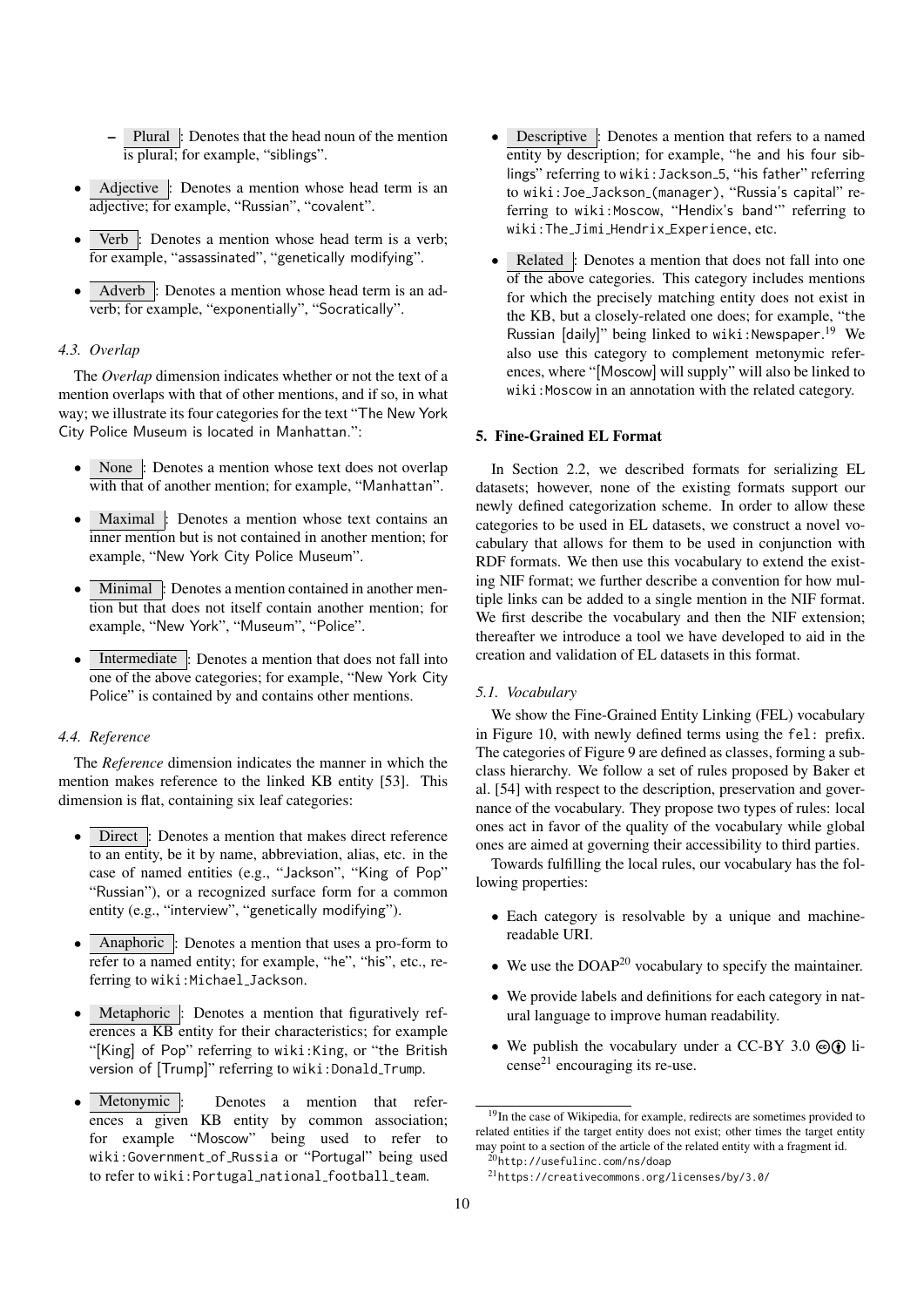- Further changes will be managed with the GitHub<sup>22</sup> platform. We separate changes according to their significance. Minor changes (e.g., spelling, punctuation, orthography of comments, etc.) and the incorporation of triples that do not change the semantics of the vocabulary will be addressed in the current namespace. On the other hand, any change with a negative impact to the current semantics will be separated into a new namespace.
- We re-use existing terms from well-known vocabularies; in particular we map our vocabulary classes with similar ones in existing vocabularies using SKOS links [55] (as shown in Figure 10).

To satisfy global rules, we submit the FEL vocabulary to the Linked Open Vocabularies system  $[56]^{23}$ : a catalog of reusable vocabularies that serves as a monitoring tool; the goal is to allow our vocabulary to be discovered by interested third parties, as well as to track its usage over time. Along these lines, we also fulfill the following criteria:

- We use the VoID<sup>24</sup> vocabulary to allow data providers to discover what terms the vocabulary uses.
- We guarantee the persistence of our URIs storing our vocabulary on a server<sup>25</sup> of the DCC, University of Chile. However, to deal with any problem in the future about institutional persistence, we use a permanent identifier provided by W3C Permanent Identifier Community Group<sup>26</sup> which can be redirected to another destination.
- To embrace the "safety through redundancy" principle [54] which advocates for mirroring information online, we make a second copy available in a GitHub repository<sup>27</sup>.

#### *5.2. Extending NIF*

One benefit of using RDF as a core data model is that NIF can be readily extended with further class and property terms, as needed. For example, for the purposes of the Wes2015 dataset [40], for Document Retrieval, novel properties and classes (e.g., si:Query, si:result, yv:queryId) were used alongside NIF. We now describe a minor extension to NIF to specify entity annotation categories, entity types, as well as specifying alternative links for a mention.

Per Table 1, some EL datasets type annotations according to a list of predefined classes; this practice was prevalent in earlier Named Entity Recognition (NER) works, whose goal was to identify entities of different types but without having to link them to a KB. The entity type can be specified in NIF on an annotation with the property <code>itsrdf:taClassRef. $^{28}$  However,</code>

```
27https://github.com/henryrosalesmendez/fel
```
problematic situations emerge when the same mention may be considered as referring to more than one URI in the KB: although the general expectation is that EL systems will only yield one link per entity mention, multiple links may be acceptable in cases where the context is not enough to fully disambiguate the entity mention, the entity mention is intrinsically ambiguous, or multiple types of entities may be considered correct, per the following two examples:

- S2 "Bush was president of the United States of America."
- S3 "Iran is not capable of developing a nuclear program without Moscow's help."

In sentence S2, without further context, it remains unclear if the entity mention "Bush" refers to the 41<sup>st</sup> U.S. president George H. W. Bush, *OR* to his son, the 43<sup>rd</sup> U.S. president; when creating a gold standard for evaluating EL systems, we may thus wish to allow both possibilities. On the other hand, in sentence S3, the entity mention "Moscow" could be seen as referring to wiki:Moscow, the capital of Russia, *OR* perhaps rather as referring to help from the Government of Russia (wiki:Government of Russia). Hence we may wish to capture multiple links for a given mention.

Conversely, consider the following sentence:

S4 "Barack met Michelle in June 1989; they married three years later."

If we support coreference in this case, then we may wish to capture that "they" refers to wiki:Barack Obama *AND* wiki:Michelle Obama, again requiring multiple links.

Although NIF can support the specification of multiple links, there are no indications on how such cases should be handled. We propose a simple convention, which is to put multiple links on the same annotation in the case of multiple *AND* links, and rather use multiple annotations with the same offset in the case of multiple *OR* links (both can also be combined). Further complications arise, however, when labeling types, where different types may apply to different links; while this would not be a problem for S2 (both are *Person*s), in S3, one link is a *Place* while the other is an *Organization*. Along these lines, we propose to separate the entity type specification from the annotation scope with a triple *s* fel:entityType *o* for each link in the annotation, where *s* denotes the KB identifier, not the mention.

In Figure 11 we show the annotation of Moscow from sentence S3 with NIF, displaying two alternative links (OR), with two triples specifying the entity type for each alternative; furthermore, we see that wiki:Government\_of\_Russia is indicated as a metonymic reference, while wiki: Moscow is indicated as a related reference. On the other hand, Figure 12 shows the annotation of the coreference "them" from sentence S4; in this case, both links are presented on the same annotation. Unlike in the case of *OR* links, we cannot assign different categories for different links in the *AND* case: in all such *AND* cases that we have observed in real datasets, the type of reference is either descriptive or anaphoric (per S4), where categories do not

<sup>22</sup>https://github.com/henryrosalesmendez/fel

<sup>23</sup>https://lov.linkeddata.es/dataset/lov/

<sup>24</sup>http://vocab.deri.ie/void

<sup>25</sup>https://cutt.ly/2yEvqp0

<sup>26</sup>https://www.w3.org/community/perma-id/

<sup>28</sup>See example: http://persistence.uni-leipzig.org/nlp2rdf/ ontologies/nif-core/example.ttl; October 5<sup>th</sup>, 2019.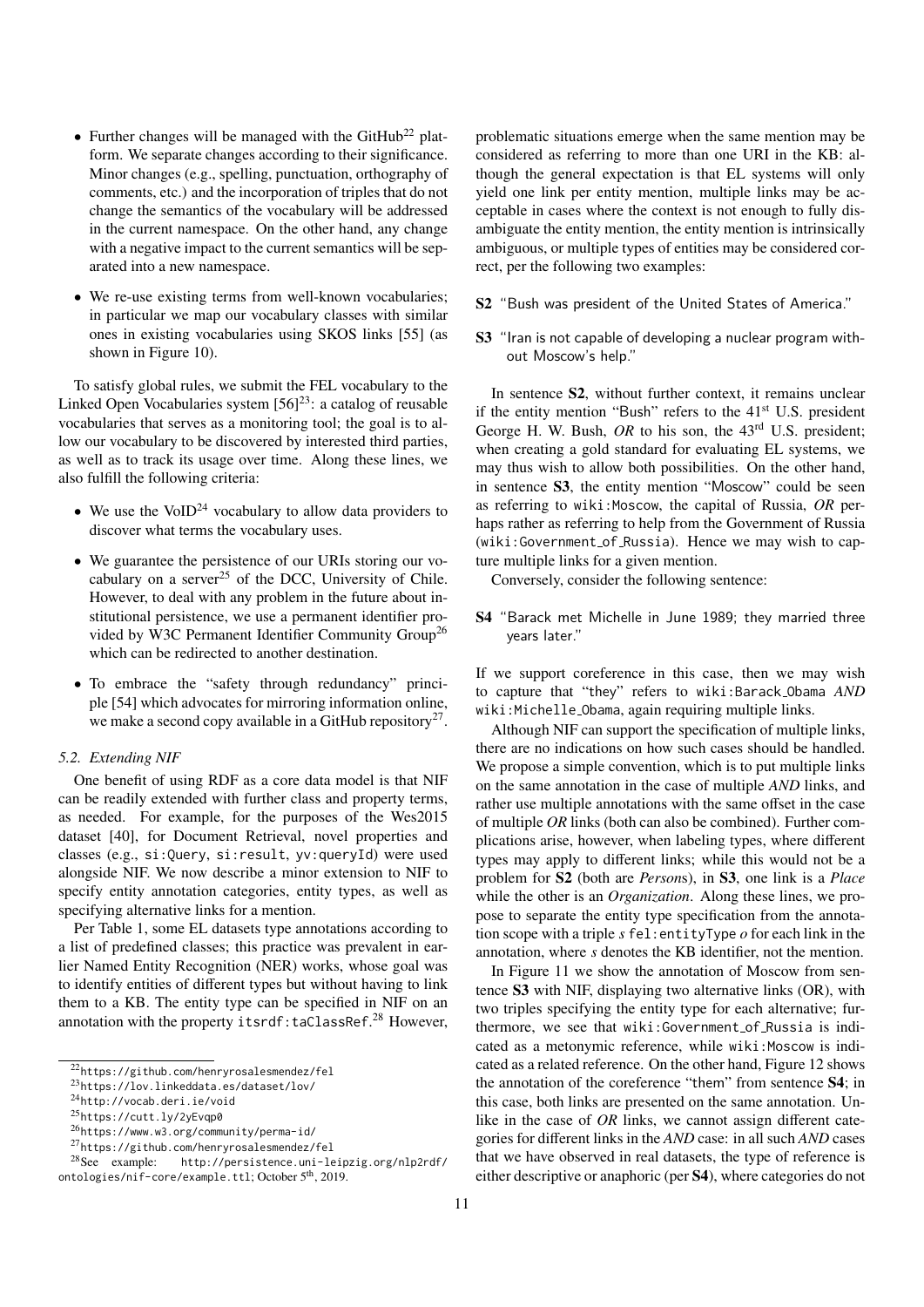

Figure 10: Hierarchy of classes belonging to the Fine-Grained Entity Linking vocabulary and its links to external vocabularies.

change for the different links; this assumption allows us to annotate *AND* cases in a lightweight manner (e.g., without having to introducing further vocabulary or nodes in the annotation).

In summary, our NIF extension includes the following additional features useful for annotating fine-grained EL datasets:

- *Categories*: we include terms to identify categories, such as fel:FullProperForm, fel:NoOverlap, etc.
- *Typing entities*: the predicate fel:entityType can be used to type the entity independently of a mention.

We further propose conventions to represent multiple links on a single mention with OR and AND semantics (or potentially a mix of OR and AND using a disjunctive normal form).

As previously discussed, in the context of other future applications and (F)EL scenarios, it may be of interest to extend our categorization scheme, for example, to consider hash-tags, user mentions, misspellings, hyperlinks, etc.; our vocabulary could be further extended along these lines in a similar fashion to how we extend upon the NIF vocabulary.

# *5.3. Extending NIFify*

While our vocabulary allows for fine-grained annotation of EL datasets, in the case of benchmark datasets, such annotation is typically performed by humans; by providing a fine-grained categorization and format for EL, we will be able to distinguish the performance of systems for different types of mentions and links. However, this adds significant additional cost when labeling the dataset by hand. To mitigate these costs, we extend our NIFify tool, described in previous work [48], which provides a user interface for manually and/or semi-automatically annotating, visualizing and validating NIF datasets, as well as for benchmarking EL systems. We initially created NIFify to help with the annotation of the VoxEL [31] dataset. Since then,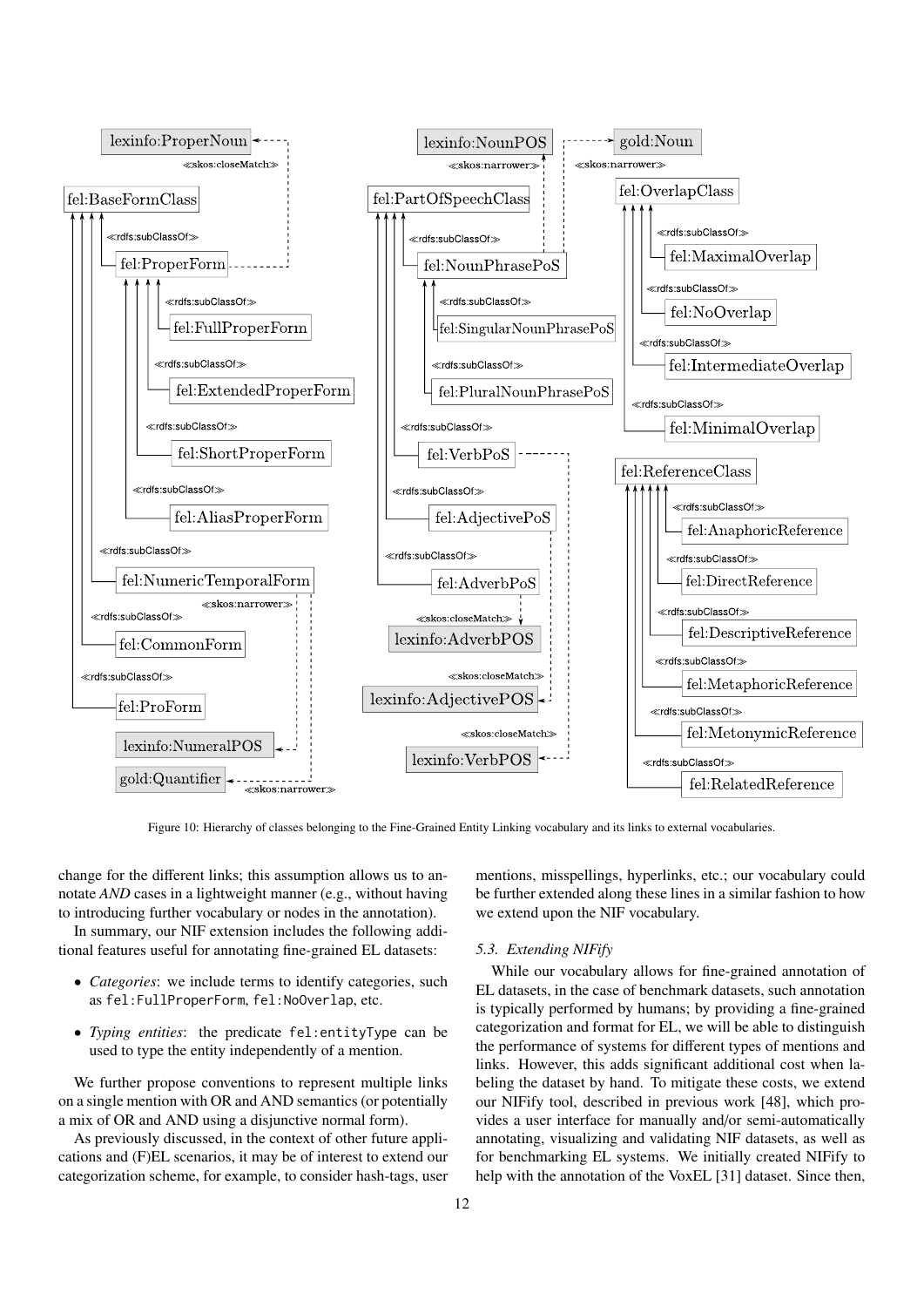Figure 11: NIF triples to specify the annotation of "Moscow" from sentence S3; we use multiple annotations to denote an *OR* over the links

```
<http://example.org#char=88,94;1>
 a nif:String, nif:Context, nif:Phrase,
 nif:RFC5147String , fel:SingularNounPhrasePoS,
 fel:MetonymicReference, fel:NoOverlap,
 fel:AliasProperForm;
 nif:anchorOf """Moscow"""ˆˆxsd:string;
 nif:beginIndex "88"ˆˆxsd:nonNegativeInteger;
 nif:endIndex "94"ˆˆxsd:nonNegativeInteger;
 itsrdf:taIdentRef </wiki/Government_of_Russia>.
</wiki/Government_of_Russia> fel:entityType
 fel:Organisation .
<http://example.org#char=88,94;2>
 a nif:String, nif:Context, nif:Phrase,
 nif:RFC5147String , fel:FullProperForm,
 fel:SingularNounPhrasePoS, fel:RelatedReference,
 fel:NoOverlap;
 nif:anchorOf """Moscow"""^^xsd:string ;
 nif:beginIndex "88"^^xsd:nonNegativeInteger;
 nif:endIndex "94"^^xsd:nonNegativeInteger;
 itsrdf:taIdentRef </wiki/Moscow> .
</wiki/Moscow> fel:entityType fel:Place .
```
we have further extended the NIFify tool<sup>29</sup> to support our finegrained EL format. We briefly describe the extensions here.

In terms of the fine-grained categories, some can be labeled automatically with relatively high precision while others cannot. In particular, for the purposes of the Part of Speech and Overlap dimensions, NIFify allows for generating suggestions that can be modified by the annotator. NIFify further implements a number of validation services (similar in principle to other tools such as Eaglet [27], though the rules vary) that help to detect and review common types of errors; the base version of NIFify already included the following services [31]:

- Boundary Error: detects when a label includes characters that it should not have on its borders (e.g., whitespace, periods, etc.), or when characters are missing.
- Link Error: detects entity links that are not valid targets; for example, when considering Wikipedia as a target KB, detects links to redirect pages, disambiguation pages, etc.
- Format Error: detects contradictions in the format, for example, when the label of an annotation does not match with the substring generated from the initial and final offset.

The extended version of NIFify further supports defining and executing rules capturing inter-dependencies between categories; for example, a *Pro-Form* annotation will always be labeled with *Anaphoric* reference. Such rules can be used to help the annotator complete or validate the current annotations:

Figure 12: NIF triples to specify the annotation of "them" from sentence S4; we use multiple itsrdf:taIdentRef values to denote an *AND* over the links

```
<https://example.org#char=33,37;1>
  a nif:String, nif:Context, nif:Phrase,
  nif:RFC5147String , fel:ProForm,
  fel:PluralNounPhrasePoS, fel:NoOverlap,
  fel:AnaphoricReference ;
  nif:anchorOf """they"""^^xsd:string;
  nif:beginIndex "33"ˆˆxsd:nonNegativeInteger;
  nif:endIndex "37"^^xsd:nonNegativeInteger;
  itsrdf:taIdentRef </wiki/Michelle_Obama>,
  itsrdf:taIdentRef </wiki/Barack_Obama> .
</wiki/Barack_Obama> fel:entityType fel:Person.
</wiki/Michelle_Obama> fel:entityType fel:Person.
```
Category Error: detects annotations belonging to incompatible categories, e.g., *Proper Form* and *Anaphoric*.

Some other validation services are provided in the case of specific categories, such as the following:

- Overlapping error: detects when an annotation does not have the correct class in the OverLap dimension.
- Pro-form error: detects when a *Pro-form* annotation links to an entity not mentioned elsewhere in the text.

The annotator may generate a list of violations for such cases; they are offered the choice to either leave the annotation as it is, or to make changes to the annotation, as they deem appropriate.

As part of the final review of a dataset, we have further extended NIFify to provide a "validation tree" view, which allows to view the annotations grouped by mention, and thereafter by category, thus helping to ensure that mentions are labeled consistently (where appropriate) across a text. We provide an example in Figure 13 for the mention "Tehran", showing all of its annotations in the ACE2004 dataset. We see that two mentions are labeled with two links, indicating a meronymic reference to the Government of Iran and a related reference to Tehran, while a third mention is linked directly to Tehran.

# 6. Fine-Grained Datasets

To put our fine-grained categorization scheme into practice, we now relabel a selection of existing EL datasets according to our categories. We currently focus on English texts, where we select three datasets for relabeling: KORE50 [13] (a concise but challenging dataset with highly ambiguous entities); ACE2004 [38] (a large and widely-used dataset for evaluating EL systems); and VoxEL [31] (a multilingual dataset with strict and relaxed annotations; we currently relabel the English text only). We first describe some of the guidelines used for annotation and the annotation process itself. We subsequently provide key statistics for the relabeled datasets.

<sup>29</sup>https://github.com/henryrosalesmendez/NIFify\_v4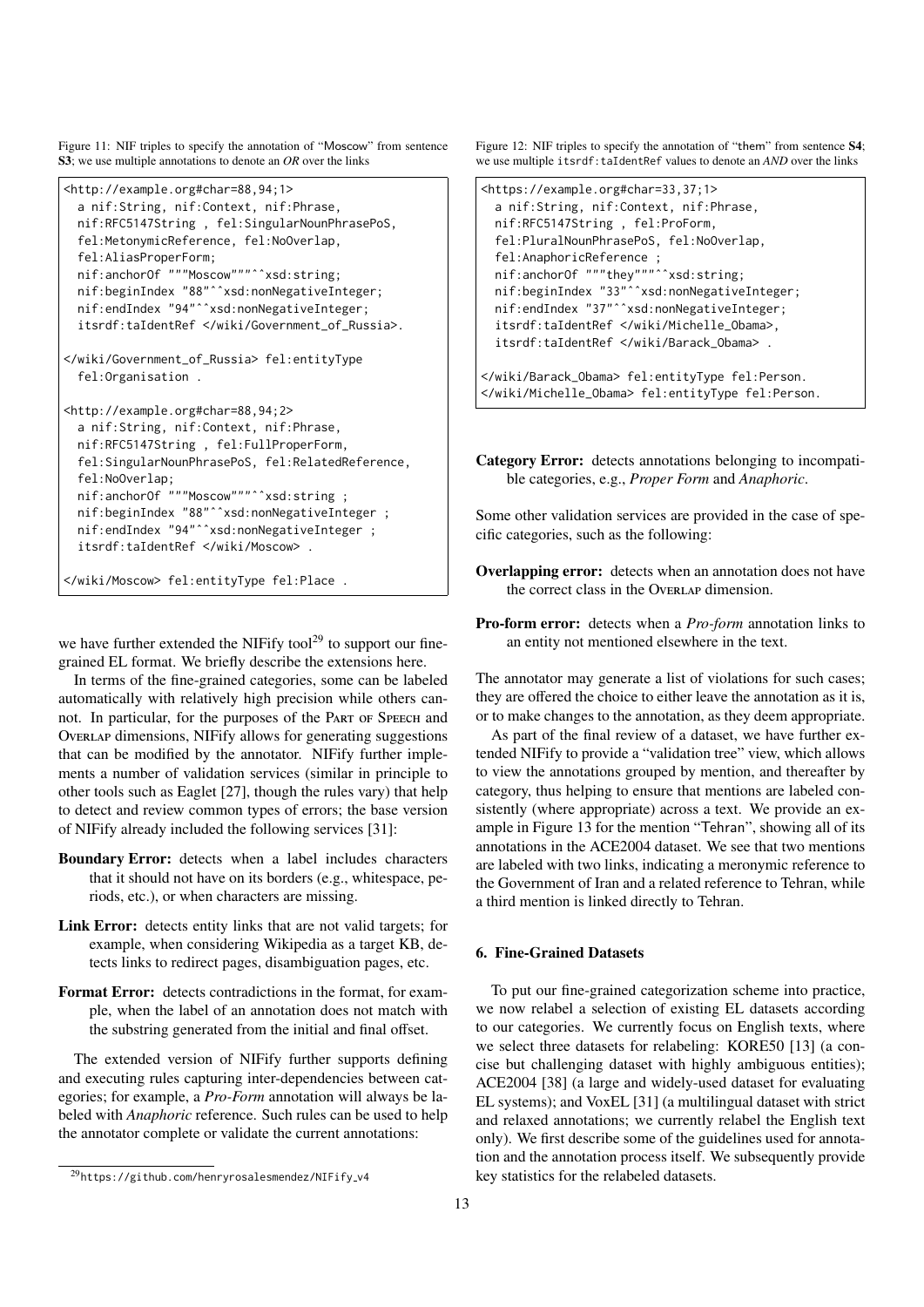| Tehran (2)                                                                      |  |  |  |  |  |  |  |  |
|---------------------------------------------------------------------------------|--|--|--|--|--|--|--|--|
| https://en.wikipedia.org/wiki/Government of the Islamic Republic of Iran        |  |  |  |  |  |  |  |  |
| _ fel:AliasProperForm, fel:SingularNounPhrasePoS, fel:NoOverlap,                |  |  |  |  |  |  |  |  |
| fel:MetonymicReference (2)                                                      |  |  |  |  |  |  |  |  |
| The official made these statements after $\Box$ Tehran<br>announced             |  |  |  |  |  |  |  |  |
| today Saturday that it had "successfully" completed a new test on               |  |  |  |  |  |  |  |  |
| the Shahab 3 ground-ground missile with a range of 1300                         |  |  |  |  |  |  |  |  |
| kilometers.                                                                     |  |  |  |  |  |  |  |  |
| The official also stressed that Iran regards the "destruction of Israel         |  |  |  |  |  |  |  |  |
| as legitimate," saying that $\bigcirc$ Tehran is embroiled in strategic         |  |  |  |  |  |  |  |  |
| terrorist activities targeting Israel, especially alongside Palestinian         |  |  |  |  |  |  |  |  |
| and Lebanese organizations.                                                     |  |  |  |  |  |  |  |  |
| https://en.wikipedia.org/wiki/Tehran                                            |  |  |  |  |  |  |  |  |
| fel:FullProperForm, fel:SingularNounPhrasePoS, fel:NoOverlap,                   |  |  |  |  |  |  |  |  |
| fel:RelatedReference (2)                                                        |  |  |  |  |  |  |  |  |
| The official made these statements after $\Box$ Tehran announced                |  |  |  |  |  |  |  |  |
| today Saturday that it had "successfully" completed a new test on               |  |  |  |  |  |  |  |  |
| the Shahab 3 ground-ground missile with a range of 1300                         |  |  |  |  |  |  |  |  |
| kilometers.                                                                     |  |  |  |  |  |  |  |  |
| The official also stressed that Iran regards the "destruction of Israel         |  |  |  |  |  |  |  |  |
| as legitimate," saying that $\bigcirc$ Tehran is embroiled in strategic         |  |  |  |  |  |  |  |  |
| terrorist activities targeting Israel, especially alongside Palestinian         |  |  |  |  |  |  |  |  |
| and Lebanese organizations.                                                     |  |  |  |  |  |  |  |  |
| fel:FullProperForm, fel:SingularNounPhrasePoS, fel:MinimalOverlap,              |  |  |  |  |  |  |  |  |
| fel:DirectReference (1)                                                         |  |  |  |  |  |  |  |  |
| An official at the Iranian Ministry of Defense told<br>Radio<br><b>Q</b> Tehran |  |  |  |  |  |  |  |  |
| that the Shahab 3 defense missile was tested a second time to                   |  |  |  |  |  |  |  |  |
| ensure it conforms to international standards.                                  |  |  |  |  |  |  |  |  |

Figure 13: NIFify's validation tree view for the mention "Tehran" in the ACE2004 dataset

#### *6.1. Annotation Guidelines*

As discussed in Section 2.3, there are varying definitions on the EL task, and varying opinions regarding what should be included or excluded as part of the task. In terms of the datasets described in Section 2.1, while some make their annotation criteria explicit, others do not. When designing our criteria, our overall goal was to capture the types of mentions and links for which there was some support in the results of the questionnaire (see Figure 8) as captured by the categories previously outlined; this proven challenging in some cases. We now outline the annotation criteria we applied along these lines. These guidelines aim to be comprehensive in terms of annotating fine-grained EL datasets. The datasets we label – as will be described in Section 6.2 – are published online and further provide thousands of examples of annotations that can be referenced.

• With respect to the entities considered, we aim to adopt an inclusive definition, where we thus take as a base the definition provided by Guo et al. [51], who consider entities that are described by "*a nonambiguous, terminal page (e.g., The Town (the film)) in Wikipedia (i.e., a Wikipedia*

*page that is not a category, disambiguation, list, or redirect page)*". We refine this definition slightly, as follows:

- We explicitly exclude Wikipedia articles that refer to *syntactic entities* – i.e., entities denoting their own syntactic form – which includes articles about names (e.g., wiki: Jackson (name)), and symbols (e.g., wiki:Exclamation mark). We do, however, include numbers, units, dates, etc.
- We include named entities not appearing in Wikipedia as emerging entities (aka., *Not In Lexicon* (*NIL*) entities).
- We explicitly allow overlapping mentions.
- Each annotation is labeled with one leaf-node from each of the four category dimensions outlined in Figure 9.
- Entity boundaries are based on the primary label of the Wikipedia page. For example, in the case of the mention "[The Beatles]", we include the article "The" as the link includes the article: wiki:The Beatles. On the other hand, in the case of the mention "The [BBC]", we do not include "The" as the link is to wiki:BBC. Furthermore, in the case of "President [Putin]", we do not include "President" in the mention as the link is to wiki: Vladimir\_Putin (without "President" in the label).
- Per the previous guidelines, different entity boundaries may be used for related entities, which are considered distinct annotations (rather than alternatives linked by OR); for instance, in the text "[The {Guardian}] is owned by [Scott Trust Limited]", the mention "[The Guardian]" links to wiki:The Guardian (i.e., the newspaper) whose primary label includes "The", while "{Guardian}" links to wiki:Guardian Media Group (i.e., the company) whose primary label does not include "The".
- The primary labels of KB entities may be abbreviations, in which case the corresponding mention falls into the Full Name category; for example, the mention "CNN" has the corresponding entity wiki:CNN, and thus will be labeled as a Full Name, rather than a Short Name.
- We only consider pro-forms when they clearly refer to a named entity or an enumeration of named entities in the KB. For example, in the text "The bill was passed in 2014; [it] was ..." we will not annotate "it" linked to wiki: $Bill_{\text{I}}$  (law)<sup>30</sup>, but rather only annotate the mention if it can be resolved from context to a specific bill, such as the wiki:Ukraine Support Act. In the sentence "Barack met Michelle in June 1989; [they] married three years later.", we will link "they" to wiki:Barack Obama *AND* wiki:Michelle Obama as both are named entities.

<sup>&</sup>lt;sup>30</sup>We argue that "it" does not refer to wiki:Bill\_(law) here, but rather refers to *something that is a* wiki:Bill\_(law).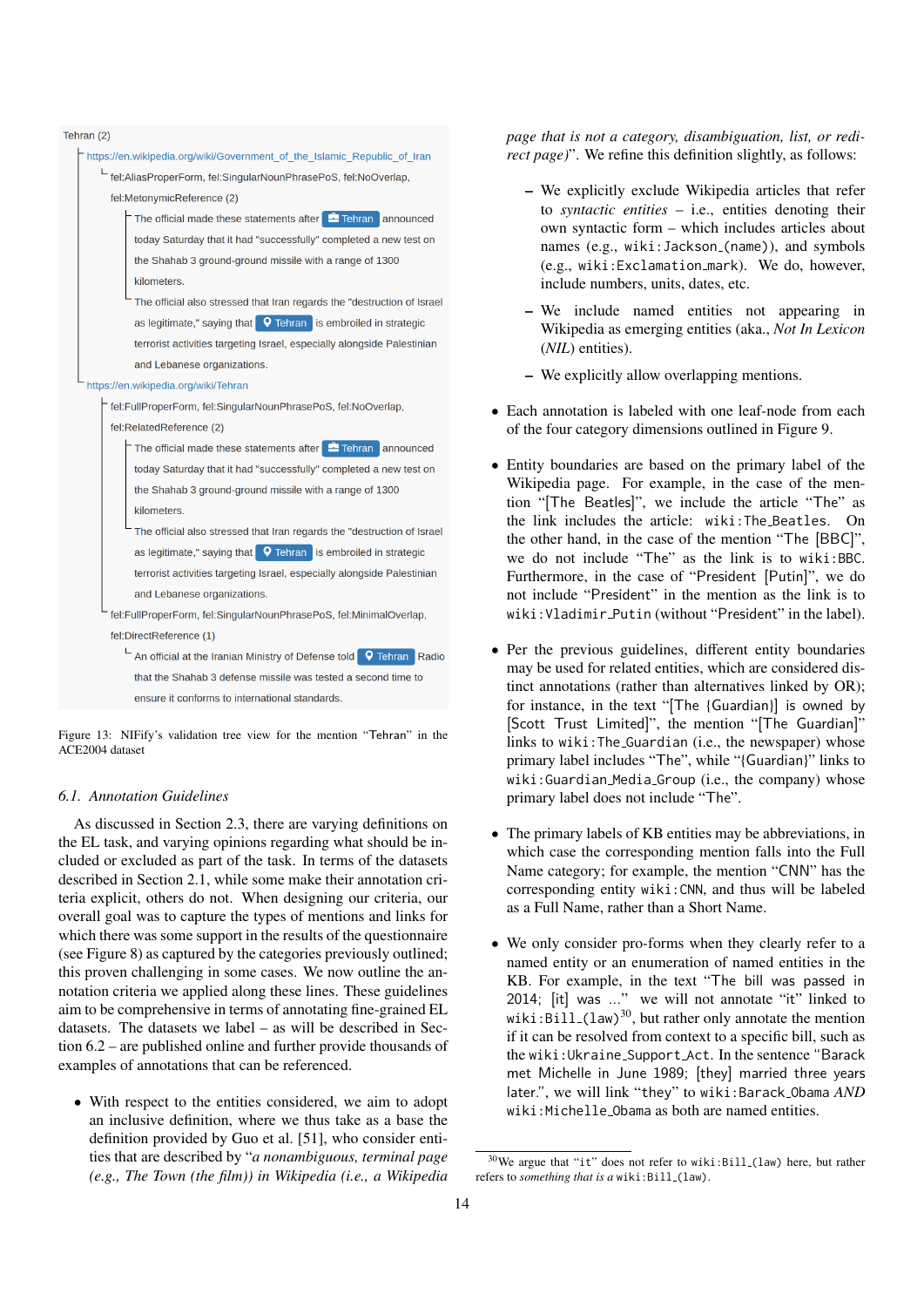- Descriptive mentions are likewise only annotated when pointing to named entities. Defining the boundaries of descriptive mentions proved challenging, where we settled on annotating noun phrases up to a participle clause. In the case of "he was managed by [his father]" linked to wiki:Joe Jackson, we include "his" as part of the annotation; likewise in the case of "he was visited by [the president of Russia]" linked to wiki:Russia we include the definite article "the" and the clause "of Russia" in the mention. $31$  We argue that the inclusion of the definite article in such cases helps to distinguish general and specific links; for example, with the text "The World Cup was held in Russia", we link "The World Cup" to wiki:2018 FIFA World Cup, while "World Cup" is linked to wiki:FIFA World Cup. In the case of "[The bill] passed by Congress in 2014 in order to provide aid to Ukraine received bipartisan support." linked to wiki:Ukraine Support Act, we cut the mention before the participle clause "passed by ..."; on the other hand, in the case of "[The passed bill] received bipartisan support.", we maintain the simple participle "passed".
- We do not annotate descriptive annotations that result in a reflexive (e.g., "is") relation or an adjacent link. For example, in the text "His father was Joe Jackson, ...", we do not annotate "His father" as it would correspond to the reflexive relation "Joe Jackson was Joe Jackson, ..."; furthermore, in the text "His father, Joe Jackson, was ...", we do not annotate "His father" as it corresponds to the redundant phrase "Joe Jackson, Joe Jackson, was ...".
- As aforementioned, in meronymic cases such as "[Moscow] will supply ...", we add alternative (*OR*) links: a link to wiki:Government of Russia with the *Meronymic* category, and a link to wiki: Moscow with the *Related* category.
- If a mention in the text does not have a corresponding entity in the KB, we label it if and only if the mention is a proper form referring to a named entity; these are known as Not In Lexicon (NIL) or emerging entities. We link such entities to a reserved IRI used by Röder et al. [39], namely http://en.wikipedia.org/wiki/NotInLexicon. The PART OF SPEECH and OVERLAP categories follow the standard rules. The Base Form and Reference categories should be selected with respect to how the NIL entity would most likely be described by the KB if added in future; for example, a mention "Smith" referring to a person not in the KB would be labeled as a Short Name (assuming the KB typically provides full names), and as a Direct reference.

Systematically covering all cases with support in the questionnaire – including more complex cases such as the descriptive mention "he and his four siblings"  $(0.50)$  – thus requires

a complex set of guidelines. Though we argue that such guidelines are necessary to subsume the varying perspectives regarding the EL task, they do greatly complicate the annotation process when compared with (for example) only annotating named entities. We now describe the process of labeling our selected three datasets, providing statistics on the resulting annotations.

### *6.2. Relabeling KORE50, ACE2004 and VoxEL*

We relabeled our three selected EL datasets – KORE50, ACE2004, and VoxEL – according to the aforementioned criteria and categorizations. In the case of KORE50 and ACE2004 – which focused on named entities – this required adding (many) novel annotations not considered in the original datasets. It is important to note that when we started the labeling process, our initial criterion was to label the entities of the three datasets per Guo et al.'s definition [51], also including emerging named entities; in other words, we did not have the previously discussed categories and guidelines prepared before we began the process, but rather these were also generated and refined as part of the process. More generally, given that the requirements for relabeling the datasets were not clear at the start of the process, we followed an agile methodology [57] of iterative refinement, involving not only the datasets themselves, but also the categories, the guidelines, and the tool used for annotation.

Specifically, the first author began with an initial extension and relabeling of the KORE50 and VoxEL datasets, generating a list of difficult cases – such as descriptive mentions, meronymic references, etc. – that were discussed among all authors, leading to a refinement of the categories and guidelines. The other two authors then iteratively reviewed the annotations produced for these datasets, which were also validated in semiautomated fashion using the extended NIFify tool. With consensus reached on these two datasets, the first author then began an initial labeling of the larger ACE2004 dataset, highlighting further difficult cases that were discussed among all authors and, in some cases, leading to modifications of the categories, guidelines, and all three datasets. Given the time consuming nature of the annotation process, it was decided to limit the relabeling of ACE2004 to the first twenty of fifty-seven documents; we remark, for example, that the number of annotations in these twenty documents increases from 108 in the original data to 3,351 in our fine-grained version. Finally, the datasets were iteratively verified one last time by the authors and checked with the tool.<sup>32</sup> The resulting datasets – as well as the previously discussed categories and guidelines – reflect the consensus of the three authors. Furthermore, the categories and guidelines were sufficient to cover all cases encountered in the datasets.

Overall, the labeling process was very time consuming (spanning six months), due in part to the iterative refinement of the categories and guidelines, as well as the sheer number of annotations needed to satisfy the modified version of Guo et al.'s

<sup>&</sup>lt;sup>31</sup>This decision was made after the questionnaire was conducted; for this reason, Table 2 uses an old convention for ".. the [Russian President]."; under the final convention, ".. [the Russian President]." would be considered the mention for wiki:Vladimir Putin.

 $32$  During the final validation, we also found and fixed a number of issues with the original datasets. Of particular note were some spelling errors in ACE2004 of entity names, e.g., Stewart Talbot as a misspelling of Strobe Talbott, Coral Islands as a spelling variant of Kuril Islands, etc.; we decided to keep the original spelling but link to the intended entities in such cases.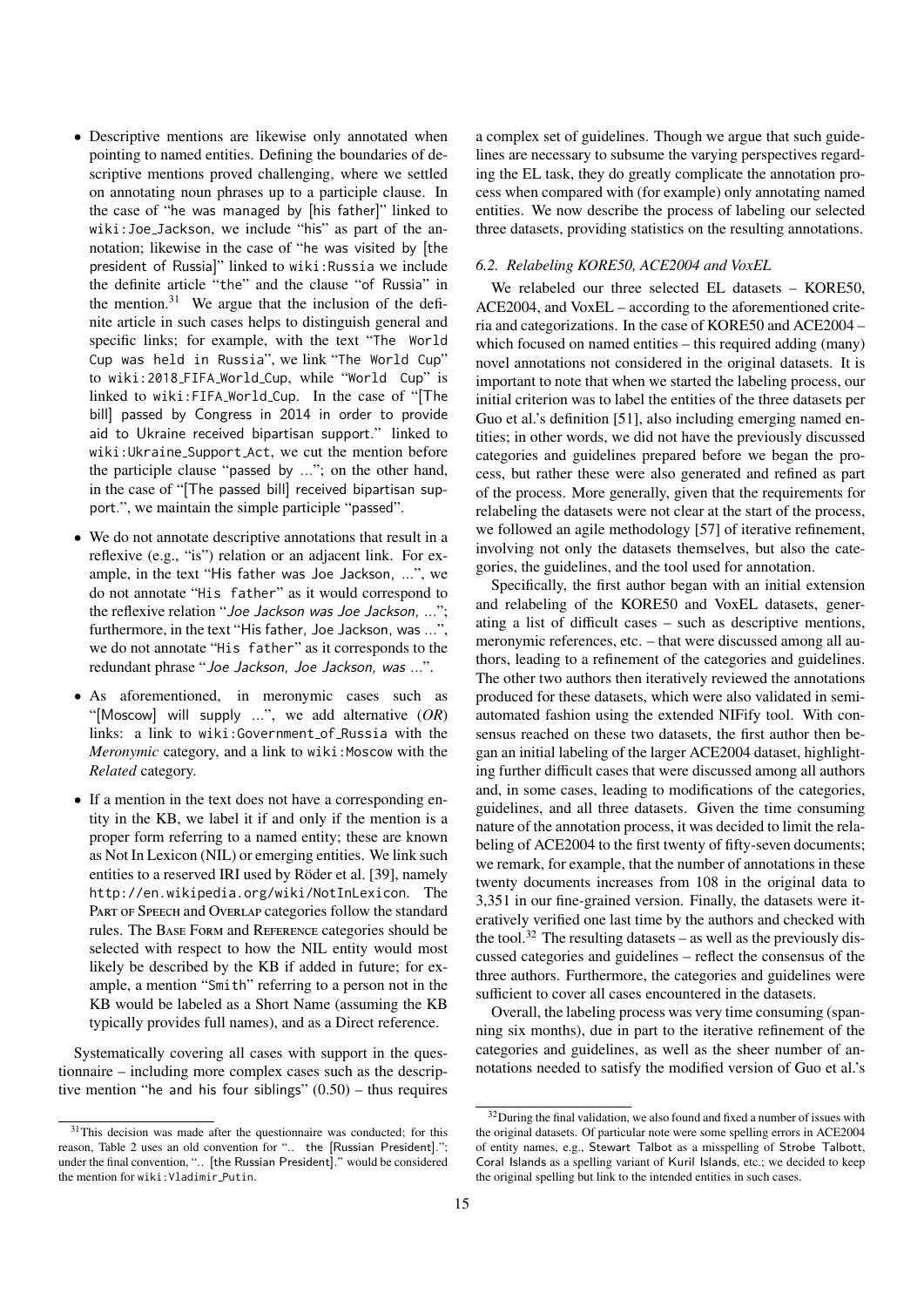| Table 3: Statistics on the three relabeled datasets [11] |        |                |              |  |  |  |  |  |  |  |  |
|----------------------------------------------------------|--------|----------------|--------------|--|--|--|--|--|--|--|--|
|                                                          | KORE50 | <b>ACE2004</b> | <b>VoxEL</b> |  |  |  |  |  |  |  |  |
| Documents                                                | 1      | 20             | 15           |  |  |  |  |  |  |  |  |
| Sentences                                                | 50     | 214            | 94           |  |  |  |  |  |  |  |  |
| Annotations                                              | 372    | 3,351          | 1,107        |  |  |  |  |  |  |  |  |
| <b>Full Name</b>                                         | 41     | 588            | 227          |  |  |  |  |  |  |  |  |
| <b>Short Name</b>                                        | 114    | 307            | 97           |  |  |  |  |  |  |  |  |
| <b>Extended Name</b>                                     | 1      | 8              |              |  |  |  |  |  |  |  |  |
| Alias                                                    | 5      | 94             | 15           |  |  |  |  |  |  |  |  |
| Numeric/Temporal                                         | 17     | 276            | 111          |  |  |  |  |  |  |  |  |
| Common Form                                              | 157    | 1,974          | 615          |  |  |  |  |  |  |  |  |
| Pro-form                                                 | 37     | 107            | 42           |  |  |  |  |  |  |  |  |
| Singular Noun                                            | 248    | 1,943          | 683          |  |  |  |  |  |  |  |  |
| Plural Noun                                              | 39     | 670            | 182          |  |  |  |  |  |  |  |  |
| Adjective                                                | 45     | 501            | 149          |  |  |  |  |  |  |  |  |
| Verb                                                     | 40     | 232            | 85           |  |  |  |  |  |  |  |  |
| Adverb                                                   |        | 5              | 8            |  |  |  |  |  |  |  |  |
| No Overlap                                               | 307    | 2,161          | 792          |  |  |  |  |  |  |  |  |
| Maximal Overlap                                          | 23     | 392            | 95           |  |  |  |  |  |  |  |  |
| Intermediate Overlap                                     | 4      | 62             | 14           |  |  |  |  |  |  |  |  |
| Minimal Overlap                                          | 38     | 736            | 206          |  |  |  |  |  |  |  |  |
| Direct                                                   | 262    | 2,280          | 750          |  |  |  |  |  |  |  |  |
| Anaphoric                                                | 37     | 107            | 42           |  |  |  |  |  |  |  |  |
| Metaphoric                                               | 8      | 27             | 38           |  |  |  |  |  |  |  |  |
| Metonymic                                                | 3      | 60             | 21           |  |  |  |  |  |  |  |  |
| Related                                                  | 54     | 698            | 224          |  |  |  |  |  |  |  |  |
| Descriptive                                              | 8      | 179            | 32           |  |  |  |  |  |  |  |  |
| Person                                                   | 117    | 278            | 66           |  |  |  |  |  |  |  |  |
| Organisation                                             | 40     | 199            | 120          |  |  |  |  |  |  |  |  |
| Place                                                    | 19     | 519            | 168          |  |  |  |  |  |  |  |  |
| Miscellany                                               | 196    | 2,352          | 753          |  |  |  |  |  |  |  |  |

definition [51]. In Table 3, we provide statistics for the three relabeled datasets, further counting annotations in different categories. Of note is the large quantity of common entities labeled in the ACE2004 and VoxEL datasets; furthermore, we see that most entities do not correspond to the original MUC-6 definitions of entity types. The datasets are available online. $33$ 

# 7. Fine-Grained Evaluation

We now apply our three fine-grained datasets to evaluate the performance of five EL systems with APIs available online, namely: Babelfy (B), TagME (T), DBpedia Spotlight (D), AIDA  $(A)$  and FREME  $(F)$ . All of these systems are applied to the texts with their default online configurations (and set for English). In the case of Babelfy, it provides two high-level options: *strict*, which focuses on named entities (B*s*); and *relaxed*, which also includes common entities  $(\mathbf{B}_r)$ ; we decide as an exception in this case to evaluate both versions of Babelfy.

We then compute the micro Precision (P), micro Recall (R) and micro  $F_1$  score  $(F_1)$  for these systems; in other words, we compute precision, recall and  $F_1$  over a dataset comprised of the concatenation of our three datasets. Following the precedent of GERBIL [30], we consider false positives to be annotations that overlap with a dataset annotation but with a different link. True positives must have the same link and mention boundaries as labeled in the dataset; although systems sometimes propose annotations with the same target KB entity but a different overlapping boundary, such cases represented 0.013% of the total annotations identified, where on manual review, most of these cases were mentions based on partial names, such as linking "Merkel" instead of her full name "Angela Merkel".

We recall that mentions may be associated with multiple link options while current EL systems suggest one link per mention. In the case of *OR* links, we consider a system annotation to be a true positive if it matches any of the alternatives, removing the other alternatives from consideration (i.e., they are not considered as false negatives); in the case of *AND* links, we compute a local precision and recall measure for that mention, averaging the scores for all mentions in the combined datasets.<sup>34</sup>

Table 4 then presents the results, broken down by annotations of each individual category, further indicating the number of mentions labeled with that category (|*A*|); the last row provides the overall results considering all mentions. $35$  Given the large number of results, we shade better results (closer to one) with a darker color to aid visual comparison. From these results, we observe the following high-level trends:

- In terms of categories well-supported by the evaluated systems, in the Base Form dimension, we see that the best results are given for *Proper Form*s (named entities), with *Full* and *Extended Mention*s, in particular, having good results; results were poorer in the case of *Aliases* and *Short Mentions*. In the PART OF SPEECH dimension, results were best for *Noun*s and *Adjective*s (note that many adjectives, like "Russian", are based on proper forms). In the Over-LAP category, we do not see any notable trends across the different categories, which was perhaps unexpected; we remark, however, that a system not allowing inner overlapping mentions may still find annotations labeled as *Minimal Overlap* assuming it does not recognize the outer mention, and hence the results do not necessarily reflect system policies regarding such mentions. Finally, in the Reference dimension, we see that *Direct* and *Related* links have the broadest support, though recall is often low.
- Conversely, looking at categories of annotations with negligible support, in the Base Form dimension we found that

<sup>33</sup>https://github.com/henryrosalesmendez/categorized EMNLP datasets

<sup>&</sup>lt;sup>34</sup>The *AND* case only came into play for extended versions of EL systems since all such cases came from *Pro-form* or *Descriptive* annotations not considered by off-the-shelf systems. We do not have combinations of *OR* and *AND*; in such a case, we suggest that the maximum score for all *OR* alternatives be taken as the score for that mention.

<sup>35</sup>Counts are given by mention; for this reason, the sum of |*A*| for categories in the dimension Reference is greater than the total amount as one mention may have, for example, a separate *Related* and *Metonymic* link.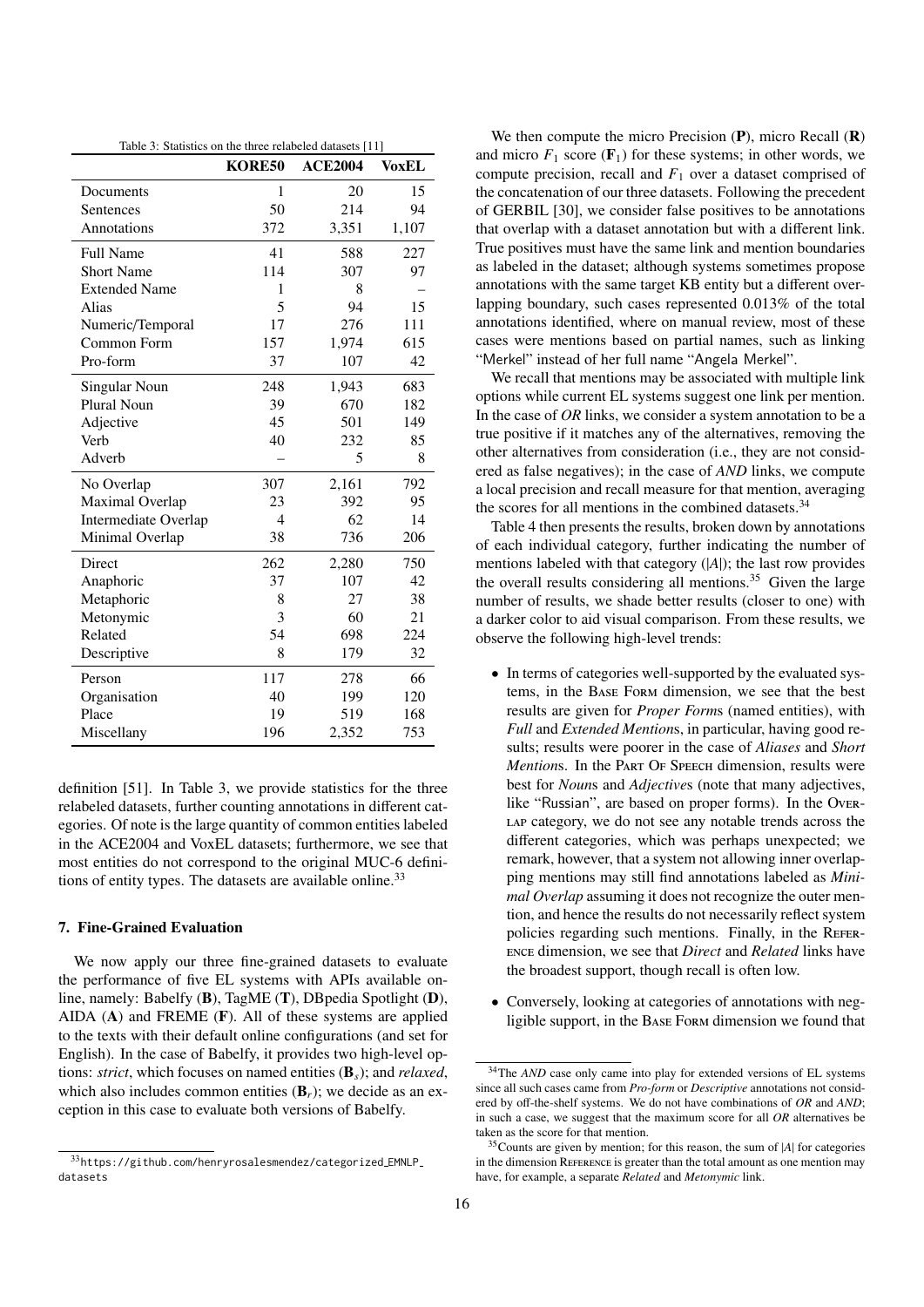|                         |       | $\mathbf{B}_{s}$ |      |                | $\mathbf{B}_r$ |      |       | T    |      |                | D    |      |                | A    |          |                | F    |          |       |
|-------------------------|-------|------------------|------|----------------|----------------|------|-------|------|------|----------------|------|------|----------------|------|----------|----------------|------|----------|-------|
|                         | A     | $\mathbf P$      | R    | F <sub>1</sub> | P              | R    | $F_1$ | P    | R    | $\mathbf{F}_1$ | P    | R    | $\mathbf{F}_1$ | P    | $\bf{R}$ | $\mathbf{F}_1$ | P    | $\bf{R}$ | $F_1$ |
| <b>Full Mention</b>     | 766   | 0.93             | 0.46 | 0.61           | 0.75           | 0.53 | 0.62  | 0.82 | 0.59 | 0.69           | 0.84 | 0.57 | 0.68           | 0.78 | 0.57     | 0.66           | 0.82 | 0.55     | 0.65  |
| <b>Short Mention</b>    | 497   | 0.44             | 0.16 | 0.23           | 0.37           | 0.24 | 0.29  | 0.54 | 0.44 | 0.48           | 0.5  | 0.30 | 0.37           | 0.50 | 0.36     | 0.42           | 0.39 | 0.28     | 0.33  |
| <b>Extended Mention</b> | 9     | 1.00             | 0.56 | 0.71           | 0.83           | 0.56 | 0.67  | 1.00 | 0.44 | 0.62           | 1.00 | 0.44 | 0.62           | 1.00 | 0.44     | 0.62           | 0.80 | 0.44     | 0.57  |
| Alias                   | 112   | 0.56             | 0.16 | 0.25           | 0.33           | 0.21 | 0.25  | 0.52 | 0.32 | 0.40           | 0.67 | 0.38 | 0.48           | 0.60 | 0.29     | 0.40           | 0.55 | 0.29     | 0.38  |
| Numeric/Temporal        | 404   | 0.45             | 0.01 | 0.02           | 0.82           | 0.24 | 0.37  | 0.14 | 0.03 | 0.05           | 0.00 | 0.00 | 0.00           | 0.00 | 0.00     | 0.00           | 0.00 | 0.00     | 0.00  |
| Common Form             | 2,452 | 0.21             | 0.00 | 0.01           | 0.66           | 0.33 | 0.44  | 0.49 | 0.28 | 0.35           | 0.88 | 0.04 | 0.08           | 0.43 | 0.00     | 0.00           | 0.56 | 0.00     | 0.01  |
| Pro-form                | 153   | 0.00             | 0.00 | 0.00           | 0.00           | 0.00 | 0.00  | 0.00 | 0.00 | 0.00           | 0.00 | 0.00 | 0.00           | 0.00 | 0.00     | 0.00           | 0.00 | 0.00     | 0.00  |
| Singular Noun           | 2,623 | 0.79             | 0.17 | 0.28           | 0.73           | 0.45 | 0.56  | 0.62 | 0.38 | 0.47           | 0.87 | 0.24 | 0.38           | 0.79 | 0.20     | 0.32           | 0.74 | 0.19     | 0.31  |
| Plural Noun             | 746   | 0.33             | 0.01 | 0.02           | 0.61           | 0.33 | 0.43  | 0.56 | 0.28 | 0.37           | 0.83 | 0.03 | 0.06           | 0.70 | 0.03     | 0.07           | 0.66 | 0.04     | 0.07  |
| Adjective               | 516   | 0.77             | 0.02 | 0.04           | 0.26           | 0.07 | 0.11  | 0.56 | 0.24 | 0.34           | 0.65 | 0.14 | 0.23           | 0.72 | 0.21     | 0.32           | 0.60 | 0.14     | 0.22  |
| Verb                    | 334   | 0.00             | 0.00 | 0.00           | 0.86           | 0.02 | 0.04  | 0.37 | 0.17 | 0.23           | 1.00 | 0.00 | 0.01           | 0.00 | 0.00     | 0.00           | 0.00 | 0.00     | 0.00  |
| Adverb                  | 12    | 0.00             | 0.00 | 0.00           | 0.00           | 0.00 | 0.00  | 0.56 | 0.42 | 0.48           | 0.00 | 0.00 | 0.00           | 0.00 | 0.00     | 0.00           | 0.00 | 0.00     | 0.00  |
| Non-Overlapping         | 2,871 | 0.75             | 0.12 | 0.20           | 0.67           | 0.33 | 0.45  | 0.58 | 0.38 | 0.46           | 0.84 | 0.19 | 0.32           | 0.78 | 0.19     | 0.30           | 0.71 | 0.17     | 0.27  |
| Maximal Overlap         | 464   | 0.87             | 0.17 | 0.29           | 0.85           | 0.36 | 0.50  | 0.73 | 0.34 | 0.46           | 0.89 | 0.19 | 0.32           | 0.84 | 0.08     | 0.15           | 0.84 | 0.12     | 0.22  |
| Intermediate Overlap    | 71    | 0.76             | 0.18 | 0.30           | 0.71           | 0.52 | 0.60  | 0.57 | 0.30 | 0.39           | 0.56 | 0.13 | 0.21           | 0.54 | 0.10     | 0.17           | 0.78 | 0.10     | 0.17  |
| Minimal Overlap         | 825   | 0.82             | 0.04 | 0.09           | 0.61           | 0.37 | 0.46  | 0.50 | 0.15 | 0.23           | 0.80 | 0.09 | 0.17           | 0.72 | 0.09     | 0.16           | 0.66 | 0.06     | 0.12  |
| Direct                  | 3,106 | 0.79             | 0.13 | 0.23           | 0.71           | 0.43 | 0.53  | 0.63 | 0.38 | 0.47           | 0.83 | 0.21 | 0.33           | 0.76 | 0.19     | 0.30           | 0.70 | 0.17     | 0.27  |
| Anaphoric               | 153   | 0.00             | 0.00 | 0.00           | 0.00           | 0.00 | 0.00  | 0.00 | 0.00 | 0.00           | 0.00 | 0.00 | 0.00           | 0.00 | 0.00     | 0.00           | 0.00 | 0.00     | 0.00  |
| Metaphoric              | 69    | 0.00             | 0.00 | 0.00           | 0.57           | 0.29 | 0.38  | 0.43 | 0.35 | 0.38           | 0.91 | 0.14 | 0.25           | 0.00 | 0.00     | 0.00           | 0.00 | 0.00     | 0.00  |
| Metonymic               | 73    | 0.00             | 0.00 | 0.00           | 0.00           | 0.00 | 0.00  | 0.00 | 0.00 | 0.00           | 0.00 | 0.00 | 0.00           | 0.00 | 0.00     | 0.00           | 0.00 | 0.00     | 0.00  |
| Related                 | 829   | 0.64             | 0.06 | 0.11           | 0.36           | 0.14 | 0.20  | 0.39 | 0.24 | 0.30           | 0.76 | 0.10 | 0.18           | 0.81 | 0.08     | 0.15           | 0.83 | 0.09     | 0.16  |
| Descriptive             | 189   | 0.33             | 0.01 | 0.01           | 0.44           | 0.02 | 0.04  | 0.16 | 0.02 | 0.03           | 0.60 | 0.02 | 0.03           | 0.00 | 0.00     | 0.00           | 0.6  | 0.02     | 0.03  |
| All                     | 4231  | 0.77             | 0.11 | 0.19           | 0.67           | 0.35 | 0.46  | 0.59 | 0.33 | 0.42           | 0.84 | 0.17 | 0.29           | 0.77 | 0.16     | 0.26           | 0.72 | 0.14     | 0.24  |

Table 4: Results per category for Babelfy (strict/relaxed), TagME, DBpedia Spotlight, AIDA and FREME on the unified dataset [11]

*Pro-form* mentions have negligible support in all systems, while in the Reference category, we found that *Anaphoric* and *Metonymic* links also have negligible support. Other categories, such as *Descriptive* links in the Reference category, have uniformly poor support across the systems.

• On the other hand, some categories received mixed support across the evaluated systems. In particular, in the Base Form category, we see mixed results for *Common Form* annotations, where Babelfy*<sup>r</sup>* and TagME find a considerable number of such mentions, whereas other systems find few or none. Likewise, in the PART OF SPEECH dimension, we see a further distinction, where TagME captures more verbs and adverbs than even Babelfy*<sup>r</sup>* , indicating that the latter system, while permitting common entities, perhaps limits the detection of entity mentions to noun phrases. We see these particular variations across systems as revealing the different design choices made for those EL systems.

It is also interesting to contrast some of these results with those of the questionnaire. For example, while systems do not support *Metonymic* references, the results of Table 2 indicate that such references were preferred by respondents in the community when compared with the entity directly named (e.g., linking "Moscow" in the given sentence to wiki:Government\_of\_Russia rather than wiki:Moscow).

While Table 4 provides detailed results per individual categories, each annotation is labeled with four categories – one from each dimension – resulting in  $7 \times 5 \times 4 \times 6 = 840$  combinations of categories applicable to an annotation across the four dimensions. However, not all 840 combination do (or can) occur, where, for example, a *Pro-form* mention is always labeled as an *Anaphoric* reference. We found 123 combinations

of these categories to have at least one annotation in the unified dataset. Rather than present the results for all such combinations across the systems, in Figure 14, we rather present a bestfirst cumulative progression of performance across the combinations, presenting Precision, Recall and  $F_1$  as separate charts. At  $x = 1$ , we select the combination with the best score for the current metric and system, presenting the score for that metric; at  $x = 2$ , we add the annotations of the second-best combination to the current set of annotations and present the resulting score; and so forth. Although precision remains *relatively* high as combinations are added – i.e., the majority of annotations given by systems tend to remain correct – recall drops drastically as combinations not well-covered by the systems are added; this is likewise reflected in the  $F_1$  scores. In these results, we can distinguish two groups of systems: Babelfy*<sup>r</sup>* and TagME have lower precision towards the end of the progression, but maintain a mucher higher recall; on the other hand, Babelfy*<sup>s</sup>* , DBpedia Spotlight, AIDA and FREME maintain higher precision throughout the progression, but lose recall much more rapidly than the first group. Again, we see this division as revealing different design issues in the two groups of systems, particularly relating to the inclusion/exclusion of common entities.

### 8. Fine-Grained Entity Linking Systems

Our categorization scheme considers a number of types of mentions and links that – although indicated as annotations that EL systems should ideally give by some respondents in the questionnaire – are not supported by the evaluated EL systems. As previously discussed, this may be due to design choices made for particular systems; for example, in the case of *Pro-form* mentions – not supported by any evaluated system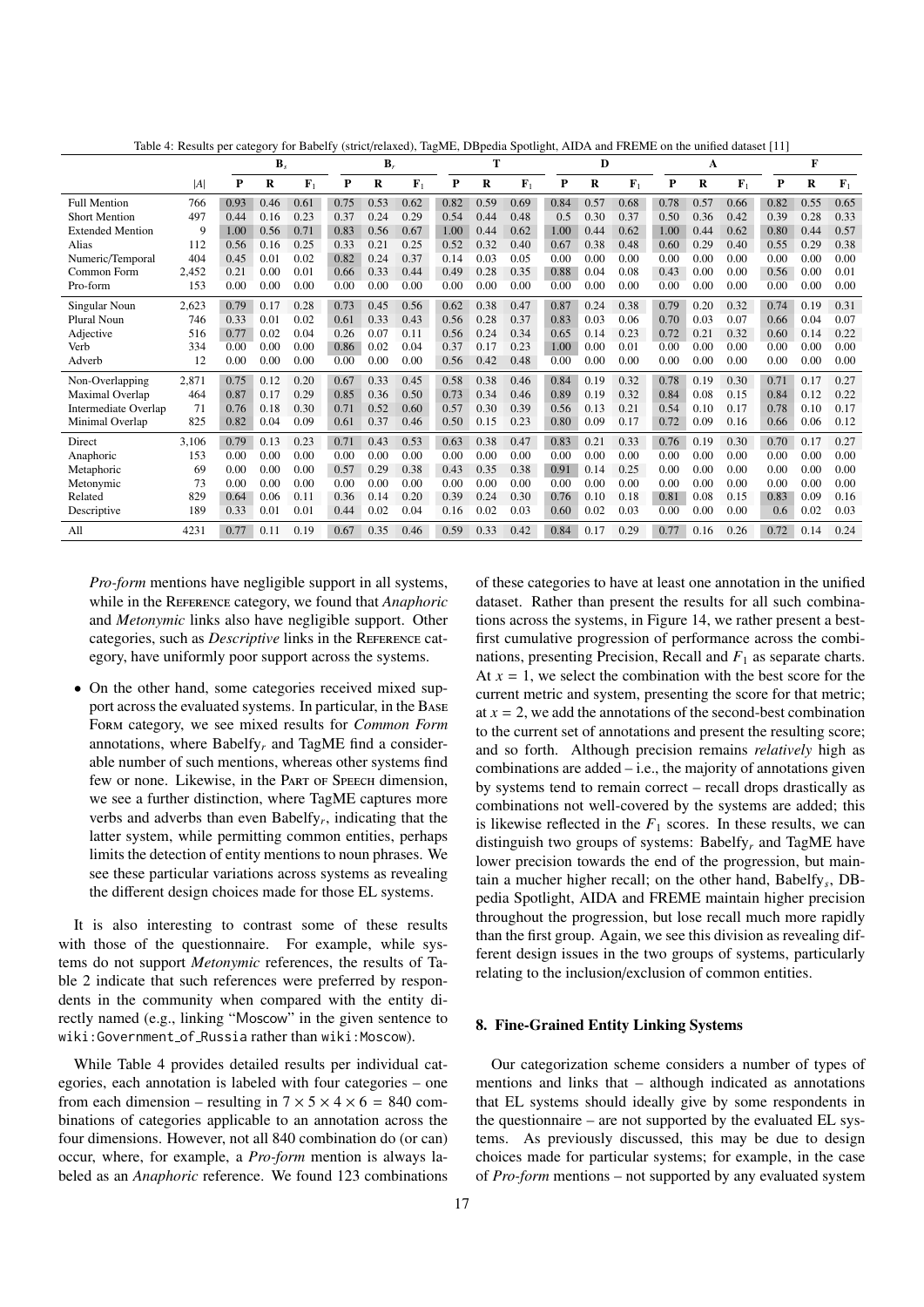

Figure 14: Cumulative best-first progression of precision, recall and  $F_1$  scores for Babelfy (relaxed/strict), TagME, DBpedia Spotlight, AIDA and FREME for the unified dataset considering combinations of categories [11]

– one may argue that this part of a separate Coreference Resolution (CR) task [52]; on the other hand, though Babelfy*<sup>r</sup>* and TagME support *Common Form* annotations, one may likewise argue that this is part of a separate Word Sense Disambiguation (WSD) task [50]. Conversely, some systems choose to incorporate CR [58, 59] and WSD [1] methods for the EL task.

In this section, we extend the five EL systems with CR and WSD methods to create initial versions of what we call Fine-Grained Entity Linking (FEL) systems and evaluate them on our datasets to understand how far state-of-the-art methods can reach considering our more inclusive, fine-grained view of the potential goals of EL. We expect these extended systems to exhibit increased recall on our datasets, particularly for *Pro-form* annotations (all cases) and *Common Form* annotations (particular for AIDA, Babelfy*<sup>s</sup>* , DBpedia Spotlight and FREME).

# *8.1. Adding Coreference Resolution*

We first extend the existing EL systems with techniques for CR. In particular, we employ two off-the-shelf tools provided by Stanford CoreNLP [60] for these purposes. Both of these models provide scores indicating the likelihood of a particular mention having a particular antecedent in the text.

- SCR: Refers to the statistical coreference resolution model [61] trained on the CoNLL 2012 data, which uses logistic classification and ranking, with features based on the distance between coreferent mentions, syntax (e.g., POS tags, mention length), semantics (e.g., the type of entity), rules (matching known patterns), and lexical elements (e.g., the head term of a mention).
- NCR: Refers to the neural coreference resolution model [62], which uses reinforcement learning on word embeddings and features, with hidden layers based on rectified linear units (ReLu) and a fully-connected scoring layer.

Using SCR and NCR, we can then extract antecedents for a mention. Subsequently taking the results of a given EL tool, if a particular mention is not annotated with a link, but the CR tool identifies an antecedent for that mention and the EL tool annotates the antecedent with a link, we can propose that link

for the original mention. For example, in the text "Michael Jackson is a pop singer. He was managed by Joe Jackson.", assuming that the EL system links "Michael Jackson" to wiki:Michael Jackson but does not annotate "He", and assuming that the CR tool states that "Michael Jackson" is the antecedent for "He", then we will extend the results of the EL system by linking "He" to wiki: Michael\_Jackson.

We provide the results extended with SCR in Table 5 and the results extended with NCR in Table 6 where we display only those categories (rows) where results changed versus the offthe-shelf results from Table 4; this time we shade cells blue in case of improvement or red in case of deterioration of results, with more intense shading indicating greater change. As expected, we see an improvement in the results for *Pro-form* and *Anaphoric* categories using both CR techniques. In both cases, we also see some deterioration in the precision of adjectives, which we attribute to the CR extensions having lower precision for pro-form adjectives such as "her" than the baseline ER systems have for proper-form adjectives such as "Russian"; the recall and  $F_1$  indeed improves slightly for this category. Comparing SCR with NCR, we see the neural variant affecting more categories, including changes in the *Descriptive* category; we attribute this to the Deep Learning architecture of NCR being able to detect coreference for more complex forms of mentions than the logistic framework employed for SCR.

# *8.2. Adding Word Sense Disambiguation*

Word Sense Disambiguation (WSD) refers to the task of disambiguating the sense of a word used in a particular context [50]. A typical target for WSD is to link words with Word-Net [63], which provides groups of words representing synonyms (aka. *synsets*) in English, relations between synsets, as well as definitions of words. Words with multiple senses (meanings) can be found in different synsets: one for each sense of the word. Tools performing WSD can then link a word with a particular synset in a database like WordNet, thus disambiguating the sense of the word used in the text. To extend the evaluated EL systems, we use the following WSD tools:

# WSD-NLTK: We use the WSD system packaged with the Natural Language Toolkit (NLTK) based on the Lesk algo-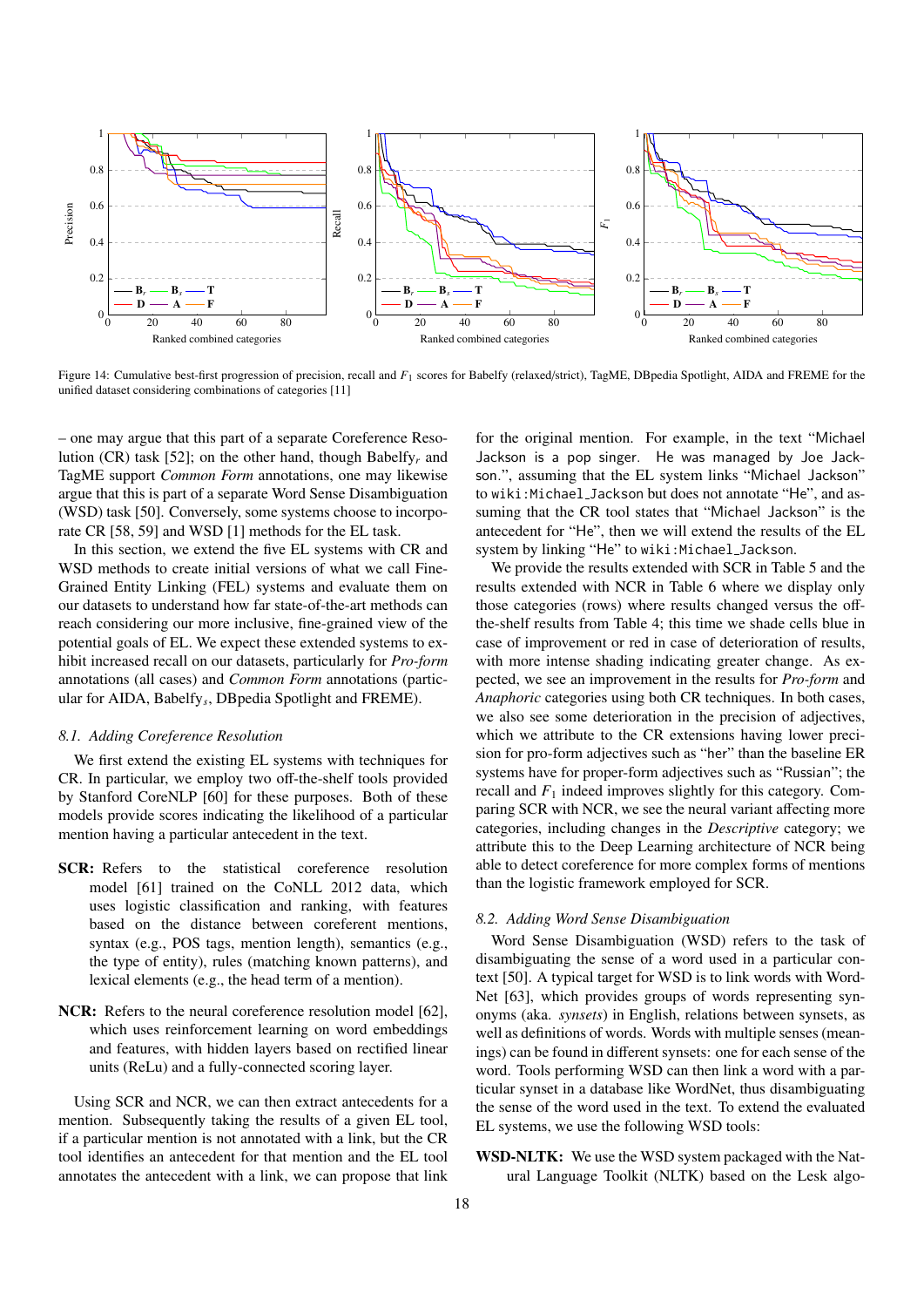Table 5: Changing results per category for Babelfy, TagME, DBpedia Spotlight, AIDA and FREME extended with *SCR* on the unified dataset.

|                                    | A           |              | $\mathbf{B}_s$ | $\mathbf{B}_r$ |              | т            |                |              | D            |              |              | A            |              |              | F            |              |              |              |                |
|------------------------------------|-------------|--------------|----------------|----------------|--------------|--------------|----------------|--------------|--------------|--------------|--------------|--------------|--------------|--------------|--------------|--------------|--------------|--------------|----------------|
|                                    |             | P            | R              | ${\bf F}_1$    | P            | R            | $\mathbf{F}_1$ | P            | R            | ${\bf F}_1$  | P            | R            | ${\bf F}_1$  | P            | R            | ${\bf F}_1$  | P            | R            | $\mathbf{F}_1$ |
| Pro-form                           | 153         | 0.44         | 0.18           | 0.26           | 0.55         | 0.24         | 0.33           | 0.52         | 0.27         | 0.36         | 0.60         | 0.24         | 0.34         | 0.55         | 0.27         | 0.36         | 0.44         | 0.22         | 0.30           |
| Singular Noun<br>Adjective         | 2623<br>518 | 0.77<br>0.49 | 0.18<br>0.05   | 0.29<br>0.09   | 0.72<br>0.33 | 0.45<br>0.12 | 0.56<br>0.17   | 0.62<br>0.55 | 0.39<br>0.29 | 0.48<br>0.38 | 0.86<br>0.64 | 0.25<br>0.18 | 0.39<br>0.28 | 0.78<br>0.67 | 0.21<br>0.25 | 0.33<br>0.37 | 0.73<br>0.54 | 0.20<br>0.18 | 0.31<br>0.27   |
| Non-Overlapping<br>Minimal Overlap | 2871<br>826 | 0.71<br>0.78 | 0.13<br>0.05   | 0.21<br>0.09   | 0.67<br>0.62 | 0.34<br>0.38 | 0.45<br>0.47   | 0.58<br>0.51 | 0.40<br>0.15 | 0.47<br>0.24 | 0.82<br>0.81 | 0.20<br>0.10 | 0.33<br>0.18 | 0.76<br>0.72 | 0.20<br>0.10 | 0.32<br>0.17 | 0.68<br>0.66 | 0.18<br>0.07 | 0.28<br>0.13   |
| Anaphoric                          | 153         | 0.44         | 0.18           | 0.26           | 0.55         | 0.24         | 0.33           | 0.52         | 0.27         | 0.36         | 0.60         | 0.24         | 0.34         | 0.55         | 0.27         | 0.36         | 0.44         | 0.22         | 0.30           |
| All                                | 4231        | 0.74         | 0.12           | 0.20           | 0.67         | 0.36         | 0.46           | 0.59         | 0.34         | 0.43         | 0.82         | 0.18         | 0.30         | 0.76         | 0.17         | 0.27         | 0.69         | 0.15         | 0.25           |

Table 6: Changing results per category for Babelfy, TagME, DBpedia Spotlight, AIDA and FREME extended with *NCR* on the unified dataset.

|                      | A    |      | $\mathbf{B}_{s}$ |                |      | $\mathbf{B}_r$ |             |      | т<br>D |                |      |      | А           |      |      |                | F    |      |             |
|----------------------|------|------|------------------|----------------|------|----------------|-------------|------|--------|----------------|------|------|-------------|------|------|----------------|------|------|-------------|
|                      |      | P    | R                | $\mathbf{F}_1$ | P    | R              | ${\bf F}_1$ | P    | R      | $\mathbf{F}_1$ | P    | R    | ${\bf F}_1$ | P    | R    | $\mathbf{F}_1$ | P    | R    | ${\bf F}_1$ |
| <b>Short Mention</b> | 497  | 0.46 | 0.17             | 0.25           | 0.37 | 0.25           | 0.30        | 0.54 | 0.44   | 0.49           | 0.50 | 0.31 | 0.38        | 0.50 | 0.37 | 0.42           | 0.39 | 0.29 | 0.34        |
| Common Form          | 2452 | 0.21 | 0.00             | 0.01           | 0.66 | 0.34           | 0.44        | 0.49 | 0.28   | 0.36           | 0.88 | 0.04 | 0.08        | 0.69 | 0.00 | 0.01           | 0.67 | 0.01 | 0.01        |
| Pro-form             | 153  | 0.39 | 0.15             | 0.22           | 0.39 | 0.16           | 0.23        | 0.47 | 0.22   | 0.30           | 0.55 | 0.20 | 0.30        | 0.51 | 0.23 | 0.32           | 0.42 | 0.18 | 0.25        |
| Singular Noun        | 2623 | 0.77 | 0.18             | 0.29           | 0.72 | 0.46           | 0.56        | 0.62 | 0.39   | 0.48           | 0.86 | 0.25 | 0.39        | 0.78 | 0.21 | 0.33           | 0.73 | 0.20 | 0.32        |
| Adjective            | 518  | 0.48 | 0.04             | 0.07           | 0.29 | 0.10           | 0.15        | 0.55 | 0.28   | 0.37           | 0.63 | 0.17 | 0.27        | 0.66 | 0.24 | 0.36           | 0.55 | 0.17 | 0.26        |
| Non-Overlapping      | 2871 | 0.72 | 0.13             | 0.22           | 0.66 | 0.34           | 0.45        | 0.58 | 0.40   | 0.47           | 0.83 | 0.21 | 0.33        | 0.76 | 0.20 | 0.32           | 0.69 | 0.18 | 0.29        |
| Maximal Overlap      | 464  | 0.83 | 0.17             | 0.29           | 0.83 | 0.36           | 0.50        | 0.73 | 0.35   | 0.47           | 0.90 | 0.20 | 0.33        | 0.86 | 0.09 | 0.17           | 0.85 | 0.14 | 0.23        |
| Intermediate Overlap |      | 0.78 | 0.20             | 0.31           | 0.72 | 0.54           | 0.61        | 0.57 | 0.30   | 0.39           | 0.59 | 0.14 | 0.23        | 0.57 | O 11 | 0.19           | 0.80 | 0.11 | 0.20        |
| Minimal Overlap      | 826  | 0.72 | 0.05             | 0.09           | 0.60 | 0.38           | 0.46        | 0.50 | 0.15   | 0.24           | 0.77 | 0.10 | 0.18        | 0.68 | 0.09 | 0.16           | 0.63 | 0.07 | 0.12        |
| Anaphoric            | 153  | 0.39 | 0.15             | 0.22           | 0.39 | 0.16           | 0.23        | 0.47 | 0.22   | 0.30           | 0.55 | 0.20 | 0.30        | 0.51 | 0.23 | 0.32           | 0.42 | 0.18 | 0.25        |
| Descriptive          | 189  | 0.25 | 0.01             | 0.02           | 0.40 | 0.03           | 0.06        | 0.32 | 0.04   | 0.07           | 0.82 | 0.05 | 0.09        | 1.00 | 0.03 | 0.06           | 0.82 | 0.05 | 0.09        |
| All                  | 4231 | 0.73 | 0.12             | 0.20           | 0.67 | 0.35           | 0.46        | 0.59 | 0.34   | 0.43           | 0.82 | 0.18 | 0.30        | 0.76 | 0.17 | 0.27           | 0.70 | 0.15 | 0.25        |

rithm [64], which ranks the senses of a word in a text based on how many neighboring words in the text also appear in the dictionary definition of the word sense. The WSD-NLTK tool then links words to WordNet synsets.

WSD-DIS: Refers to the "*disambiguate*" system proposed by Vial et al. [65], which aggregates word senses in Wordnet into higher-level clusters of sense based on the semantic relations it contains. These are then used in the context of a neural WSD system combined with a pre-trained BERT model, achieving state-of-the-art results.

Given that our goal is to link to Wikipedia and not Word-Net, and that neither WordNet nor Wikipedia link to each other, we use the third-party alignment provided by Miller and Gurevych [66] to map from the WordNet-based WSD results to Wikipedia articles. Thereafter, given the results of an EL system, any word that can be linked to Wikipedia through the WSD tools and that is not already a mention returned by the EL system is added (with the corresponding link) to the results.

The results of the EL systems extended with WSD-NLTK are shown in Table 7, while the results with *WSD-DIS* are shown in Table 8; as before, we only include categories whose results change. Across both systems, we see that a broader range of categories are affected versus the extensions with CR; however, annotations with the category *Adverb* are not affected, probably because there are only 12 such annotations; further annotations with *Maximal Overlap* and *Intermediate Overlap* are not affected as they require more than one word, whereas WSD

targets individual words; finally annotations in *Anaphoric* and *Metonymic* categories are not affected as WSD does not provide any mechanism for resolving complex references of this form. Both WSD systems improve  $F_1$  measures overall by boosting recall at the cost of precision; less improvement is seen for EL systems that already support common entities  $(B_r \text{ and } T)$ s, where  $B_r$  already incorporates WSD techniques [1]. Between both systems, WSD-NLTK tends to improve recall more than WSD-DIS, but WSD-DIS tends to maintain a higher precision.

### *8.3. Combined CR and WSD Results*

Finally we present the results of the EL systems combined with both CR techniques and both WSD techniques. The results are shown in Table 9, where this time we present all categories to also emphasize those that were not affected. In particular, we see that although more annotations are found in many categories, the extended systems still fail to support *Metonymic* references in particular. Given that the extensions are monotonic – annotations are added to the baseline systems – the recall increases for some categories; conversely, with some exceptions, precision tends to decrease, with CR and WSD targeting more difficult cases not addressed by the baseline EL systems.

Table 10 provides a summary of overall results for the extensions. In terms of the  $F_1$  measure, we see some improvements, except in the case of  $\mathbf{B}_r$ , whose  $F_1$  measure remains the same. Overall we can conclude that extending EL systems with CR and WSD broadens the types of annotations that can be supported and increases recall, but at the cost of lower precision;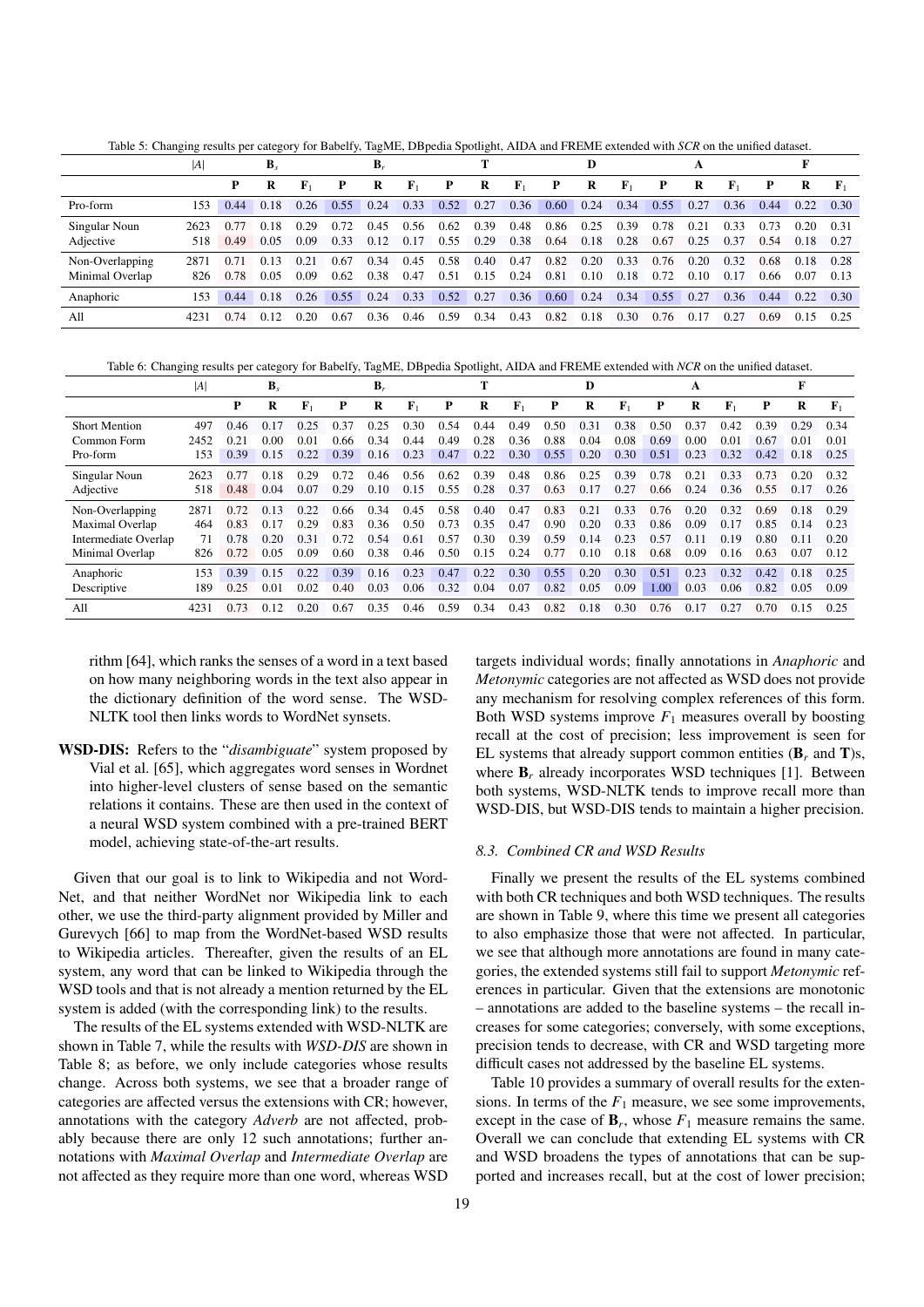|                      | A    |      | $\mathbf{B}_{s}$ |                |      | $\mathbf{B}_r$ |             |      | Т    |             |      | D    |             |      | A    |             |      | F    |             |
|----------------------|------|------|------------------|----------------|------|----------------|-------------|------|------|-------------|------|------|-------------|------|------|-------------|------|------|-------------|
|                      |      | P    | R                | $\mathbf{F}_1$ | P    | R              | ${\bf F}_1$ | P    | R    | ${\bf F}_1$ | P    | R    | ${\bf F}_1$ | P    | R    | ${\bf F}_1$ | P    | R    | ${\bf F}_1$ |
| <b>Full Mention</b>  | 766  | 0.73 | 0.51             | 0.60           | 0.69 | 0.57           | 0.62        | 0.75 | 0.62 | 0.68        | 0.77 | 0.60 | 0.67        | 0.72 | 0.58 | 0.65        | 0.74 | 0.57 | 0.64        |
| <b>Short Mention</b> | 497  | 0.31 | 0.21             | 0.25           | 0.35 | 0.29           | 0.31        | 0.53 | 0.46 | 0.49        | 0.43 | 0.31 | 0.36        | 0.46 | 0.38 | 0.42        | 0.36 | 0.30 | 0.33        |
| Alias                | 112  | 0.39 | 0.18             | 0.25           | 0.32 | 0.22           | 0.26        | 0.49 | 0.32 | 0.39        | 0.63 | 0.39 | 0.48        | 0.57 | 0.29 | 0.39        | 0.54 | 0.29 | 0.37        |
| Numeric/Temporal     | 404  | 0.56 | 0.18             | 0.28           | 0.68 | 0.25           | 0.37        | 0.34 | 0.14 | 0.19        | 0.59 | 0.18 | 0.28        | 0.59 | 0.18 | 0.28        | 0.59 | 0.18 | 0.28        |
| Common Form          | 2452 | 0.25 | 0.13             | 0.17           | 0.56 | 0.36           | 0.44        | 0.43 | 0.32 | 0.37        | 0.30 | 0.16 | 0.21        | 0.25 | 0.12 | 0.16        | 0.25 | 0.13 | 0.17        |
| Singular Noun        | 2623 | 0.46 | 0.29             | 0.36           | 0.64 | 0.48           | 0.55        | 0.56 | 0.44 | 0.49        | 0.53 | 0.35 | 0.42        | 0.48 | 0.31 | 0.38        | 0.47 | 0.30 | 0.37        |
| Plural Noun          | 746  | 0.25 | 0.14             | 0.17           | 0.51 | 0.34           | 0.41        | 0.45 | 0.31 | 0.37        | 0.29 | 0.16 | 0.20        | 0.28 | 0.16 | 0.20        | 0.28 | 0.16 | 0.20        |
| Adjective            | 518  | 0.21 | 0.06             | 0.09           | 0.24 | 0.11           | 0.15        | 0.43 | 0.26 | 0.33        | 0.41 | 0.16 | 0.23        | 0.51 | 0.24 | 0.32        | 0.41 | 0.16 | 0.23        |
| Verb                 | 334  | 0.00 | 0.00             | 0.00           | 0.46 | 0.02           | 0.03        | 0.35 | 0.17 | 0.23        | 0.10 | 0.00 | 0.01        | 0.00 | 0.00 | 0.00        | 0.00 | 0.00 | 0.00        |
| Non-Overlapping      | 2871 | 0.43 | 0.24             | 0.31           | 0.56 | 0.36           | 0.44        | 0.54 | 0.42 | 0.47        | 0.51 | 0.30 | 0.38        | 0.49 | 0.30 | 0.37        | 0.46 | 0.28 | 0.35        |
| Minimal Overlap      | 826  | 0.23 | 0.15             | 0.18           | 0.54 | 0.41           | 0.46        | 0.33 | 0.23 | 0.28        | 0.28 | 0.19 | 0.23        | 0.28 | 0.19 | 0.23        | 0.25 | 0.17 | 0.20        |
| Direct               | 3106 | 0.45 | 0.27             | 0.33           | 0.64 | 0.46           | 0.54        | 0.55 | 0.43 | 0.49        | 0.52 | 0.32 | 0.40        | 0.49 | 0.31 | 0.38        | 0.46 | 0.29 | 0.36        |
| Metaphoric           | 69   | 0.14 | 0.07             | 0.10           | 0.42 | 0.30           | 0.35        | 0.40 | 0.36 | 0.38        | 0.42 | 0.22 | 0.29        | 0.16 | 0.07 | 0.10        | 0.16 | 0.07 | 0.10        |
| Related              | 829  | 0.18 | 0.08             | 0.11           | 0.27 | 0.16           | 0.20        | 0.34 | 0.25 | 0.29        | 0.23 | 0.11 | 0.15        | 0.21 | 0.10 | 0.13        | 0.22 | 0.10 | 0.14        |
| Descriptive          | 189  | 0.25 | 0.01             | 0.01           | 0.44 | 0.02           | 0.04        | 0.15 | 0.02 | 0.03        | 0.50 | 0.02 | 0.03        | 0.00 | 0.00 | 0.00        | 0.50 | 0.02 | 0.03        |
| All                  | 4231 | 0.40 | 0.21             | 0.28           | 0.58 | 0.37           | 0.45        | 0.52 | 0.37 | 0.43        | 0.48 | 0.26 | 0.34        | 0.45 | 0.25 | 0.32        | 0.43 | 0.24 | 0.30        |

Table 7: Changing results per category for Babelfy, TagME, DBpedia Spotlight, AIDA and FREME extended with *WSD-NLTK* on the unified dataset.

Table 8: Changing results per category for Babelfy, TagME, DBpedia Spotlight, AIDA and FREME extended with *WSD-DIS* on the unified dataset.

|                         | A    |      | $\mathbf{B}_s$ |                |      | $\mathbf{B}_r$ |                |      | Т    |             |      | D    |             |       | A    |             |      | F    |             |
|-------------------------|------|------|----------------|----------------|------|----------------|----------------|------|------|-------------|------|------|-------------|-------|------|-------------|------|------|-------------|
|                         |      | P    | R              | $\mathbf{F}_1$ | P    | R              | $\mathbf{F}_1$ | P    | R    | ${\bf F}_1$ | P    | R    | ${\bf F}_1$ | P     | R    | ${\bf F}_1$ | P    | R    | ${\bf F}_1$ |
| <b>Full Mention</b>     | 766  | 0.80 | 0.48           | 0.60           | 0.71 | 0.54           | 0.62           | 0.77 | 0.60 | 0.68        | 0.80 | 0.58 | 0.68        | 0.74  | 0.57 | 0.65        | 0.76 | 0.55 | 0.64        |
| <b>Short Mention</b>    | 497  | 0.34 | 0.17           | 0.23           | 0.36 | 0.26           | 0.30           | 0.52 | 0.45 | 0.48        | 0.47 | 0.30 | 0.37        | 0.49  | 0.38 | 0.43        | 0.38 | 0.30 | 0.34        |
| <b>Extended Mention</b> | 9    | 0.83 | 0.56           | 0.67           | 0.83 | 0.56           | 0.67           | 0.80 | 0.44 | 0.57        | 0.80 | 0.44 | 0.57        | 0.001 | 0.44 | 0.62        | 0.80 | 0.44 | 0.57        |
| Alias                   | 112  | 0.42 | 0.16           | 0.23           | 0.33 | 0.21           | 0.25           | 0.50 | 0.32 | 0.39        | 0.65 | 0.38 | 0.47        | 0.58  | 0.29 | 0.39        | 0.53 | 0.29 | 0.37        |
| Numeric/Temporal        | 404  | 0.58 | 0.06           | 0.12           | 0.81 | 0.24           | 0.37           | 0.25 | 0.07 | 0.11        | 0.64 | 0.06 | 0.10        | 0.64  | 0.06 | 0.10        | 0.64 | 0.06 | 0.10        |
| Common Form             | 2452 | 0.21 | 0.04           | 0.07           | 0.62 | 0.34           | 0.44           | 0.46 | 0.29 | 0.35        | 0.34 | 0.08 | 0.13        | 0.21  | 0.04 | 0.07        | 0.22 | 0.04 | 0.07        |
| Singular Noun           | 2623 | 0.55 | 0.21           | 0.30           | 0.69 | 0.46           | 0.55           | 0.58 | 0.40 | 0.47        | 0.66 | 0.28 | 0.39        | 0.59  | 0.23 | 0.33        | 0.56 | 0.23 | 0.32        |
| Plural Noun             | 746  | 0.22 | 0.05           | 0.08           | 0.59 | 0.34           | 0.43           | 0.52 | 0.29 | 0.37        | 0.33 | 0.07 | 0.11        | 0.32  | 0.07 | 0.11        | 0.32 | 0.07 | 0.12        |
| Adjective               | 518  | 0.31 | 0.04           | 0.07           | 0.29 | 0.09           | 0.14           | 0.53 | 0.26 | 0.35        | 0.56 | 0.15 | 0.24        | 0.65  | 0.22 | 0.33        | 0.52 | 0.15 | 0.23        |
| Verb                    | 334  | 0.25 | 0.00           | 0.01           | 0.75 | 0.02           | 0.04           | 0.37 | 0.17 | 0.23        | 0.40 | 0.01 | 0.01        | 0.25  | 0.00 | 0.01        | 0.25 | 0.00 | 0.01        |
| Non-Overlapping         | 2871 | 0.51 | 0.15           | 0.24           | 0.63 | 0.34           | 0.44           | 0.57 | 0.40 | 0.47        | 0.64 | 0.23 | 0.34        | 0.60  | 0.22 | 0.32        | 0.55 | 0.20 | 0.30        |
| Minimal Overlap         | 826  | 0.28 | 0.08           | 0.12           | 0.59 | 0.39           | 0.47           | 0.38 | 0.18 | 0.24        | 0.39 | 0.13 | 0.19        | 0.36  | 0.12 | 0.18        | 0.32 | 0.10 | 0.15        |
| Direct                  | 3106 | 0.53 | 0.18           | 0.26           | 0.68 | 0.44           | 0.53           | 0.59 | 0.40 | 0.47        | 0.63 | 0.24 | 0.35        | 0.58  | 0.23 | 0.33        | 0.54 | 0.21 | 0.30        |
| Metaphoric              | 69   | 0.19 | 0.04           | 0.07           | 0.53 | 0.29           | 0.37           | 0.43 | 0.35 | 0.38        | 0.65 | 0.19 | 0.29        | 0.25  | 0.04 | 0.07        | 0.25 | 0.04 | 0.07        |
| Related                 | 829  | 0.27 | 0.06           | 0.10           | 0.30 | 0.14           | 0.20           | 0.37 | 0.24 | 0.29        | 0.38 | 0.10 | 0.16        | 0.35  | 0.09 | 0.14        | 0.37 | 0.09 | 0.15        |
| Descriptive             | 189  | 0.25 | 0.01           | 0.01           | 0.44 | 0.02           | 0.04           | 0.15 | 0.02 | 0.03        | 0.50 | 0.02 | 0.03        | 0.00  | 0.00 | 0.00        | 0.50 | 0.02 | 0.03        |
| All                     | 4231 | 0.50 | 0.14           | 0.22           | 0.64 | 0.36           | 0.46           | 0.56 | 0.34 | 0.43        | 0.61 | 0.20 | 0.30        | 0.56  | 0.19 | 0.28        | 0.53 | 0.17 | 0.26        |

however, *Metonymic* references remain unsupported.

#### 9. Fuzzy Recall and *F*<sup>1</sup> Measures

Thus far we have presented the results of the EL systems on a category-by-category basis, providing insights into the performance of EL systems for fine-grained categories of annotations. However, these results may perhaps be considered *too* fine-grained, making it somewhat difficult to compare systems at a glance. On the other hand, we mentioned that some categories of annotations appear to belong to the "core" definition of EL, while other categories are only considered by some authors; furthermore, we mentioned that some EL annotations might be more important in certain application scenarios than others. These observations lead us to propose a framework in the following that assigns different weights to different annotations, which may denote the level of consensus that annotation should be the target of the EL task, or the importance of that annotation to a particular application scenario, and so forth. Thereafter we instantiate this framework with a concrete measure and use it to evaluate the EL systems.

### *9.1. Fuzzy Framework*

We propose a configurable evaluation framework based on *Fuzzy Set Theory* [67] for weighting annotations during the evaluation of EL systems. More specifically, given a universe of elements *U*, a *fuzzy set A*<sup>∗</sup> is associated with a *membership function*  $\mu_{A^*}: U \to [0, 1]$  which denotes the *degree* to which a member of the universe  $x \in U$  is a member of  $A^*$ ; we denote this degree by  $\mu_{A^*}(x)$ . Noting that a traditional *crisp set B* can be defined with a membership function  $\mu_{A^*}: U \to \{0, 1\}$  – mapping elements of the universe to a value 0 or 1 instead of a value between 0 and 1 – fuzzy sets thus generalize crisp sets. We can consider the gold standard as providing a fuzzy set of annotations, where the degree of the annotation may intuitively denote the importance, consensus, etc., for that annotation in the given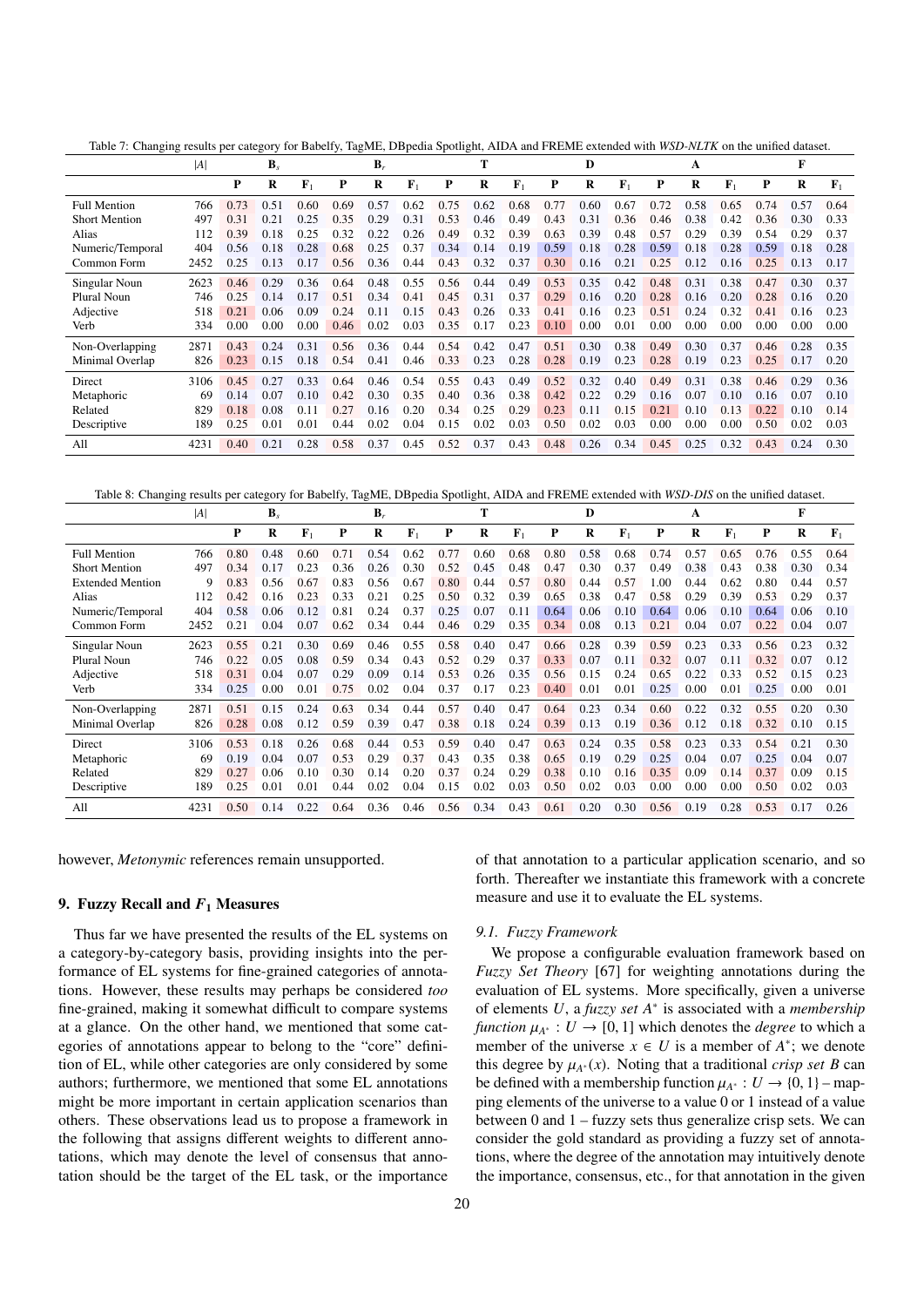|                         | A    |      | $\mathbf{B}_{s}$ |                |      | $\mathbf{B}_r$ |                |      | т    |                |      | D           |                |      | A           |                |      | F           |             |
|-------------------------|------|------|------------------|----------------|------|----------------|----------------|------|------|----------------|------|-------------|----------------|------|-------------|----------------|------|-------------|-------------|
|                         |      | P    | $\bf{R}$         | $\mathbf{F}_1$ | P    | $\mathbf R$    | $\mathbf{F}_1$ | P    | R    | $\mathbf{F}_1$ | P    | $\mathbf R$ | $\mathbf{F}_1$ | P    | $\mathbf R$ | $\mathbf{F}_1$ | P    | $\mathbf R$ | ${\bf F}_1$ |
| <b>Full Mention</b>     | 766  | 0.70 | 0.51             | 0.59           | 0.67 | 0.57           | 0.62           | 0.73 | 0.62 | 0.67           | 0.75 | 0.60        | 0.67           | 0.70 | 0.58        | 0.64           | 0.72 | 0.57        | 0.63        |
| <b>Short Mention</b>    | 497  | 0.30 | 0.21             | 0.24           | 0.35 | 0.29           | 0.31           | 0.52 | 0.46 | 0.49           | 0.43 | 0.32        | 0.36           | 0.45 | 0.39        | 0.42           | 0.35 | 0.31        | 0.33        |
| <b>Extended Mention</b> | q    | 0.83 | 0.56             | 0.67           | 0.83 | 0.56           | 0.67           | 0.80 | 0.44 | 0.57           | 0.80 | 0.44        | 0.57           | 1.00 | 0.44        | 0.62           | 0.80 | 0.44        | 0.57        |
| Alias                   | 112  | 0.34 | 0.18             | 0.24           | 0.32 | 0.22           | 0.26           | 0.47 | 0.32 | 0.38           | 0.63 | 0.39        | 0.48           | 0.55 | 0.29        | 0.38           | 0.52 | 0.29        | 0.37        |
| Numeric/Temporal        | 404  | 0.56 | 0.18             | 0.28           | 0.68 | 0.25           | 0.37           | 0.34 | 0.14 | 0.19           | 0.58 | 0.18        | 0.28           | 0.58 | 0.18        | 0.28           | 0.58 | 0.18        | 0.28        |
| Common Form             | 2452 | 0.24 | 0.13             | 0.17           | 0.56 | 0.36           | 0.43           | 0.43 | 0.32 | 0.37           | 0.29 | 0.16        | 0.21           | 0.24 | 0.13        | 0.17           | 0.25 | 0.13        | 0.17        |
| Pro-form                | 153  | 0.32 | 0.20             | 0.24           | 0.39 | 0.25           | 0.30           | 0.42 | 0.29 | 0.34           | 0.41 | 0.25        | 0.31           | 0.44 | 0.29        | 0.35           | 0.35 | 0.24        | 0.28        |
| Singular Noun           | 2623 | 0.45 | 0.30             | 0.36           | 0.63 | 0.49           | 0.55           | 0.55 | 0.45 | 0.49           | 0.52 | 0.36        | 0.43           | 0.47 | 0.32        | 0.38           | 0.46 | 0.31        | 0.37        |
| Plural Noun             | 746  | 0.24 | 0.14             | 0.17           | 0.51 | 0.34           | 0.41           | 0.45 | 0.31 | 0.37           | 0.28 | 0.16        | 0.20           | 0.27 | 0.16        | 0.20           | 0.27 | 0.16        | 0.20        |
| Adjective               | 518  | 0.25 | 0.09             | 0.13           | 0.30 | 0.15           | 0.20           | 0.47 | 0.31 | 0.37           | 0.45 | 0.21        | 0.28           | 0.55 | 0.28        | 0.37           | 0.44 | 0.20        | 0.28        |
| Verb                    | 334  | 0.08 | 0.00             | 0.01           | 0.46 | 0.02           | 0.03           | 0.35 | 0.17 | 0.23           | 0.15 | 0.01        | 0.01           | 0.08 | 0.00        | 0.01           | 0.08 | 0.00        | 0.01        |
| Adverb                  | 12   | 0.00 | 0.00             | 0.00           | 0.00 | 0.00           | 0.00           | 0.56 | 0.42 | 0.48           | 0.00 | 0.00        | 0.00           | 0.00 | 0.00        | 0.00           | 0.00 | 0.00        | 0.00        |
| Non-Overlapping         | 2871 | 0.42 | 0.25             | 0.31           | 0.56 | 0.37           | 0.45           | 0.54 | 0.44 | 0.48           | 0.51 | 0.31        | 0.39           | 0.49 | 0.31        | 0.38           | 0.46 | 0.29        | 0.36        |
| Maximal Overlap         | 464  | 0.83 | 0.17             | 0.29           | 0.83 | 0.36           | 0.50           | 0.73 | 0.35 | 0.47           | 0.90 | 0.20        | 0.33           | 0.86 | 0.09        | 0.17           | 0.85 | 0.14        | 0.23        |
| Intermediate Overlap    | 71   | 0.78 | 0.20             | 0.31           | 0.72 | 0.54           | 0.61           | 0.57 | 0.30 | 0.39           | 0.59 | 0.14        | 0.23           | 0.57 | 0.11        | 0.19           | 0.80 | 0.11        | 0.20        |
| Minimal Overlap         | 826  | 0.22 | 0.15             | 0.18           | 0.54 | 0.41           | 0.47           | 0.33 | 0.24 | 0.28           | 0.28 | 0.20        | 0.23           | 0.28 | 0.20        | 0.23           | 0.25 | 0.17        | 0.21        |
| Direct                  | 3106 | 0.44 | 0.27             | 0.33           | 0.64 | 0.46           | 0.53           | 0.55 | 0.43 | 0.48           | 0.51 | 0.33        | 0.40           | 0.48 | 0.31        | 0.38           | 0.45 | 0.29        | 0.36        |
| Anaphoric               | 153  | 0.32 | 0.20             | 0.24           | 0.39 | 0.25           | 0.30           | 0.42 | 0.29 | 0.34           | 0.41 | 0.25        | 0.31           | 0.44 | 0.29        | 0.35           | 0.35 | 0.24        | 0.28        |
| Metaphoric              | 69   | 0.13 | 0.07             | 0.09           | 0.42 | 0.30           | 0.35           | 0.40 | 0.36 | 0.38           | 0.39 | 0.22        | 0.28           | 0.14 | 0.07        | 0.10           | 0.14 | 0.07        | 0.10        |
| Metonymic               | 73   | 0.00 | 0.00             | 0.00           | 0.00 | 0.00           | 0.00           | 0.00 | 0.00 | 0.00           | 0.00 | 0.00        | 0.00           | 0.00 | 0.00        | 0.00           | 0.00 | 0.00        | 0.00        |
| Related                 | 829  | 0.17 | 0.08             | 0.11           | 0.26 | 0.16           | 0.20           | 0.34 | 0.25 | 0.29           | 0.22 | 0.11        | 0.15           | 0.20 | 0.10        | 0.13           | 0.22 | 0.10        | 0.14        |
| Descriptive             | 189  | 0.22 | 0.01             | 0.02           | 0.40 | 0.03           | 0.06           | 0.31 | 0.04 | 0.07           | 0.75 | 0.05        | 0.09           | 0.86 | 0.03        | 0.06           | 0.75 | 0.05        | 0.09        |
| All                     | 4231 | 0.39 | 0.22             | 0.28           | 0.58 | 0.38           | 0.46           | 0.52 | 0.39 | 0.44           | 0.47 | 0.28        | 0.35           | 0.44 | 0.26        | 0.33           | 0.42 | 0.25        | 0.31        |

Table 9: Results per category for Babelfy, TagME, DBpedia Spotlight, AIDA and FREME extended with *SCR*, *NCR*, *WSD-NLTK* and *WSD-DIS* on the unified dataset

Table 10: High-level results comparing different EL systems and WSD/CR extensions.

|                 | ΙAΙ  |      |                 |                             |              |      |                |              |      |                                          |      |                             |      |              |      |                |              |      |                |
|-----------------|------|------|-----------------|-----------------------------|--------------|------|----------------|--------------|------|------------------------------------------|------|-----------------------------|------|--------------|------|----------------|--------------|------|----------------|
|                 |      | P    |                 | $\mathbf{R} = \mathbf{F}_1$ | $\mathbf{P}$ | R    | $\mathbf{F}_1$ | $\mathbf{P}$ |      | $\mathbf{R}$ $\mathbf{F}_1$ $\mathbf{P}$ |      | $\mathbf{R}$ $\mathbf{F}_1$ |      | $\mathbf{P}$ | R    | $\mathbf{F}_1$ | $\mathbf{P}$ | R    | $\mathbf{F}_1$ |
| EI.             | 4231 | 0.77 | 0.11            | 0.19                        | 0.67         | 0.35 | 0.46           | 0.59         | 0.33 | 0.42                                     | 0.84 | 0.17                        | 0.29 | 0.77         | 0.16 | 0.26           | 0.72         | 0.14 | 0.24           |
| $EL + SCR$      | 4231 | 0.74 | 0.12            | 0.20                        | 0.67         | 0.36 | 0.46           | 0.59         | 0.34 | 0.43                                     | 0.82 | 0.18                        | 0.30 | 0.76         | 0.17 | 0.27           | 0.69         | 0.15 | 0.25           |
| $EL + NCR$      | 4231 | 0.73 | 0.12            | 0.20                        | 0.67         | 0.35 | 0.46           | 0.59         | 0.34 | 0.43                                     | 0.82 | 0.18                        | 0.30 | 0.76         | 0.17 | 0.27           | 0.70         | 0.15 | 0.25           |
| $EL + WSD-NLTE$ | 4231 | 0.40 | 0.21            | 0.28                        | 0.58         | 0.37 | 0.45           | 0.52         | 0.37 | 0.43                                     | 0.48 | 0.26                        | 0.34 | $0.45$ .     | 0.25 | 0.32           | 0.43         | 0.24 | 0.30           |
| $EL + WSD-DIS$  | 4231 | 0.50 | 0 <sup>14</sup> | 0.22                        | 0.64         | 0.36 | 0.46           | 0.56         | 0.34 | 0.43                                     | 0.61 | 0.20                        | 0.30 | 0.56         | 0.19 | 0.28           | 0.53         | 0.17 | 0.26           |
| $EL + All$      | 4231 | 0.39 | 0.22            | 0.28                        | 0.58         | 0.38 | 0.46           | 0.52         | 0.39 | 0.44                                     | 0.47 | 0.28                        | 0.35 | 0.44         | 0.26 | 0.33           | 0.42         | 0.25 | 0.31           |

setting; more concretely, we propose metrics that penalize systems more for missing annotations with higher degree.

To define such measures, we first define an annotation as a triple  $a = (o, o', l)$ , where *o* and *o'* denotes the start and end<br>offset of the mention in the input text  $(a < o')$  and *l* denotes a offset of the mention in the input text  $(o < o')$ , and *l* denotes a<br>link represented by a KB identifier or a special not-in-lexicon link represented by a KB identifier or a special not-in-lexicon (NIL) value. We then consider a (crisp) gold standard *G* to be a set of annotations, and the results of an EL system to be a set of annotations. For a given gold standard *G* and system result *S* , the set of *true positives* is defined as  $TP = G \cap S$ , *false positives* as  $FP = S - G$ , and *false negatives* as  $FN = G - S$ . In the fuzzy setting, we still consider *S* to be a crisp set; however, we allow the gold standard *G*<sup>∗</sup> to be a fuzzy set, with  $\mu_{G^*}: G \to [0, 1]$ ;<br>slightly abusing notation, for annotations *a* **4** *G*, we assume slightly abusing notation, for annotations  $a \notin G$ , we assume  $\mu_{G^*}(a) = 0$ . We will later discuss how this membership function can be defined in practice for a given gold standard, but first we will discuss how Precision, Recall and  $F_1$  measures are defined with respect to the fuzzy gold standard *G* ∗ .

For a given system result *S* , gold standard *G* and its fuzzy version *G* ∗ , we define the *fuzzy recall measure R*<sup>∗</sup> with respect to *G*<sup>\*</sup> as  $R^* = \frac{\sum_{a \in S} \mu_G \ast (a)}{\sum_{a \in G} \mu_G \ast (a)}$ , thus applying different costs for missing annotations (type II errors) depending on the annotation in question. On the other hand, we propose that precision be computed in the traditional way for the crisp version of the gold standard –  $P = \frac{|TP|}{|S|}$  – with the intuition that false positives proposed by the system (type I error) be weighted equally: if the system proposes an annotation, it should be correct, independently of the type of annotation.<sup>36</sup> We then define the fuzzy  $F_1$  measure as simply the harmonic mean of the fuzzy recall measure and the traditional precision measure:  $F_1^* = \frac{2 \cdot \vec{P} \cdot R^*}{P + R^*}$ .

The following properties are now verified for  $R^*$  and  $F_1^*$ :

• **Prop1:** the values for  $R^*$  and  $F_1^*$  both range between 0 and 1, inclusive.

<sup>&</sup>lt;sup>36</sup>Furthermore observe that if we were to hypothetically define a fuzzy precision measure in the natural way, for the weighted denominator, we would end up having to assign weights to false positive annotations in  $S - G$ , which will not be available; an option would be to assign weights of 1 to such false positives, but this is not so natural since correct annotations may be assigned lower weights. In summary, defining a fuzzy precision measure would require a "fudge" where we thus prefer the traditional precision measure as discussed.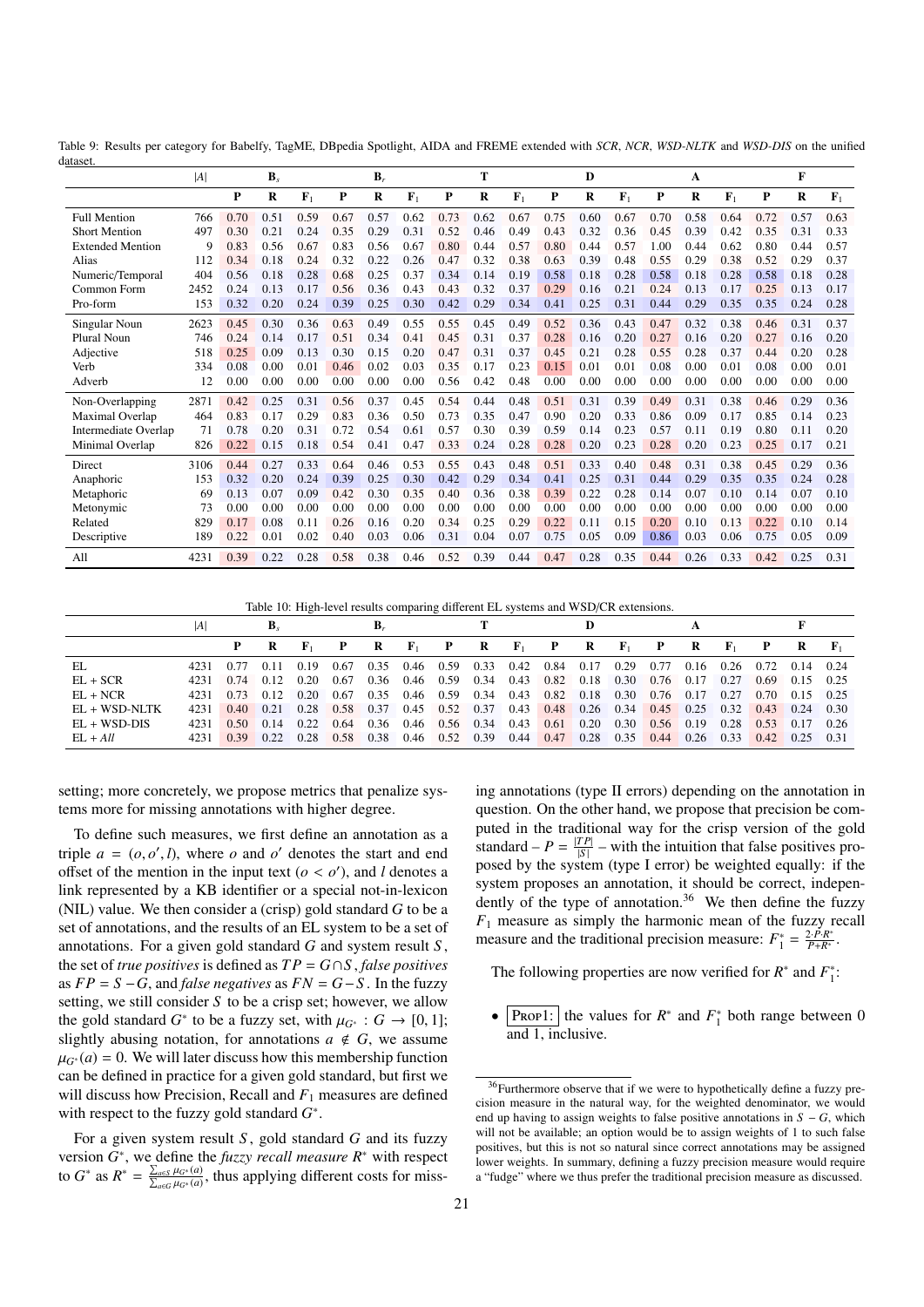**Proof:** The lower bound is given when no annotation of the system is in the gold standard, and thus,  $\mu_{G^*}(a) = 0$ for all  $a \in S$ . On the other hand, the upper bound is given when  $S = G$ , and thus  $R^* = \frac{\sum_{a \in S} \mu_G^*(a)}{\sum_{a \in G} \mu_G^*(a)} = \frac{\sum_{a \in G} \mu_G^*(a)}{\sum_{a \in G} \mu_G^*(a)} = 1$ . Otherwise, observe that the numerator and denominator of  $R^*$  remain positive because they are the sum of membership degrees that are positive by definition. Furthermore, the numerator's sum only includes non-zero summands for annotations of the system that are contained in *G*, and therefore the numerator is always lower than the denominator, and thus we conclude that  $R^*$  ranges between 0 and 1, inclusive. Given that both  $R^*$  and  $P$  (the traditional precision measure) range between 0 and 1 inclusive, so too does  $F_1^*$ : the harmonic mean of both measures.  $\Box$ 

PROP2: when  $\mu_{G^*}: G \to \{1\}$  (i.e., when memberships are  $\overline{binary}$ , the fuzzy measures  $R^*$  and  $F_1^*$  correspond to the traditional measures  $R$  and  $F_1$ .

**Proof:** When memberships are binary,  $\mu_{G^*}(a) = 1$  for all  $a \in S \cap G$  and  $\mu_{G^*}(a) = 0$  for all  $a \in S - G$ , respectively.  $a \in S \cap G$  and  $\mu_{G^*}(a) = 0$  for all  $a \in S - G$ , respectively.<br>In this context,  $R^* = \frac{\sum_{a \in S} \mu_{G^*}(a)}{|G|} = \frac{|S \cap G|}{|G|} = \frac{|TP|}{|G|}$  per the traditional recall measure  $R^*$  and as a consequence  $F^*$  behaves tional recall measure  $\overline{R}$ , and as a consequence,  $F_1^*$  behaves the same as the traditional  $F_1$  measure.  $\Box$ 

• Prop3: for a given system result, missing annotations with higher membership degree are penalized more in  $R^*$ and  $F_1^*$  than those with lower membership degree.

**Proof**: Given a fuzzy gold standard  $G^*$ , let  $a_1$  and  $a_2$  be two annotations such that  $\mu_{G^*}(a_1) < \mu_{G^*}(a_2)$ . Further let *S* be a set of system annotations that includes both  $a_1$  and  $a_2$ . In order to prove the result for  $R^*$ , we must prove the following inequality, where the left-hand side represents the  $R^*$  measure for *S* removing  $a_2$ , while the right-hand side represents the  $R^*$  measure for *S* removing  $a_1$ :

$$
\frac{\sum_{a\in S}\mu_{G^*}(a) - \mu_{G^*}(a_2)}{\sum_{a\in G}\mu_{G^*}(a)} < \frac{\sum_{a\in S}\mu_{G^*}(a) - \mu_{G^*}(a_1)}{\sum_{a\in G}\mu_{G^*}(a)} \qquad (1)
$$

We can simplify this inequality as follows:

$$
\sum_{a \in S} \mu_{G^*}(a) - \mu_{G^*}(a_2) < \sum_{a \in S} \mu_{G^*}(a) - \mu_{G^*}(a_1) \tag{2}
$$

$$
-\mu_{G^*}(a_2) < -\mu_{G^*}(a_1) \tag{3}
$$

$$
\mu_{G^*}(a_1) < \mu_{G^*}(a_2) \tag{4}
$$

Hence we see that inequality (1) holds if and only if the assumed inequality (4) holds, proving the result for  $R^*$ .

For precision, there are two possibilities such that  $\mu_{G^*}(a_1) < \mu_{G^*}(a_2)$ : either *a*<sub>1</sub> ∈ *G* or *a*<sub>1</sub> ∉ *G* (in both cases  $a_2 \in G$ ). In the case that  $a_1 \in G$ , then *P* is affected equally by the omission of either  $a_1$  or  $a_2$ . In the case that  $a_1 \notin G$ , then *P* is less in the case that  $a_2$  is omitted than in the case that  $a_1$  is omitted. Since *P* missing  $a_2$  is less than or equals *P* missing  $a_1$ , and  $R^*$  missing  $a_2$  is strictly less than  $R^*$  missing  $a_1$ , we conclude that  $F_1^*$  missing  $a_2$  is strictly less than  $F_1^*$  missing  $a_1$ , proving the result for  $F^*$  $\Box$ 

Having defined the fuzzy framework in an abstract way and proven some natural properties that it satisfies, we are left to discuss how the values for the membership function  $\mu_{G^*}$  can be defined in practice. In fact, we argue that the definition of  $\mu_{G^*}$  is dependent on the setting, and may be manually configured based on categories, automatically learned from labeled examples in a given setting, and so forth. In the following, we propose a straightforward instantiation of this membership function and use it to evaluate the selected EL systems.

#### *9.2. Fuzzy Evaluation*

We propose to generate a membership function for the annotations of our datasets based on the questionnaire results seen in Figure 8 and our categorization scheme. Specifically, we select combined categories that consistently score greater than 0.9 in Figure 8 and assign them a degree of 1, considering them to be *strict annotations*; as a result, the strict annotations are those labeled as *Proper Form*, *Noun*, *No Overlap* with *Direct* reference. We call all other annotations *relaxed* and assign them a membership degree of  $\alpha$ . By varying the value of  $\alpha$ , we can then place more importance in the evaluation results on achieving a greater ratio of relaxed annotations; more specifically, when  $\alpha = 0$ , missing a relaxed annotation does not affect *R*<sup>\*</sup>, but when  $\alpha = 1$ , missing a relaxed annotation affects *R*<sup>\*</sup> the same as miss- $\alpha = 1$ , missing a relaxed annotation affects  $R^*$  the same as miss-<br>ing a strict annotation. Given that the gold standard may offer ing a strict annotation. Given that the gold standard may offer multiple alternative links for a mention, we apply the same procedure discussed previously for the traditional measures. In the case of *OR* annotations, we check for each mention that the predicted link matches one of the alternatives in the gold standard where in the case of  $R^*$ , the membership degree for a mention in  $G^*$  is given as the maximum membership score over all annotations/links for that mention in  $G^*$ ; e.g., if a system predicts a link for a mention with weight  $\alpha$  in  $G^*$  but there exists an-<br>other link for that mention with weight 1 in  $G^*$  the system will other link for that mention with weight  $1$  in  $G^*$ , the system will score  $\frac{\alpha}{\max\{1,\alpha\}} = \alpha$  for that mention in  $R^*$ . On the other hand, in the case of AND annotations we compute a local  $R^*$  value for the case of *AND* annotations, we compute a local  $R^*$  value for the case of *AND* annotations, we compute a local  $R^*$  value for that mention, thereafter averaging the  $R^*$  values for all mentions (i.e., we apply macro- $R^*$  on different mentions).

The  $F_1^*$  results are shown in Figure 15 for the off-the-shelf EL systems and for varying degrees of  $\alpha$ <sup>37</sup>. Here we see that all<br>systems performs worse as more emphasis is given to relaxed systems performs worse as more emphasis is given to relaxed annotations. We can further see two different behaviors in the systems: when less emphasis is placed on relaxed annotations, the four system configurations not linking common entities perform better, but as more emphasis is placed on relaxed annotations, the two system configurations that do link common entities perform better relative to the other system configurations.

#### 10. Conclusions

We conclude the paper with a summary of our main contributions and results, a discussion of limitations that could be addressed in future works, and our outlook on the EL task.

<sup>&</sup>lt;sup>37</sup>We do not show results for *P* as they do not change for varying  $\alpha$ , and with *P* being constant,  $R^*$  follows the same trend as  $F_1^*$ . Also the results for the extended FEL systems look largely identical, being slightly flatter.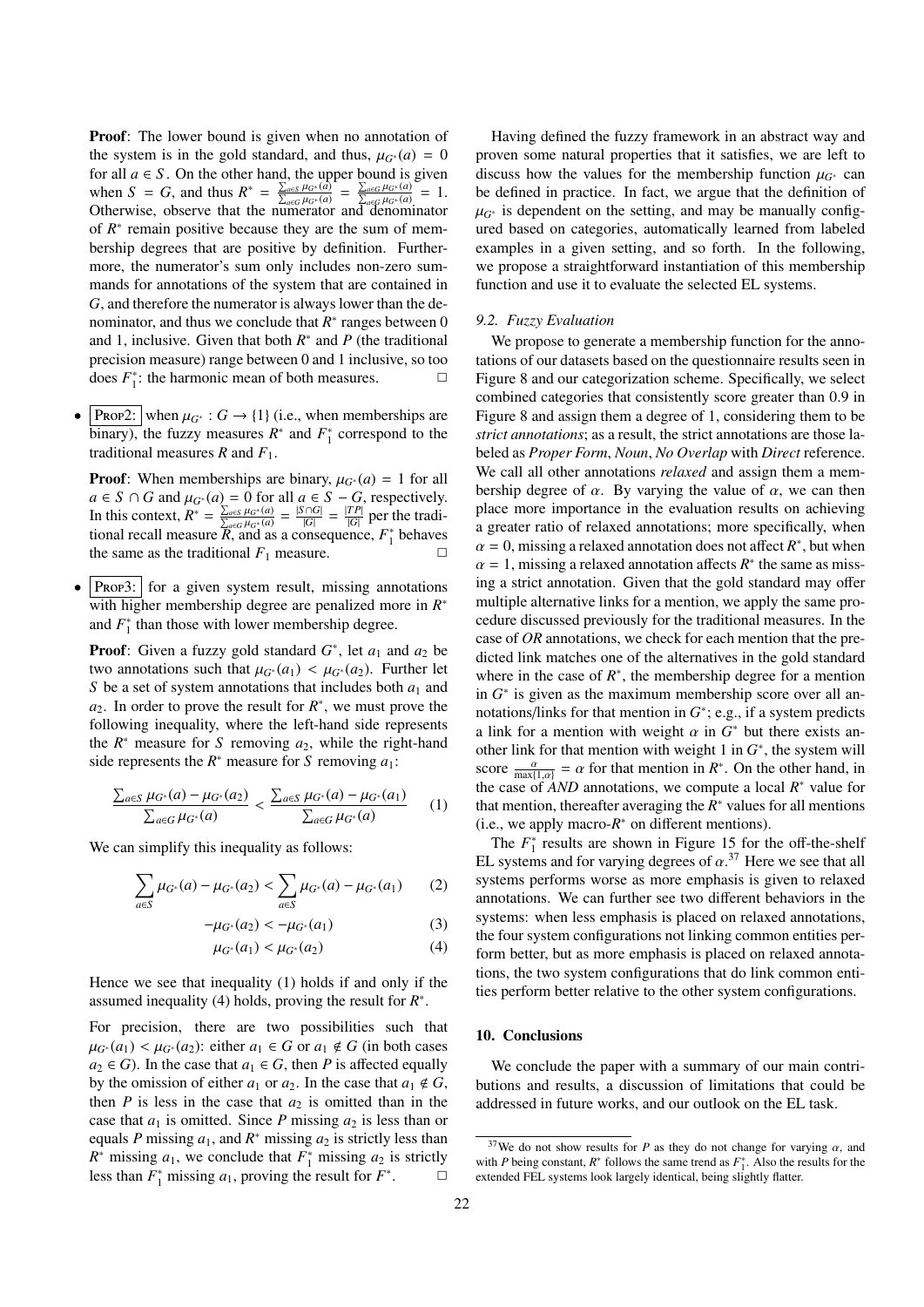

Figure 15:  $\alpha$ -based fuzzy  $F_1$  scores for off-the-shelf systems [11]

#### *Contributions and results.*

- We designed a questionnaire to understand the varying perspectives on the goals of the EL task that exist within the EL research community. While there was a strong consensus that named entities should be linked and that overlapping mentions should be allowed, responses were mixed on the issue of including common entities, pro-form mentions, and descriptive mentions as part of the EL task. Respondents in general preferred linking to the KB entity to which the mention intends to refer rather than linking to the KB entity that the mention explicitly names; in particular, respondents preferred to resolve metonyms.
- We proposed a fine-grained categorization of EL annotations, comprising of twenty-four categories along four dimensions. We propose a vocabulary for annotating EL datasets with these categories, describe a tool to assist with the annotation process, and provide associated annotation guidelines. Relabeling three existing EL datasets accordingly, we find that the number of annotations increases greatly, particularly in the case of the ACE2004 dataset, with many common entities being added.
- Evaluating five off-the-shelf EL systems with respect to the relabeled datasets, we find good support for named entities being referred to through nouns or adjectives. On the other hand, we find little support for mentions using metonymic reference, or pro-forms. We also find a split between the systems in terms of common entities, with some systems considering such entities and others not.
- With the goal of determining state-of-the-art results for our datasets in terms of Fine-Grained Entity Linking (FEL), we extend the EL systems with off-the-shelf Coreference Resolution tools and Word Sense Disambiguation tools in order to capture more annotations. As expected, these extensions improve the recall of the systems, particularly for pro-form and common-form mentions, but often at the cost of lower precision. The extended EL systems still do not capture metonymic references.
- We describe fuzzy-recall and fuzzy- $F_1$  measures that allow for assigning different weights to different annota-

tions, thus allowing to configure the evaluation results according to the priorities of a given setting, or according to a particular consensus. Dividing the annotations of our datasets into strict and relaxed annotations based on the results of our questionnaire, by varying the weight assigned to relaxed annotations, we observe how systems perform as more priority is assigned to such annotations; we find that systems targeting common entities start with lower  $F_1$ scores as relaxed annotations are assigned low weights, but perform better than systems targeting only named entities as relaxed annotations are given higher priority.

*Limitations and Future Work.* As an initial work on exploring and expanding the boundaries of the goals of the EL task towards more fine-grained annotations and evaluation, there are a number of limitations that could be addressed in future work.

- Our questionnaire was targeted at researchers from the EL community, with the goal of understanding what consensus exists within that community on the goals of the EL task, asking which annotations an EL system would ideally return. We saw varying responses and perspectives, which may lean towards what EL systems have conventionally targeted, rather than what the goals of the EL task should be going forward. Regarding the latter question, it might be of interest to consider the perspectives of other sub-communities of computational linguistics, and also experts in areas that use EL tools in their work.
- Labeling EL datasets with fine-grained categories, as we propose, is far more challenging and costly than labeling datasets focused primarily on named entities: the number of annotations required increases roughly thirty-fold under the broader definition, mentions may link to multiple alternatives (e.g., under metonymy), each annotation must be labeled with specific categories, the guidelines to follow grow more complex, etc. Unlike named entities that are commonly capitalized (in many languages), another challenge relates to identifying the common-form words and phrases in the text that have corresponding KB entries. In order to assist in the annotation process, in parallel we further developed and extended the NIFify tool, which helps not only to generate, but also to semi-automatically validate, annotations. This tool could be extended to include further features, such as automatically suggesting annotations, perhaps based on similar mentions annotated previously. Another option to explore might be to use crowdsourcing, though given the challenging nature of the annotation process, designing human-intelligence tasks appropriate for non-experts is non-trivial; a viable approach might be to divide the annotation process into smaller tasks, for example, with one task for annotating named entities, another for common entities, another for resolving coreference, another for labeling categories, etc.
- At the outset of labeling our datasets, we did not have the categories and guidelines defined; rather we adopted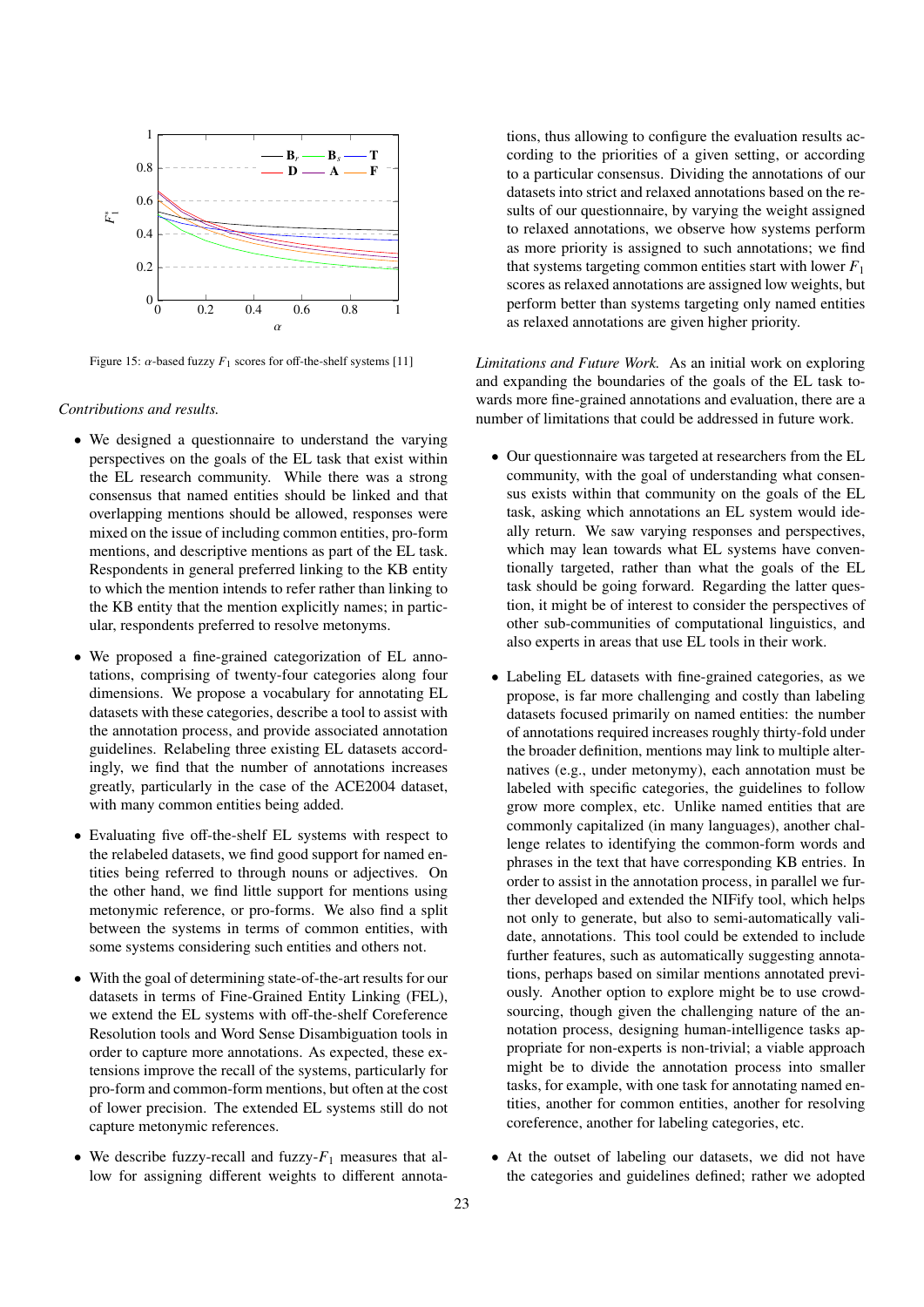a more agile methodology where the categories and guidelines were developed in parallel with – and adapted for – the labeling process itself, with decisions made based on a consensus between the authors. As such, we currently do not have an estimate for inter-rater agreement in terms of annotating datasets per our categories and guidelines. Based on our experience labeling our datasets, and relating to the previous point, we believe that such agreement would be a function of how well the annotators understand the guidelines and categories, and how much experience the annotators have with respect to what the KB includes/excludes. There is also some subjective judgment required for certain cases, such as in the case of "daily", which may point to wiki:Day or wiki:Newspaper, or in the case of "nation", where the options include wiki:Nation, wiki:Nation\_state, wiki:Country, wiki:State<sub>(polity)</sub>, etc., where the appropriate choice may be subjective and dependent on the context of the mention. With the categories and guidelines now defined, it would be interesting to design experiments to measure inter-rater agreement in order to better understand where differences occur between annotators.

- Our categorization scheme was designed to cover the cases we found in the three existing EL datasets that we relabeled. These EL datasets mainly pertain to news articles or extracts thereof, which tend to have a high density and diversity of named entities, making them suitable for traditional EL settings. Our categorization scheme may thus not cover the types of mentions that may occur in other settings, such as user-mentions or hashtags on Twitter. However, our categorization scheme is extensible, and could be expanded to cover other application scenarios in future.
- In order to ensure that our categorization scheme covered all the of the cases found in the three datasets, we extended the scheme with values such as *Extended Name*, *Adverb*, *Intermediate*, *Metaphoric*, etc., that occur in the texts, but do so infrequently (see Table 3). Rather than being a particular characteristic of our datasets, we believe that these types of annotations would occur relatively infrequently in general. For example, we find 9 instances of *Extended Name* (e.g., "Michael Joseph Jackson") across our three datasets; such mentions are rare as even where they are used, they will typically appear at most once in a document to introduce an entity, with *Short Name* being used for subsequent references to that entity ("Jackson", "Michael", etc.). Likewise, we found 13 instances of *Adverb* in the datasets associated with Wikipedia articles; these were a small fraction of the *adverbs of form* (those that typically end with "–ly"), specifically those related to philosophical qualities or concepts ("simply"  $\rightarrow$  wiki: Simplicity, "naturally"  $\rightarrow$  wiki:Nature); or a handful of numeric values ("once"  $\rightarrow$  wiki:1, "twice"  $\rightarrow$  wiki:2). Still, the low number of examples for certain categories may be a limitation for training or evaluating systems focusing on particular (rare) types of entity mentions. Given that such types of entity mentions are rare, a lot of (general) text would need

to be labeled to increase the number of their instances; for example, to reach 100 instances of *Extended Name* would require labeling around 10 times more text similar to what we labeled, potentially requiring years of manual annotation work. If required in future work, a more feasible approach would be to identify and label text with a higher density of particular categories of entity mentions.

• In our fine-grained EL evaluation, we include the results of two CR systems and two WSD systems, comparing a statistical and a neural model for both tasks. Both CR and WSD are active areas of research, with new techniques continuously under development. In future work, it would be interesting to include further CR (e.g, [68, 69, 70]) and WSD systems (e.g., [71, 72]) in our experiments.

*Outlook.* Our results generally reveal varying opinions on how broad/narrow the goals of EL should be set. Having a broader definition of the goals of the EL task allows for EL systems to capture a wider range of annotations that may be useful, in turn, for a wider range of applications; in particular, having an EL system produce more (correct) annotations is unlikely to be a negative for any application. However, a broader definition of EL's goals makes the tasks of labeling datasets and developing high-performing EL systems considerably more demanding, posing new challenges for the research community. While we do not take a strong stance on this particular question, we believe that the categorization scheme, datasets $38$ , guidelines, metrics and results developed in this paper may help to inform future conventions regarding the EL task, perhaps seeing it split into two separate tasks, with Entity Linking (EL) focusing primarily on named entities (essentially extending the NER task with disambiguation), and Fine-Grained Entity Linking (FEL) focusing on a broader range of entities appearing in a KB.

On the other hand, we also find that whether the goals of EL are set more broadly or more narrowly, there is a strong preference within the EL community for metonymic references to be resolved by EL systems, whereas we find that no evaluated system resolves such references and are not aware of any work that proposes methods to resolve such references (though Ling et al. [22] do discuss the issue). We thus identify this as an open challenge for EL research (and one that does not appear trivial).

Acknowledgments. The work of Henry Rosales-Méndez was supported by CONICYT-PCHA/Doctorado Nacional/2016-21160017. The work was also partially supported by the Millennium Institute for Foundational Research on Data (IMFD) and by Fondecyt Grant No. 1181896 and 1191604. We would also like to thank the respondents to our questionnaire, and the anonymous reviewers whose valuable feedback has helped to improve this paper.

*Datasets and code.* The NIFify system is available from https://github.com/henryrosalesmendez/NIFify\_v3. The datasets and the code used for experiments are available from https://github.com/henryrosalesmendez/EL exp.

<sup>38</sup>The three datasets are available from https://github.com/ henryrosalesmendez/categorized EMNLP datasets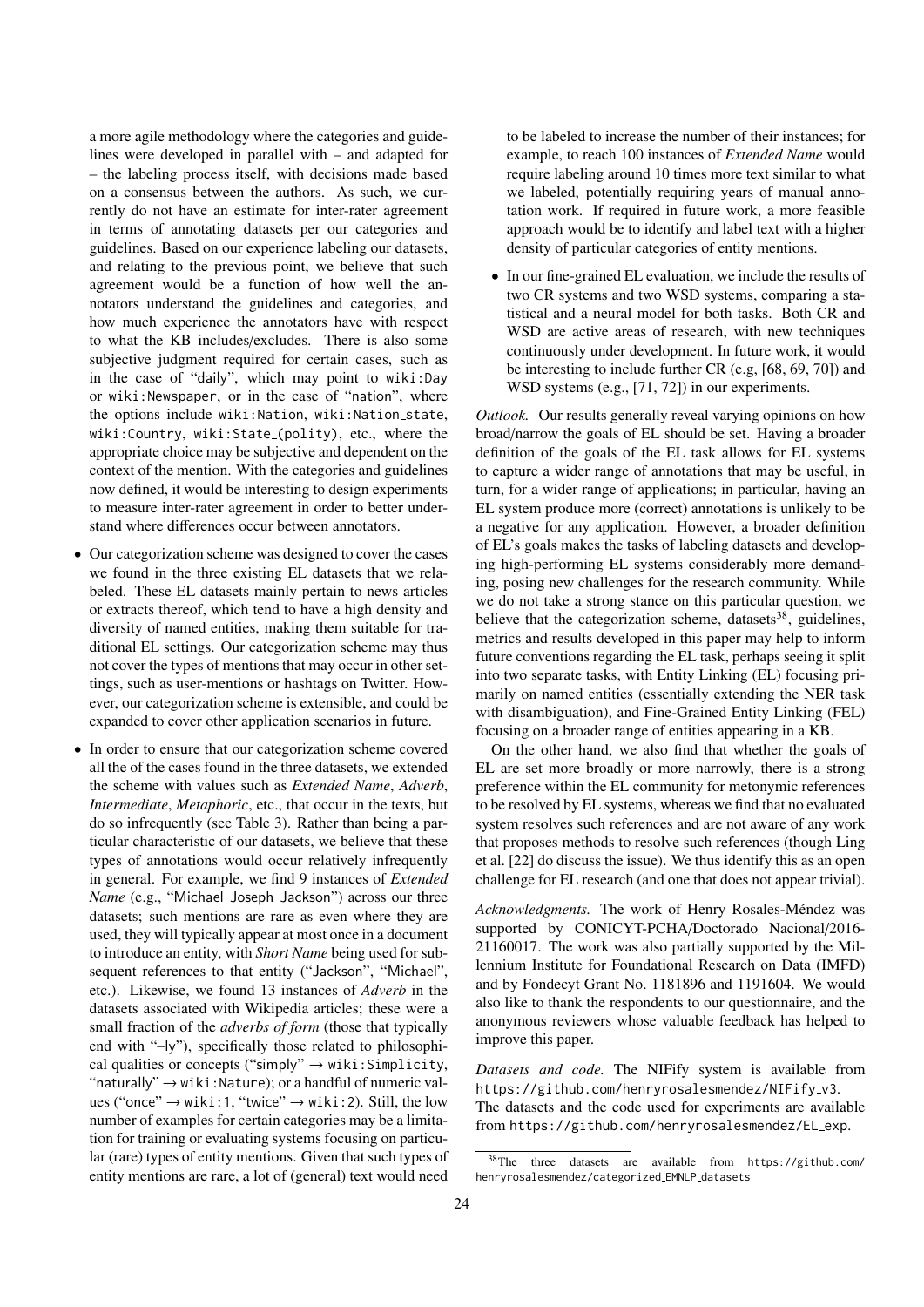#### References

- [1] A. Moro, A. Raganato, R. Navigli, Entity Linking meets Word Sense Disambiguation: a Unified Approach, TACL 2 (2014) 231–244.
- [2] J. Lehmann, R. Isele, M. Jakob, A. Jentzsch, D. Kontokostas, P. N. Mendes, S. Hellmann, M. Morsey, P. van Kleef, S. Auer, C. Bizer, DBpedia - A large-scale, multilingual knowledge base extracted from Wikipedia, Semantic Web 6 (2015) 167–195.
- [3] K. D. Bollacker, C. Evans, P. Paritosh, T. Sturge, J. Taylor, Freebase: a collaboratively created graph database for structuring human knowledge, in: SIGMOD, 2008, pp. 1247–1250.
- [4] D. Vrandečić, M. Krötzsch, Wikidata: a free collaborative knowledgebase, Commun. ACM 57 (2014) 78–85.
- [5] T. Rebele, F. M. Suchanek, J. Hoffart, J. Biega, E. Kuzey, G. Weikum, YAGO: A Multilingual Knowledge Base from Wikipedia, Wordnet, and Geonames, in: International Semantic Web Conference (ISWC), 2016, pp. 177–185.
- [6] J. L. Martinez-Rodriguez, A. Hogan, I. Lopez-Arevalo, Information Extraction meets the Semantic Web: A Survey, Semantic Web Journal (2019). (To appear: http://www.semantic-web-journal.net/ content/information-extraction-meets-semantic-web-survey).
- [7] G. Wu, Y. He, X. Hu, Entity Linking: An Issue to Extract Corresponding Entity With Knowledge Base, IEEE Access 6 (2018) 6220–6231.
- [8] P. Taufer, Named Entity Recognition and Linking, Master's thesis, Univerzita Karlova, 2017.
- [9] M. Chang, B. P. Hsu, H. Ma, R. Loynd, K. Wang, E2E: An End-to-End Entity Linking System for Short and Noisy Text, in: Workshop on Making Sense of Microposts, volume 1141, CEUR-WS.org, 2014, pp. 62–63.
- [10] G. Luo, X. Huang, C. Lin, Z. Nie, Joint Entity Recognition and Disambiguation, in: Conference on Empirical Methods in Natural Language Processing (EMNLP), The Association for Computer Linguistics, 2015, pp. 879–888.
- [11] H. Rosales-Méndez, A. Hogan, B. Poblete, Fine-Grained Evaluation for Entity Linking, in: Conference on Empirical Methods in Natural Language Processing and International Joint Conference on Natural Language Processing (EMNLP/IJCNLP), 2019.
- [12] J. Hoffart, M. A. Yosef, I. Bordino, H. Fürstenau, M. Pinkal, M. Spaniol, B. Taneva, S. Thater, G. Weikum, Robust disambiguation of named entities in text, in: EMNLP, 2011, pp. 782–792.
- [13] J. Hoffart, S. Seufert, D. B. Nguyen, M. Theobald, G. Weikum, KORE: keyphrase overlap relatedness for entity disambiguation, in: CIKM, 2012, pp. 545–554.
- [14] I. Hulpuş, N. Prangnawarat, C. Hayes, Path-Based Semantic Relatedness on Linked Data and Its Use to Word and Entity Disambiguation, in: International Semantic Web Conference (ISWC), Springer, 2015, pp. 442–457.
- [15] T. Grütze, G. Kasneci, Z. Zuo, F. Naumann, CohEEL: Coherent and efficient named entity linking through random walks, J. Web Semant. 37-38 (2016) 75–89.
- [16] A. Gangemi, V. Presutti, D. R. Recupero, A. G. Nuzzolese, F. Draicchio, M. Mongiovì, Semantic Web Machine Reading with FRED, Semantic Web 8 (2017) 873–893.
- [17] R. Grishman, B. Sundheim, Message Understanding Conference- 6: A Brief History, in: COLING, 1996, pp. 466–471.
- [18] P. Ferragina, U. Scaiella, TAGME: on-the-fly annotation of short text fragments (by wikipedia entities), in: CIKM, 2010, pp. 1625–1628.
- [19] P. N. Mendes, M. Jakob, A. García-Silva, C. Bizer, DBpedia Spotlight: shedding light on the web of documents, in: I-SEMANTICS, 2011, pp. 1–8.
- [20] R. Usbeck, A. N. Ngomo, M. Röder, D. Gerber, S. A. Coelho, S. Auer, A. Both, AGDISTIS - Agnostic Disambiguation of Named Entities Using Linked Open Data, in: European Conference on Artificial Intelligence (ECAI), Springer, 2014, pp. 1113–1114.
- [21] M. Fleischman, E. H. Hovy, Fine Grained Classification of Named Entities, in: COLING, 2002.
- [22] X. Ling, S. Singh, D. S. Weld, Design challenges for entity linking, TACL 3 (2015) 315–328.
- [23] F. Ilievski, G. Rizzo, M. van Erp, J. Plu, R. Troncy, Context-enhanced Adaptive Entity Linking, in: International Conference on Language Resources and Evaluation (LREC), European Language Resources Association (ELRA), 2016.
- [24] G. Rizzo, R. Troncy, NERD: A Framework for Unifying Named Entity Recognition and Disambiguation Extraction Tools, in: EACL, The Association for Computer Linguistics, 2012, pp. 73–76.
- [25] J. Waitelonis, H. Jürges, H. Sack, Don't compare apples to oranges: Extending GERBIL for a fine grained NEL evaluation, in: SEMANTICS, 2016, pp. 65–72.
- [26] M. van Erp, P. N. Mendes, H. Paulheim, F. Ilievski, J. Plu, G. Rizzo, J. Waitelonis, Evaluating Entity Linking: An Analysis of Current Benchmark Datasets and a Roadmap for Doing a Better Job, in: International Conference on Language Resources and Evaluation (LREC), European Language Resources Association (ELRA), 2016.
- [27] K. Jha, M. Röder, A. N. Ngomo, All that Glitters Is Not Gold Rule-Based Curation of Reference Datasets for Named Entity Recognition and Entity Linking, in: ESWC, 2017, pp. 305–320.
- [28] H. Rosales-Méndez, B. Poblete, A. Hogan, What should Entity Linking link?, in: Alberto Mendelzon Workshop (AMW), 2018.
- [29] S. Hellmann, J. Lehmann, S. Auer, M. Brümmer, Integrating NLP Using Linked Data, in: International Semantic Web Conference (ISWC), Springer, 2013, pp. 98–113.
- [30] R. Usbeck, M. Röder, A. N. Ngomo, C. Baron, A. Both, M. Brümmer, D. Ceccarelli, M. Cornolti, D. Cherix, B. Eickmann, P. Ferragina, C. Lemke, A. Moro, R. Navigli, F. Piccinno, G. Rizzo, H. Sack, R. Speck, R. Troncy, J. Waitelonis, L. Wesemann, GERBIL: General Entity Annotator Benchmarking Framework, in: International Conference on World Wide Web (WWW), ACM, 2015, pp. 1133–1143.
- [31] H. Rosales-Méndez, A. Hogan, B. Poblete, VoxEL: A Benchmark Dataset for Multilingual Entity Linking, in: International Semantic Web Conference (ISWC), Springer, 2018, pp. 170–186.
- [32] M. Brümmer, M. Dojchinovski, S. Hellmann, DBpedia Abstracts: A Large-Scale, Open, Multilingual NLP Training Corpus, in: International Conference on Language Resources and Evaluation (LREC), European Language Resources Association (ELRA), 2016.
- [33] A. Moro, R. Navigli, SemEval-2015 Task 13: Multilingual All-Words Sense Disambiguation and Entity Linking, in: Semantic Evaluation Workshop (SemEval@NAACL-HLT), ACL, 2015, pp. 288–297.
- [34] A. Minard, M. Speranza, R. Urizar, B. Altuna, M. van Erp, A. Schoen, C. van Son, MEANTIME, the NewsReader Multilingual Event and Time Corpus, in: LREC, 2016.
- [35] S. Cucerzan, Large-Scale Named Entity Disambiguation Based on Wikipedia Data, in: Joint Conference on Empirical Methods in Natural Language Processing and Computational Natural Language Learning (EMNLP/CoNLL), ACL, 2007, pp. 708–716.
- [36] D. N. Milne, I. H. Witten, Learning to link with Wikipedia, in: ACM Conference on Information and Knowledge Management (CIKM), ACM, 2008, pp. 509–518.
- [37] S. Kulkarni, A. Singh, G. Ramakrishnan, S. Chakrabarti, Collective annotation of Wikipedia entities in web text, in: SIGKDD, 2009, pp. 457–466.
- [38] L. Ratinov, D. Roth, D. Downey, M. Anderson, Local and Global Algorithms for Disambiguation to Wikipedia, in: ACL, 2011, pp. 1375–1384.
- [39] M. Röder, R. Usbeck, S. Hellmann, D. Gerber, A. Both,  $N^3 A$  Collection of Datasets for Named Entity Recognition and Disambiguation in the NLP Interchange Format, in: International Conference on Language Resources and Evaluation (LREC), European Language Resources Association (ELRA), 2014, pp. 3529–3533.
- [40] J. Waitelonis, C. Exeler, H. Sack, Linked Data enabled generalized vector space model to improve document retrieval, in: NLP & DBpedia @ ISWC, 2015.
- [41] C. Brando, F. Frontini, J. Ganascia, REDEN: Named Entity Linking in Digital Literary Editions Using Linked Data Sets, CSIMQ 7 (2016) 60– 80.
- [42] S. Cucerzan, Large-scale named entity disambiguation based on Wikipedia data, EMNLP-CoNLL (2007) 708.
- [43] S. Farrar, D. T. Langendoen, A linguistic ontology for the semantic web, GLOT international 7 (2003) 97–100.
- [44] J. P. McCrae, D. Spohr, P. Cimiano, Linking lexical resources and ontologies on the semantic web with lemon, in: ESWC, 2011, pp. 245–259.
- [45] J. P. McCrae, J. Bosque-Gil, J. Gracia, P. Buitelaar, P. Cimiano, The OntoLex-Lemon Model: Development and Applications, in: eLex, 2017, pp. 19–21.
- [46] G. de Melo, G. Weikum, Language as a Foundation of the Semantic Web. in: Proceedings of the Poster and Demonstration Session at ISWC, 2008.